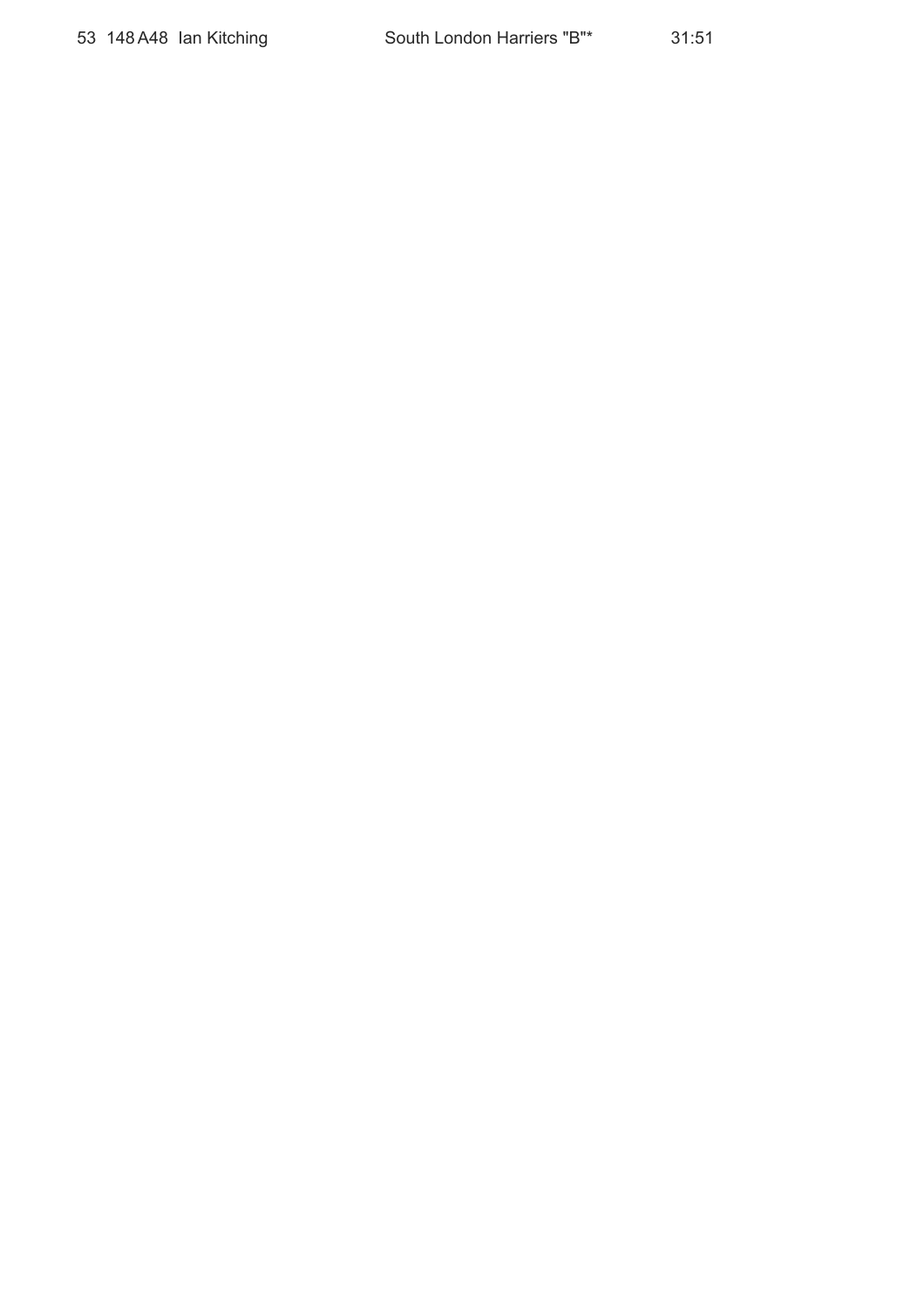## **SEAA Men's 12-stage Milton Keynes Leg 2: Short: 5053m Road Relay Championships 24 March 2019 Team Positions after leg 2**

| Pos'n No. Name |                             | Team                                     | Time          | <b>Total Gain/loss</b> |
|----------------|-----------------------------|------------------------------------------|---------------|------------------------|
|                | 1 B08 Lewis Mills           | <b>Blackheath &amp; Bromley Harriers</b> | 15:310:38:46  | 0                      |
|                | 2 B18 George Dollner        | Guildford & Godalming AC "A"             | 15:34 0:38:59 | $\overline{2}$         |
|                | 3 B05 Richard Henderson     | Bedford & County AC "A"                  | 15:50 0:39:20 | 3                      |
|                | 4 B38 Dale King Clutterbuck | Newham & Essex Beagles AC "A"            | 15:430:39:21  | $\sqrt{3}$             |
|                | 5 B52 Abdiqadir Mohamed     | Thames Valley Harriers "A"               | 15:40 0:39:25 | 3                      |
|                | 6 B25 Niki Faulkner         | Highgate Harriers "A"                    | 15:24 0:39:31 | 8                      |
|                | 7 B45 Stuart Haw            | <b>Shaftesbury Barnet Harriers "A"</b>   | 16:180:39:35  | $-5$                   |
|                | 8 B21 Elliot Palmer         | Hercules Wimbledon AC "A"                | 15:48 0:39:39 | $\overline{2}$         |
|                | 9 B29 James Bowler          | Kent AC "A"                              | 15:450:39:45  | 3                      |
|                | 10 B54 Stuart Brown         | Tonbridge AC "A"                         | 15:560:39:48  | $\mathbf 1$            |
|                | 11 B57 Daniel Brookling     | Windsor S E & Hounslow AC                | 16:01 0:40:14 | 5                      |
|                | 12 B58 Joshua Entwhistle    | Woodford Green w Essex L                 | 16:34 0:40:20 | $-3$                   |
|                | 13 B28 Philip Warburton     | Hillingdon AC                            | 17:030:40:21  | $-10$                  |
|                | 14 B56 Gareth Evans         | Victoria Park H & Tower H AC             | 16:590:40:26  | $-9$                   |
|                | 15 B35 Samuel Winters       | Marshall Milton Keynes AC "A"            | 16:07 0:40:32 | $\overline{2}$         |
|                | 16 B12 Tom Greenacre        | City of Norwich AC "A"                   | 15:560:40:40  | 5                      |
|                | 17 B50 Jonathon Roberts     | Southampton AC                           | 15:180:40:44  | 11                     |
|                | 18 B02 Matthew Merrick      | Aldershot Farnham & District "A"         | 15:510:40:47  | $\overline{4}$         |
|                | 19 B07 Konstantinos Touse   | <b>Belgrave Harriers</b>                 | 16:150:40:49  | 1                      |
|                | 20 B42 Joost Vogel          | Serpentine RC "A"                        | 16:520:41:00  | $-5$                   |
|                | 21 B37 Marley Godden        | Medway & Maidstone AC                    | 17:02 0:41:08 | $-8$                   |
|                | 22 B23 Mike Cummings        | Herne Hill Harriers "A"                  | 15:50 0:41:24 | 10                     |
|                | 23 B41 Ryan Faulkner        | Reading AC                               | 17:01 0:41:28 | $-5$                   |
|                | 24 B09 Oli Lum              | <b>Bracknell AC</b>                      | 16:400:41:52  | $\mathbf 0$            |
|                | 25 B22 Ross Franks          | Hercules Wimbledon AC "B"                | 15:44 0:42:08 | 14                     |
|                | 26 B26 Ben Noad             | Highgate Harriers "B"                    | 16:34 0:42:13 | $\overline{7}$         |
|                | 27 B10 Richard Park         | Cambridge & Coleridge AC "A"             | 16:420:42:25  | $\overline{7}$         |
|                | 28 B17 Mukhtar Farah        | Ealing Southall & Middlesex AC           | 18:020:42:29  | -9                     |
|                | 29 B47 Gareth Parr          | South London Harriers "A"                | 17:100:42:33  | $-2$                   |
|                | 30 B51 George Withers       | <b>St Albans Striders</b>                | 16:490:42:35  | 6                      |
|                | 31 B40 Stewart Overton      | <b>North Herts RRC</b>                   | 17:170:42:43  | $-2$                   |
|                | 32 B14 Paul Rodgers         | <b>Colchester Harriers</b>               | 17:420:42:44  | -9                     |
|                | 33 B04 Daniel Nichols       | <b>Barnet &amp; District AC</b>          | 17:280:42:46  | $-7$                   |
|                | 34 B06 Chris Thornley       | Bedford & County AC "B"                  | 17:130:43:14  | $\sqrt{3}$             |
|                | 35 B03 Jack Pearson         | Aldershot Farnham & District "B"*        | 17:150:43:17  | $\sqrt{3}$             |
|                | 36 B30 Neil Phillips        | Kent AC "B"                              | 17:520:43:20  | $-6$                   |
|                | 37 B55 Jamie Brown          | Tonbridge AC "B"                         | 17:150:43:42  | $\sqrt{3}$             |
|                | 38 B33 Laurie Swan          | London Heathside AC "A"                  | 18:160:43:47  | $-7$                   |
|                | 39 B15 Sebastian Burley     | <b>Datchet Dashers</b>                   | 18:310:44:15  | $-4$                   |
|                | 40 B36 Stephen Ratcliffe    | Marshall Milton Keynes AC "B"*           | 17:590:44:43  | $\overline{2}$         |
|                | 41 B31 Dan Ansell           | Kent AC "C"                              | 18:100:44:45  | $\mathsf{O}\xspace$    |
|                | 42 B11 Chris Molloy         | Cambridge & Coleridge AC "B"*            | 17:21 0:44:51 | 5                      |
|                | 43 B43 Marcin Kacperczyk    | Serpentine RC "B"                        | 18:350:45:38  | $\boldsymbol{0}$       |
|                | 44 B24 Keith Newton         | Herne Hill Harriers "B"                  | 18:370:45:40  | $\pmb{0}$              |
|                | 45 B01 Aric Klukowski       | Abingdon AC                              | 17:47 0:46:00 | 5                      |
|                | 46 B32 Adam Haylock         | Leighton Buzzard AC                      | 19:08 0:46:15 | $-1$                   |
|                | 47 B27 Michael Dan          | Highgate Harriers "C"                    | 18:130:46:19  | $\overline{2}$         |
|                | 48 B46 David Greenstein     | Shaftesbury Barnet Harriers "B"*         | 21:120:46:28  | $-23$                  |
|                | 49 B16 Nils-Kristian Liborg | Ealing Eagles Running Club               | 18:330:46:35  | $-1$                   |
|                | 50 B20 Jason Kabel          | <b>Harrow AC</b>                         | 21:27 0:48:44 | $-4$                   |
|                | 51 B53 Richard Hooley       | Thames Valley Harriers "B"*              | 20:320:49:14  | $\pmb{0}$              |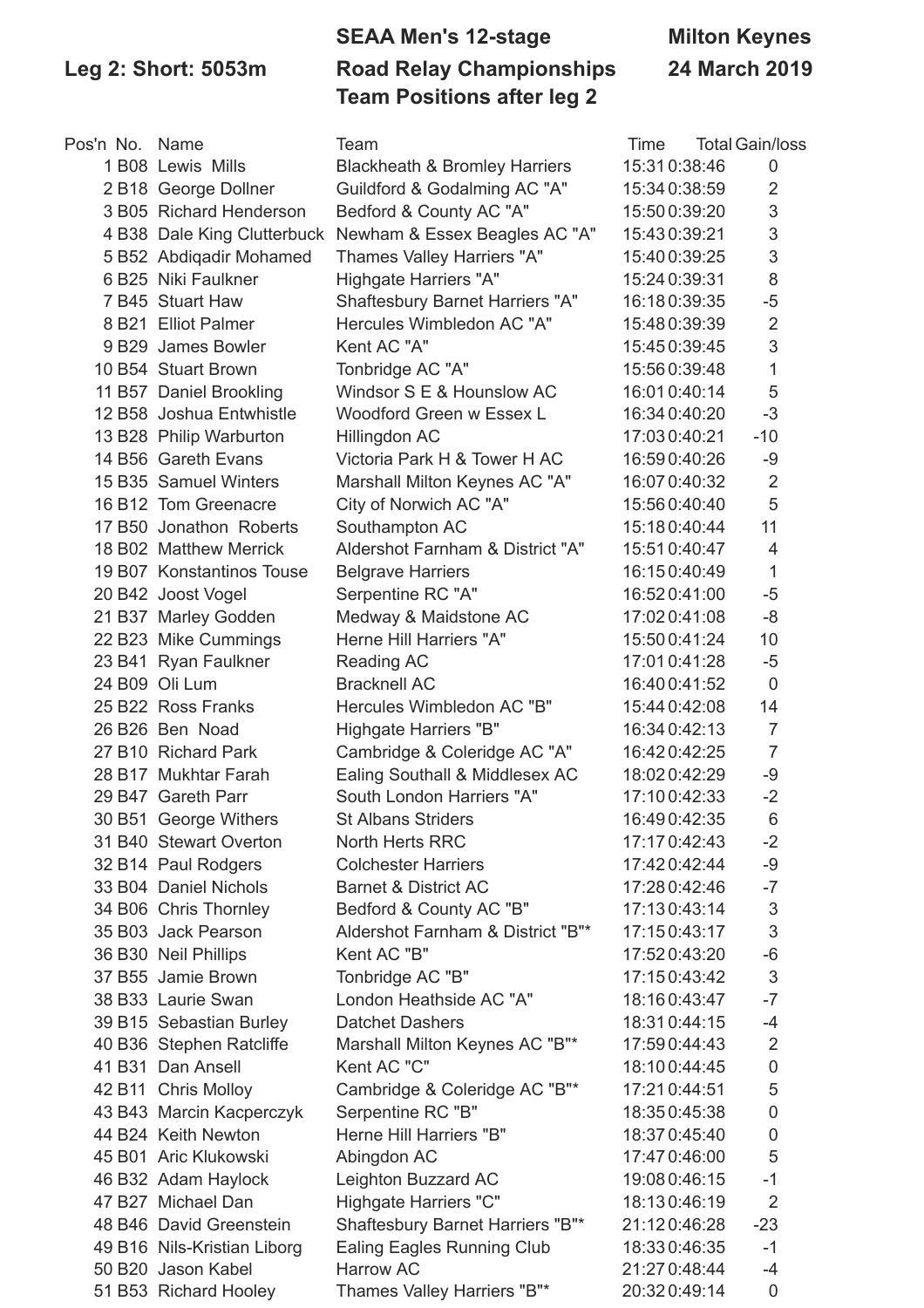| 52 B34 Kris Milovsorov  | London Heathside AC "B"    | 19:27 0:49:39 |  |
|-------------------------|----------------------------|---------------|--|
| 53 B48 Michael Chappell | South London Harriers "B"* | 23:07 0:54:58 |  |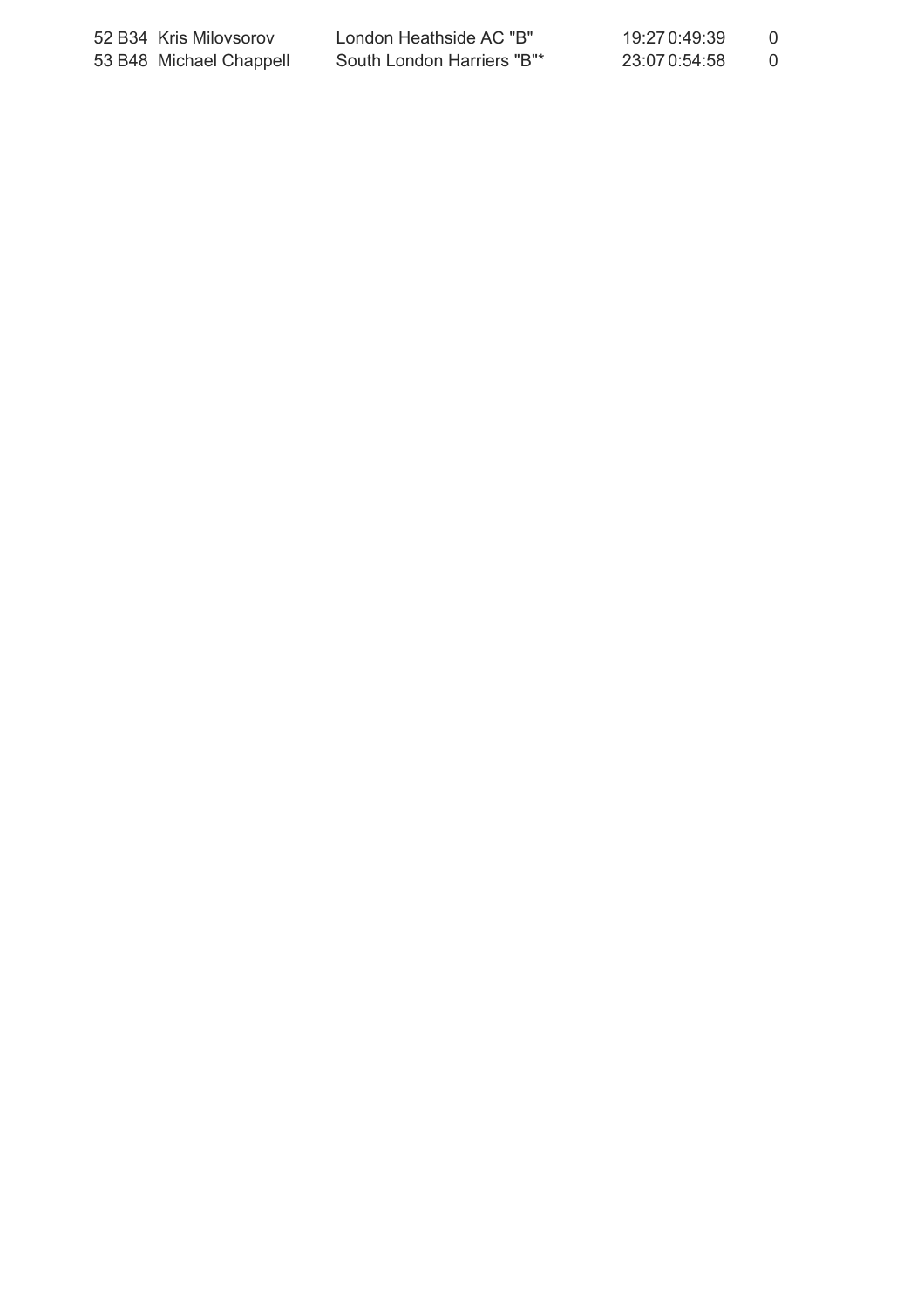## **SEAA Men's 12-stage Milton Keynes Leg 3: Long: 7664m Road Relay Championships 24 March 2019 Team Positions after leg 3**

| Pos'n No.      |                  | Name                                           | Team                                     | Time          | <b>Total Gain/loss</b>  |
|----------------|------------------|------------------------------------------------|------------------------------------------|---------------|-------------------------|
| 1              |                  | 305 C05 Matt Bray                              | Bedford & County AC "A"                  | 23:46 1:03:06 | $\overline{2}$          |
| 2              |                  | 308 C08 Joshua Schofield                       | <b>Blackheath &amp; Bromley Harriers</b> | 24:32 1:03:18 | $-1$                    |
| 3              |                  | 318 C18 Simon Goldsworthy                      | Guildford & Godalming AC "A"             | 24:211:03:20  | $-1$                    |
| $\overline{4}$ |                  | 325 C25 Alex Crossland                         | Highgate Harriers "A"                    | 24:22 1:03:53 | $\overline{2}$          |
| 5              |                  | 329 C29 Jim Allchin                            | Kent AC "A"                              | 24:14 1:03:59 | $\overline{\mathbf{4}}$ |
| 6              |                  | 321 C21 Belal Ahmed                            | Hercules Wimbledon AC "A"                | 24:251:04:04  | $\overline{2}$          |
| 7              |                  | 328 C28 Mohamed Mohamed Hillingdon AC          |                                          | 23:56 1:04:17 | 6                       |
| 8              |                  | 345 C45 Tom Butler                             | <b>Shaftesbury Barnet Harriers "A"</b>   | 24:51 1:04:26 | $-1$                    |
| 9              |                  | 352 C52 James Ellis                            | Thames Valley Harriers "A"               | 25:09 1:04:34 | $-4$                    |
| 10             |                  | 307 C07 Ben MacCronan                          | <b>Belgrave Harriers</b>                 | 23:46 1:04:35 | $\boldsymbol{9}$        |
| 11             |                  | 302 C02 Harvey Dixon                           | Aldershot Farnham & District "A"         | 23:49 1:04:36 | $\overline{7}$          |
| 12             |                  | 312 C12 Logan Smith                            | City of Norwich AC "A"                   | 24:01 1:04:41 | $\overline{4}$          |
| 13             |                  | 354 C54 Jamie Bryant                           | Tonbridge AC "A"                         | 25:131:05:01  | $-3$                    |
| 14             |                  | 309 C09 Zak Seddon                             | <b>Bracknell AC</b>                      | 23:161:05:08  | 10                      |
| 15             |                  | 338 C38 Jad El-Houssami                        | Newham & Essex Beagles AC "A"            | 25:48 1:05:09 | $-11$                   |
| 16             |                  | 335 C35 Thomas Comerford                       | Marshall Milton Keynes AC "A"            | 25:01 1:05:33 | $-1$                    |
| 17             |                  | 350 C50 Sam Costley                            | Southampton AC                           | 24:51 1:05:35 | $\overline{0}$          |
| 18             |                  | 357 C57 Mark Vardy                             | Windsor S E & Hounslow AC                | 25:30 1:05:44 | $-7$                    |
| 19             |                  | 356 C56 John Payne                             | Victoria Park H & Tower H AC             | 25:20 1:05:46 | $-5$                    |
| 20             |                  | 358 C58 Darren Southcott                       | Woodford Green w Essex L                 | 25:55 1:06:15 | $-8$                    |
| 21             |                  | 337 C37 Ben Tyler                              | Medway & Maidstone AC                    | 25:32 1:06:40 | $\mathbf 0$             |
| 22             |                  | 342 C42 Benjamin Tolputt                       | Serpentine RC "A"                        | 25:44 1:06:44 | $-2$                    |
| 23             |                  | 317 C17 Anthony Haynes                         | Ealing Southall & Middlesex AC           | 24:231:06:52  | 5                       |
| 24             |                  | 341 C41 Alex Sutton                            | Reading AC                               | 25:29 1:06:57 | $-1$                    |
| 25             |                  | 323 C23 Andrew Clarke                          | Herne Hill Harriers "A"                  | 25:331:06:57  | $-3$                    |
| 26             |                  | 310 C10 Joe Turner                             | Cambridge & Coleridge AC "A"             | 24:56 1:07:21 | 1                       |
| 27             |                  | 314 C14 Adrian Mussett                         | <b>Colchester Harriers</b>               | 25:15 1:07:59 | 5                       |
| 28             |                  | 326 C26 Henry Murdoch                          | Highgate Harriers "B"                    | 26:08 1:08:21 | $-2$                    |
| 29             |                  | 347 C47 Callum Wilson                          | South London Harriers "A"                | 26:121:08:45  | $\mathbf 0$             |
| 30             |                  | 322 C22 Joe Toomey                             | Hercules Wimbledon AC "B"                | 26:46 1:08:54 | $-5$                    |
| 31             |                  | 340 C40 Jim McConnel                           | <b>North Herts RRC</b>                   | 26:201:09:03  | 0                       |
| 32             |                  | 351 C51 Steve Buckle                           | <b>St Albans Striders</b>                | 26:411:09:16  | $-2$                    |
| 33             |                  | 355 C55 Dane Poore                             | Tonbridge AC "B"                         | 25:50 1:09:32 | $\overline{4}$          |
| 34             |                  | 330 C30 Tim Lawrence                           | Kent AC "B"                              | 26:40 1:10:00 | $\overline{2}$          |
| 35             |                  | 306 C06 Stephen Headley                        | Bedford & County AC "B"                  | 26:54 1:10:08 | $-1$                    |
| 36             |                  | 303 C03 Michael Boucher                        | Aldershot Farnham & District "B"*        | 27:08 1:10:25 | $-1$                    |
| 37             |                  | 304 C04 Benjamin Boxer                         | <b>Barnet &amp; District AC</b>          | 27:46 1:10:32 | $-4$                    |
| 38             |                  | 333 C33 Sion Lewis                             | London Heathside AC "A"                  | 27:46 1:11:33 | $\mathbf 0$             |
| 39             |                  | 315 C15 Robert Baylis                          | <b>Datchet Dashers</b>                   | 27:21 1:11:36 | 0                       |
| 40             |                  | 331 C31 Tom Thain                              | Kent AC "C"                              | 27:48 1:12:33 | 1                       |
| 41             |                  | 301 C01 Harrison Read                          |                                          |               | $\overline{\mathbf{4}}$ |
|                |                  |                                                | Abingdon AC                              | 26:55 1:12:55 | $-2$                    |
| 42             |                  | 336 C36 Herbie Hopkins                         | Marshall Milton Keynes AC "B"*           | 28:41 1:13:24 |                         |
| 43             |                  | 311 C11 Daniel Hurst                           | Cambridge & Coleridge AC "B"*            | 29:20 1:14:11 | $-1$                    |
| 44             |                  | 327 C27 Jack Matthewman                        | Highgate Harriers "C"                    | 28:201:14:39  | 3                       |
| 45             | 324 C24 Eric Dol |                                                | Herne Hill Harriers "B"                  | 29:09 1:14:49 | $-1$                    |
| 46             |                  | 316 C16 Jose Manuel Pabon                      | Ealing Eagles Running Club               | 28:24 1:14:59 | 3                       |
| 47             |                  | 332 C32 Thomas Inchley                         | Leighton Buzzard AC                      | 29:28 1:15:43 | $-1$                    |
| 48             |                  | 343 C43 Lee-marvin Tolentino Serpentine RC "B" |                                          | 30:34 1:16:12 | $-5$                    |
| 49             |                  | 320 C20 Kevin Fini                             | <b>Harrow AC</b>                         | 28:03 1:16:47 | 1                       |
| 50             |                  | 334 C34 Liam Hazelton                          | London Heathside AC "B"                  | 30:04 1:19:43 | $\overline{2}$          |
| 51             |                  | 348 C48 George Tovey                           | South London Harriers "B"*               | 31:421:26:40  | $\overline{2}$          |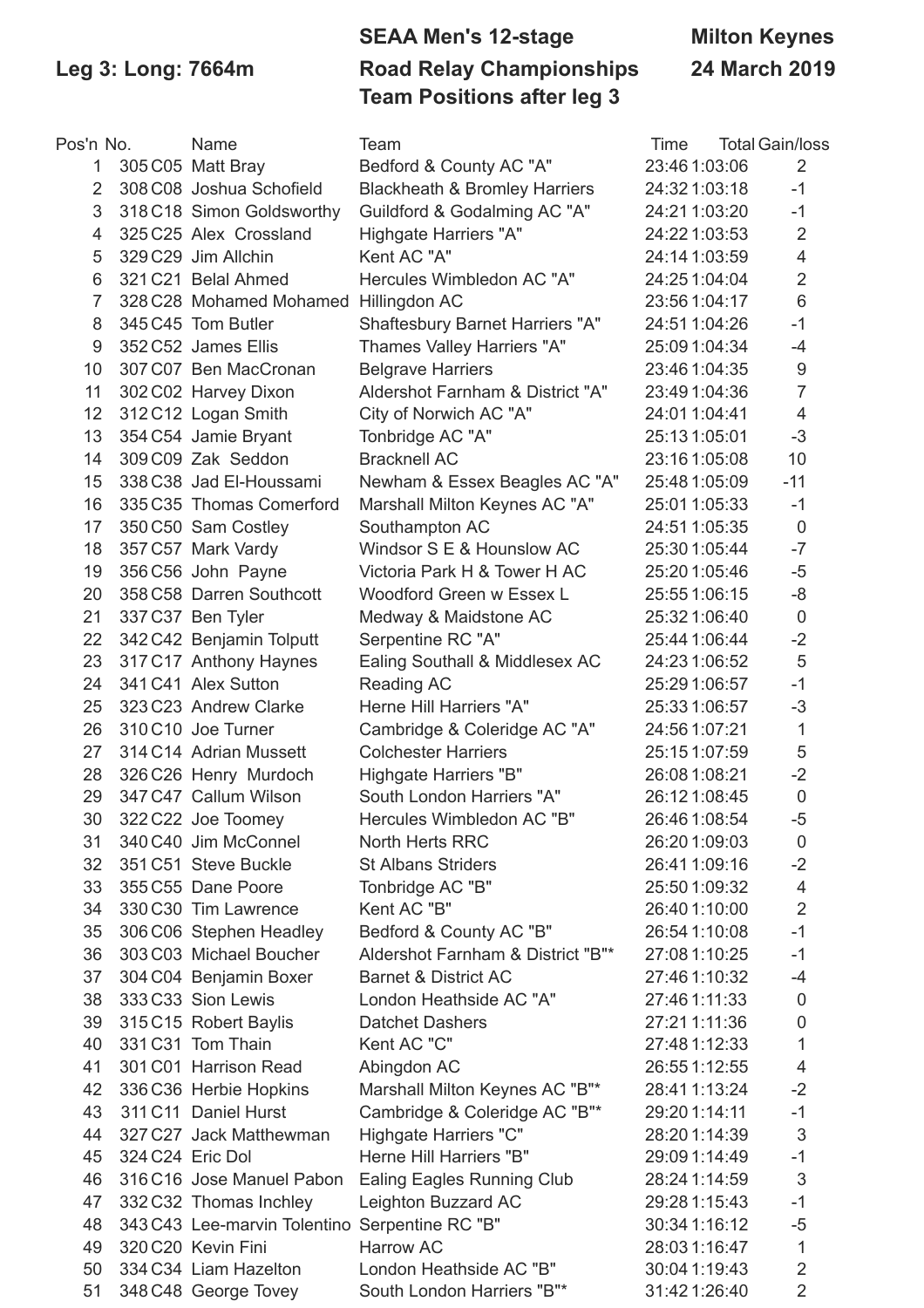### **SEAA Men's 12-stage Milton Keynes Leg 4: Short: 5053m Road Relay Championships 24 March 2019 Team Positions after leg 4**

| Pos'n No. Name |                                            | Team                                     | Time          | <b>Total Gain/loss</b>   |
|----------------|--------------------------------------------|------------------------------------------|---------------|--------------------------|
|                | 1 D18 Colin High                           | Guildford & Godalming AC "A"             | 15:59 1:19:19 | $\overline{2}$           |
|                | 2 D05 Alfie Yabsley                        | Bedford & County AC "A"                  | 16:151:19:21  | $-1$                     |
|                | 3 D25 Charlie Haywood                      | Highgate Harriers "A"                    | 15:31 1:19:24 | 1                        |
|                | 4 D29 Anthony Johnson                      | Kent AC "A"                              | 16:01 1:20:00 | 1                        |
|                | 5 D21 Dimosthenis Evangelidis              | Hercules Wimbledon AC "A"                | 15:58 1:20:02 | $\mathbf{1}$             |
|                | 6 D07 Steve Gardner                        | <b>Belgrave Harriers</b>                 | 15:57 1:20:32 | $\overline{4}$           |
|                | 7 D08 Marco Acuri                          | <b>Blackheath &amp; Bromley Harriers</b> | 17:21 1:20:39 | $-5$                     |
|                | 8 D02 Shaun Smith                          | Aldershot Farnham & District "A"         | 16:06 1:20:42 | 3                        |
|                | 9 D45 Ted Ntibazonkiza                     | Shaftesbury Barnet Harriers "A"          | 16:27 1:20:53 | $-1$                     |
|                | 10 D54 Michael Ellis                       | Tonbridge AC "A"                         | 16:05 1:21:06 | 3                        |
|                | 11 D28 Bradley Birch                       | Hillingdon AC                            | 16:49 1:21:06 | $-4$                     |
|                | 12 D52 Naol Abagibe                        | Thames Valley Harriers "A"               | 16:43 1:21:17 | $-3$                     |
|                | 13 D35 James Tuttle                        | Marshall Milton Keynes AC "A"            | 15:57 1:21:30 | 3                        |
|                | 14 D12 Sam Todd                            | City of Norwich AC "A"                   | 16:55 1:21:36 | $-2$                     |
|                | 15 D38 Victor Nutakor                      | Newham & Essex Beagles AC "A"            | 16:30 1:21:39 | $\mathbf 0$              |
|                | 16 D09 Maxwell Cooper                      | <b>Bracknell AC</b>                      | 16:46 1:21:54 | $-2$                     |
|                | 17 D56 Jonny Scott                         | Victoria Park H & Tower H AC             | 16:20 1:22:06 | $\overline{2}$           |
|                | 18 D57 Shaun Hudson                        | Windsor S E & Hounslow AC                | 16:39 1:22:23 | $\mathbf 0$              |
|                | 19 D50 Oliver Smith                        | Southampton AC                           | 16:53 1:22:28 | $-2$                     |
|                | 20 D41 Mark Booth                          | Reading AC                               | 16:10 1:23:07 | $\overline{4}$           |
|                | 21 D42 Simon Craddock                      | Serpentine RC "A"                        | 16:40 1:23:24 | $\mathbf 1$              |
|                | 22 D10 Oliver Park                         | Cambridge & Coleridge AC "A"             | 16:09 1:23:30 | 4                        |
|                | 23 D58 Peter Caton                         | Woodford Green w Essex L                 | 18:08 1:24:23 | $-3$                     |
|                | 24 D23 Matthew Cartwright                  | Herne Hill Harriers "A"                  | 17:31 1:24:28 | $\mathbf{1}$             |
|                | 25 D26 Brahma Pochee                       | Highgate Harriers "B"                    | 16:21 1:24:42 | 3                        |
|                | 26 D17 Reece Asik                          | Ealing Southall & Middlesex AC           | 17:51 1:24:43 | $-3$                     |
|                | 27 D14 Douglas Mcgillivray                 | <b>Colchester Harriers</b>               | 17:12 1:25:11 | $\mathbf 0$              |
|                | 28 D47 Mark Finbow                         | South London Harriers "A"                | 16:39 1:25:24 | 1                        |
|                | 29 D22 Zachary Purnell                     | Hercules Wimbledon AC "B"                | 16:43 1:25:37 | $\mathbf 1$              |
|                | 30 D37 Sean Rodwell                        | Medway & Maidstone AC                    | 19:11 1:25:51 | $-9$                     |
|                | 31 D55 Sam Crick                           | Tonbridge AC "B"                         | 16:46 1:26:18 | $\overline{2}$           |
|                | 32 D30 Ben Cook                            | Kent AC "B"                              | 16:50 1:26:50 | 2                        |
|                | 33 D06 Matt Nicholson                      | Bedford & County AC "B"                  | 16:47 1:26:55 | $\overline{2}$           |
|                | 34 D40 Steve Mckeown                       | North Herts RRC                          | 18:41 1:27:44 | $-3$                     |
|                | 35 D51 Jed Lumb                            | <b>St Albans Striders</b>                | 20:16 1:29:32 | $-3$                     |
|                | 36 D31 Michael Eagling                     | Kent AC "C"                              | 17:02 1:29:35 | $\overline{4}$           |
|                | 37 D03 Daniel Black                        | Aldershot Farnham & District "B"*        | 19:18 1:29:43 | $-1$                     |
|                |                                            | London Heathside AC "A"                  | 18:131:29:46  |                          |
|                | 38 D33 Jake Spencer<br>39 D04 Robert Scott | <b>Barnet &amp; District AC</b>          |               | $\boldsymbol{0}$<br>$-2$ |
|                | 40 D15 Mark Thorne                         |                                          | 19:32 1:30:04 | $-1$                     |
|                |                                            | <b>Datchet Dashers</b>                   | 18:37 1:30:13 |                          |
|                | 41 D01 James Willard                       | Abingdon AC                              | 18:47 1:31:42 | $\mathbf 0$              |
|                | 42 D36 Mark Dowson                         | Marshall Milton Keynes AC "B"*           | 19:05 1:32:29 | $\mathbf 0$              |
|                | 43 D11 Michael Buchallet                   | Cambridge & Coleridge AC "B"*            | 18:49 1:33:00 | $\pmb{0}$                |
|                | 44 D24 Chris De Mauny                      | Herne Hill Harriers "B"                  | 18:12 1:33:01 | 1                        |
|                | 45 D32 Sam Dear                            | Leighton Buzzard AC                      | 18:23 1:34:06 | $\overline{2}$           |
|                | 46 D16 Kieran Santry                       | Ealing Eagles Running Club               | 19:14 1:34:13 | $\pmb{0}$                |
|                | 47 D43 Ben Stanton                         | Serpentine RC "B"                        | 19:01 1:35:13 | 1                        |
|                | 48 D20 Noor Mohamoud                       | Harrow AC                                | 18:32 1:35:19 | 1                        |
|                | 49 D27 Richard Stewart                     | Highgate Harriers "C"                    | 21:02 1:35:41 | $-5$                     |
|                | 50 D34 Tom Bedwell                         | London Heathside AC "B"                  | 18:28 1:38:11 | 0                        |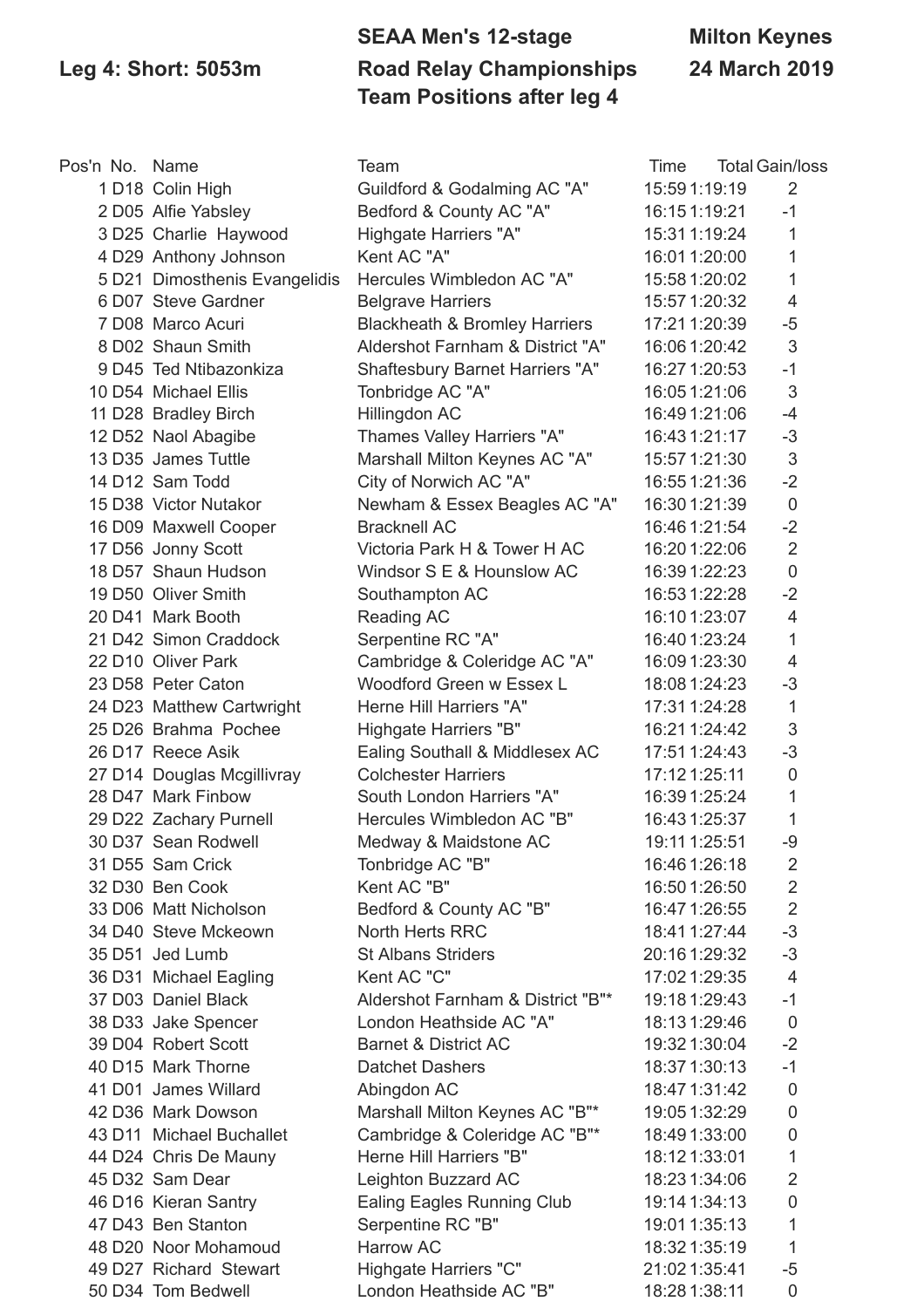### **SEAA Men's 12-stage Milton Keynes Leg 5: Long: 7664m Road Relay Championships 24 March 2019 Team Positions after leg 5**

| Pos'n No. Name |                                    | Team                                     | Time          | <b>Total Gain/loss</b>    |
|----------------|------------------------------------|------------------------------------------|---------------|---------------------------|
|                | 1 G05 Matt Bergin                  | Bedford & County AC "A"                  | 22:48 1:42:09 | 1                         |
|                | 2 G25 Roger Poolman                | Highgate Harriers "A"                    | 23:01 1:42:25 | 1                         |
|                | 3 G45 Kieran Clements              | Shaftesbury Barnet Harriers "A"          | 22:50 1:43:43 | 6                         |
|                | 4 G29 David Morgan                 | Kent AC "A"                              | 24:211:44:21  | $\mathbf 0$               |
|                | 5 G18 Tom Foster                   | Guildford & Godalming AC "A"             | 25:131:44:32  | $-4$                      |
|                | 6 G07 Paskar Owor                  | <b>Belgrave Harriers</b>                 | 24:201:44:52  | $\mathbf 0$               |
|                | 7 G02 Luke Prior                   | Aldershot Farnham & District "A"         | 24:191:45:01  | $\mathbf{1}$              |
|                | 8 G21 Fred Slemeck                 | Hercules Wimbledon AC "A"                | 25:04 1:45:06 | $-3$                      |
|                | 9 G12 Piers Arnold                 | City of Norwich AC "A"                   | 23:55 1:45:31 | 5                         |
|                | 10 G08 Alex Bruce-Littlewood       | <b>Blackheath &amp; Bromley Harriers</b> | 25:14 1:45:53 | $-3$                      |
|                | 11 G54 Cameron Payas               | Tonbridge AC "A"                         | 25:04 1:46:10 | $-1$                      |
|                | 12 G35 Paul Mizon                  | Marshall Milton Keynes AC "A"            | 25:06 1:46:36 | $\mathbf{1}$              |
|                | 13 G09 Matthew Seddon              | <b>Bracknell AC</b>                      | 24:54 1:46:48 | $\ensuremath{\mathsf{3}}$ |
|                | 14 G41 Jonny Davies                | Reading AC                               | 24:02 1:47:09 | $6\,$                     |
|                | 15 G38 John Gordon                 | Newham & Essex Beagles AC "A"            | 26:00 1:47:39 | $\mathbf 0$               |
|                | 16 G50 Matthew Bennett             | Southampton AC                           | 25:32 1:48:00 | $\ensuremath{\mathsf{3}}$ |
|                | 17 G10 Jonathan Escalante-Phillips | Cambridge & Coleridge AC "A"             | 24:40 1:48:10 | 5                         |
|                | 18 G42 Nicolas Besson              | Serpentine RC "A"                        | 24:48 1:48:12 | 3                         |
|                | 19 G57 James Tidd                  | Windsor S E & Hounslow AC                | 26:11 1:48:34 | $-1$                      |
|                | 20 G56 Carl Selya-Hammer           | Victoria Park H & Tower H AC             | 26:44 1:48:50 | $-3$                      |
|                | 21 G28 Fahad Abdi                  | Hillingdon AC                            | 27:57 1:49:03 | $-10$                     |
|                | 22 G58 Ahmed Abdulle               | Woodford Green w Essex L                 | 24:42 1:49:05 | 1                         |
|                | 23 G47 Gary Laybourne              | South London Harriers "A"                | 24:131:49:37  | 5                         |
|                | 24 G23 Lewis Laylee                | Herne Hill Harriers "A"                  | 25:44 1:50:12 | $\mathbf 0$               |
|                | 25 G17 Oliver Way                  | Ealing Southall & Middlesex AC           | 25:37 1:50:20 | 1                         |
|                | 26 G26 William De Donker           | Highgate Harriers "B"                    | 26:181:51:00  | $-1$                      |
|                | 27 G14 Nathan Filer                | <b>Colchester Harriers</b>               | 26:52 1:52:03 | $\mathbf 0$               |
|                | 28 G22 Justin Reid                 | Hercules Wimbledon AC "B"                | 26:50 1:52:27 | $\mathbf{1}$              |
|                | 29 G52 Petros Surafel              | Thames Valley Harriers "A"               | 31:55 1:53:12 | $-17$                     |
|                | 30 G37 Lee Mcmeekin                | Medway & Maidstone AC                    | 27:29 1:53:20 | $\mathbf 0$               |
|                | 31 G30 Alex Dudney                 | Kent AC "B"                              | 26:46 1:53:36 | 1                         |
|                | 32 G51 James Mcmurray              | <b>St Albans Striders</b>                | 24:08 1:53:40 | 3                         |
|                | 33 G55 Harry Lawson                | Tonbridge AC "B"                         | 27:39 1:53:57 | $-2$                      |
|                | 34 G06 Chris Riley                 | Bedford & County AC "B"                  | 28:23 1:55:18 | $-1$                      |
|                | 35 G40 John Rayner                 | North Herts RRC                          | 27:44 1:55:28 | $-1$                      |
|                | 36 G33 Kimon Doulis                | London Heathside AC "A"                  | 26:38 1:56:24 | $\overline{2}$            |
|                | 37 G31 Benedict Holmes             | Kent AC "C"                              | 27:37 1:57:12 | $-1$                      |
|                | 38 G04 Rajesh Patel                | <b>Barnet &amp; District AC</b>          | 27:47 1:57:51 | 1                         |
|                | 39 G15 Mark Ferguson               | <b>Datchet Dashers</b>                   | 27:46 1:57:59 | 1                         |
|                | 40 G01 Cameron Weir                | Abingdon AC                              | 29:292:01:11  | 1                         |
|                | 41 G24 Matthew Munro               | Herne Hill Harriers "B"                  | 28:212:01:22  | 3                         |
|                | 42 G36 Andrew Kirschner            | Marshall Milton Keynes AC "B"*           | 29:232:01:52  | $\mathbf 0$               |
|                | 43 G11 Christopher Pell            | Cambridge & Coleridge AC "B"*            | 29:212:02:21  | $\mathbf 0$               |
|                | 44 G20 David Branfoot              | <b>Harrow AC</b>                         | 27:44 2:03:03 | 4                         |
|                | 45 G43 Simon Morris                | Serpentine RC "B"                        | 28:312:03:44  | $\overline{2}$            |
|                |                                    |                                          |               | $-1$                      |
|                | 46 G32 William Eastman             | Leighton Buzzard AC                      | 29:412:03:47  |                           |
|                | 47 G16 Brian Stakelum              | Ealing Eagles Running Club               | 29:512:04:04  | $-1$                      |
|                | 48 G27 Dave Gilbert                | Highgate Harriers "C"                    | 30:122:05:53  | 1                         |
|                | 49 G34 Ben Lewis                   | London Heathside AC "B"                  | 30:452:08:56  | 1                         |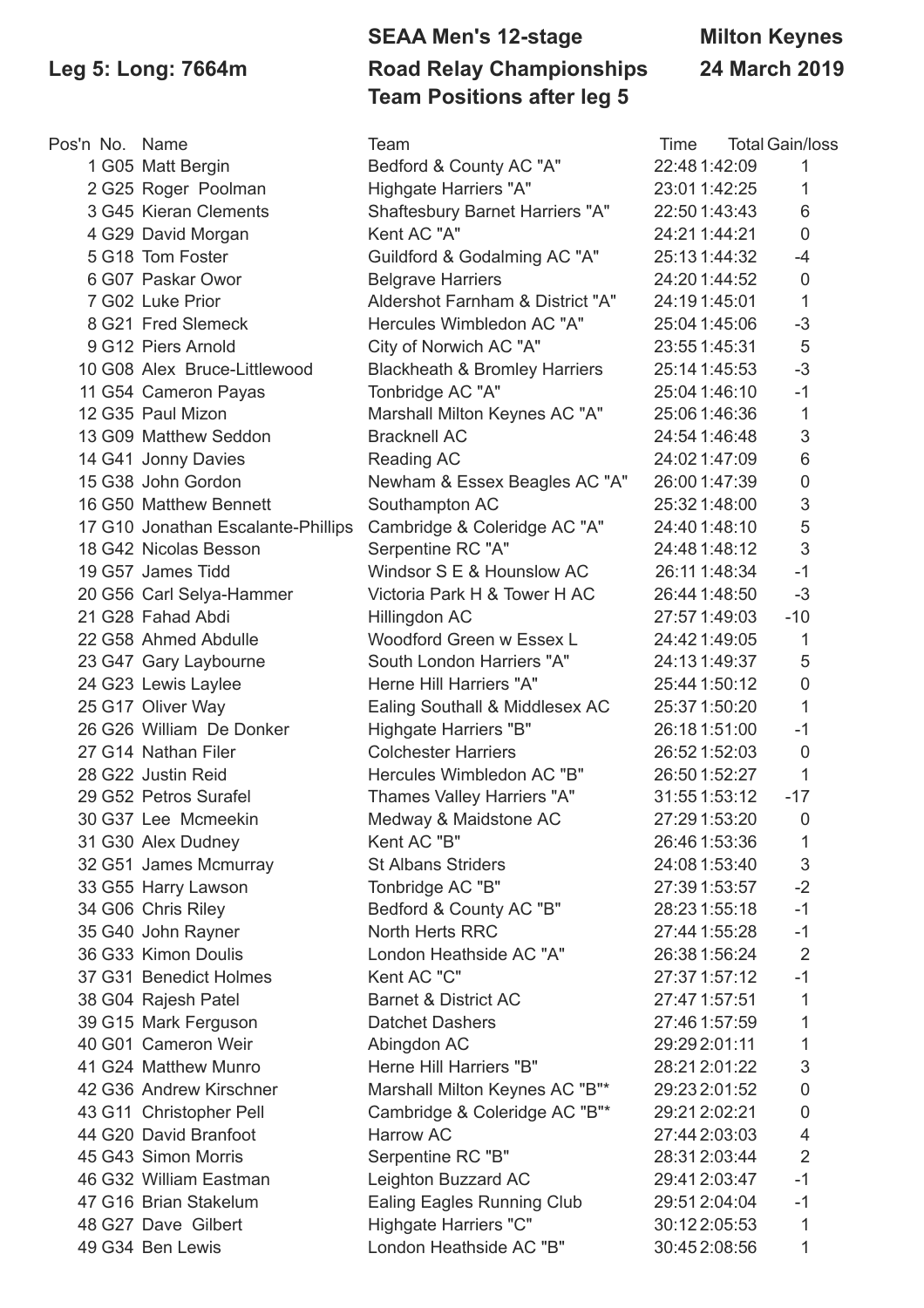## **SEAA Men's 12-stage Milton Key Leg 6: Short: 5053m Road Relay Championships 24 March 2 Team Positions after leg 6**

|    | Pos'n No. Name                           | Team                                     | Time |               | <b>Total Gain/loss</b> |
|----|------------------------------------------|------------------------------------------|------|---------------|------------------------|
|    | 1 H05 Jack Goodwin                       | Bedford & County AC "A"                  |      | 15:35 1:57:44 | $\mathbf 0$            |
|    | 2 H25 Morgan Mitchell                    | Highgate Harriers "A"                    |      | 16:02 1:58:27 | 0                      |
|    | 3 H45 Omar Parsons                       | <b>Shaftesbury Barnet Harriers "A"</b>   |      | 16:44 2:00:27 | 0                      |
|    | 4 H29 Peter Lighting                     | Kent AC "A"                              |      | 16:07 2:00:28 | 0                      |
| 5  | H02 Max Heyden                           | Aldershot Farnham & District "A"         |      | 15:28 2:00:29 | $\overline{2}$         |
| 6  | <b>H21 Ross Murray</b>                   | Hercules Wimbledon AC "A"                |      | 16:00 2:01:06 | $\overline{2}$         |
| 7. | H07 Arne Dumez                           | <b>Belgrave Harriers</b>                 |      | 16:24 2:01:16 | $-1$                   |
| 8  | H54 Robbie Farnham-Rose Tonbridge AC "A" |                                          |      | 15:48 2:01:58 | 3                      |
|    | 9 H08 William Ruiz                       | <b>Blackheath &amp; Bromley Harriers</b> |      | 16:13 2:02:06 | 1                      |
|    | 10 H12 Sam Kenmore                       | City of Norwich AC "A"                   |      | 17:09 2:02:40 | $-1$                   |
|    | 11 H35 Thomas Cuthbertson                | Marshall Milton Keynes AC "A"            |      | 16:22 2:02:58 | 1                      |
|    | 12 H18 Ben Friend                        | Guildford & Godalming AC "A"             |      | 18:27 2:02:59 | $-7$                   |
|    | 13 H41 Matthew Rawlings                  | Reading AC                               |      | 16:06 2:03:15 | $\mathbf 1$            |
|    | 14 H10 Jordan Wood                       | Cambridge & Coleridge AC "A"             |      | 15:42 2:03:52 | 3                      |
|    | 15 H38 Nick Armstrong                    | Newham & Essex Beagles AC "A"            |      | 16:27 2:04:06 | $\mathbf 0$            |
|    | 16 H50 Matthieu Marshall                 | Southampton AC                           |      | 16:17 2:04:17 | $\mathbf 0$            |
| 17 | H09 James Daly                           | <b>Bracknell AC</b>                      |      | 17:44 2:04:32 | $-4$                   |
|    | 18 H42 Daniel De Palol                   | Serpentine RC "A"                        |      | 17:14 2:05:26 | $\mathbf 0$            |
|    | 19 H56 David Jones                       | Victoria Park H & Tower H AC             |      | 17:05 2:05:55 | 1                      |
|    | 20 H58 Simon Beedell                     | Woodford Green w Essex L                 |      | 16:56 2:06:01 | $\overline{2}$         |
| 21 | H23 Angus Butler                         | Herne Hill Harriers "A"                  |      | 16:07 2:06:19 | 3                      |
|    | 22 H57 Alex Webb                         | Windsor S E & Hounslow AC                |      | 17:55 2:06:29 | $-3$                   |
|    | 23 H28 Charlie Edwards                   | Hillingdon AC                            |      | 17:42 2:06:45 | $-2$                   |
|    | 24 H47 Will Cullen                       | South London Harriers "A"                |      | 17:13 2:06:50 | $-1$                   |
|    | 25 H17 Akira Anzai-Jackson               | Ealing Southall & Middlesex AC           |      | 17:55 2:08:15 | $\mathbf 0$            |
|    | 26 H26 Dominic Smith                     | Highgate Harriers "B"                    |      | 17:19 2:08:19 | $\mathbf 0$            |
|    | 27 H14 Colin Ridley                      | <b>Colchester Harriers</b>               |      | 18:17 2:10:20 | 0                      |
|    | 28 H30 Barnaby Day                       | Kent AC "B"                              |      | 17:00 2:10:36 | 3                      |
|    | 29 H22 Henry Silverstein                 | Hercules Wimbledon AC "B"                |      | 18:16 2:10:43 | $-1$                   |
|    | 30 H52 Robert Vallance                   | <b>Thames Valley Harriers "A"</b>        |      | 17:35 2:10:47 | $-1$                   |
|    | 31 H51 Joseph Dunn                       | <b>St Albans Striders</b>                |      | 17:52 2:11:32 | 1                      |
|    | 32 H37 Alun Rodgers                      | Medway & Maidstone AC                    |      | 19:10 2:12:30 | $-2$                   |
|    | 33 H55 Joe Watts                         | Tonbridge AC "B"                         |      | 18:47 2:12:44 | $\mathbf 0$            |
|    | 34 H06 Richard Laursen                   | Bedford & County AC "B"                  |      | 17:28 2:12:46 | $\mathbf 0$            |
|    | 35 H40 Edward Price                      | North Herts RRC                          |      | 17:51 2:13:19 | 0                      |
|    | 36 H33 Andy Barnes                       | London Heathside AC "A"                  |      | 17:18 2:13:42 | 0                      |
|    | 37 H31 Daniel Pettitt                    | Kent AC "C"                              |      | 17:34 2:14:46 | 0                      |
|    | 38 H04 Mark Cottle                       | <b>Barnet &amp; District AC</b>          |      | 17:20 2:15:11 | 0                      |
|    | 39 H15 Steven Ilott                      | <b>Datchet Dashers</b>                   |      | 19:10 2:17:09 | $\mathbf 0$            |
|    | 40 H01 Les Newell                        | Abingdon AC                              |      | 16:59 2:18:10 | 0                      |
|    | 41 H11 Alex Lione                        | Cambridge & Coleridge AC "B"*            |      | 16:46 2:19:07 | $\overline{2}$         |
|    | 42 H24 Gary Ironmonger                   | Herne Hill Harriers "B"                  |      | 18:49 2:20:11 | $-1$                   |
|    | 43 H20 Peter Norris                      | <b>Harrow AC</b>                         |      | 18:35 2:21:38 | $\mathbf{1}$           |
|    | 44 H32 Benjamin Corfield                 | Leighton Buzzard AC                      |      | 17:58 2:21:45 | $\overline{2}$         |
|    | 45 H36 Steven Martin                     | Marshall Milton Keynes AC "B"*           |      | 20:422:22:34  | $-3$                   |
|    | 46 H16 Campbell Easton                   | <b>Ealing Eagles Running Club</b>        |      | 18:47 2:22:51 | $\mathbf{1}$           |
|    | 47 H43 Alex Malzer                       | Serpentine RC "B"                        |      | 20:162:24:00  | $-2$                   |
|    | 48 H27 Damien Bidaud                     | Highgate Harriers "C"                    |      | 19:37 2:25:30 | $\mathbf 0$            |
|    | 49 H34 Adam Mitchell                     | London Heathside AC "B"                  |      | 22:37 2:31:33 | $\overline{0}$         |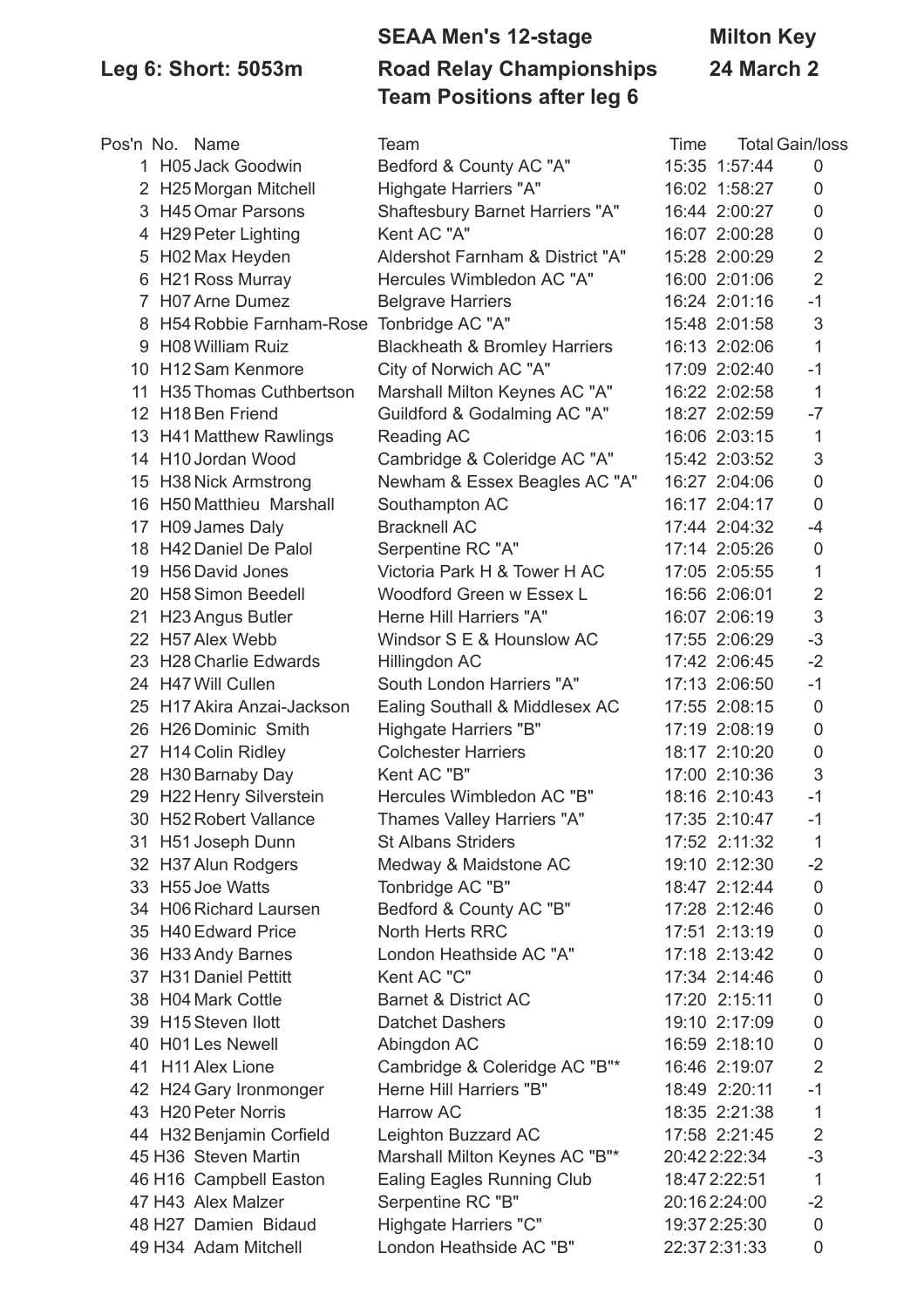# **SEAA Men's 12-stage Milton Keynes Leg 7: Long: 7664m Road Relay Championships 24 March 2019 Team Positions after leg 7**

| Pos'n No.         | Name                          | Team                                     | Time          | <b>Total Gain/loss</b> |
|-------------------|-------------------------------|------------------------------------------|---------------|------------------------|
|                   | 1 705 J05 Ben Alcock          | Bedford & County AC "A"                  | 23:502:21:34  | 0                      |
| 2                 | 725 J25 Chris Rainsford       | Highgate Harriers "A"                    | 23:57 2:22:24 | $\mathbf 0$            |
| 3                 | 707 J07 Nick Goolab           | <b>Belgrave Harriers</b>                 | 22:192:23:35  | 4                      |
| 4                 | 729 J29 Owen Hind             | Kent AC "A"                              | 23:182:23:46  | $\mathbf 0$            |
| 5                 | 745 J45 Richard Goodman       | Shaftesbury Barnet Harriers "A"          | 23:332:24:00  | $-2$                   |
| 6                 | 702 J02 Ellis Cross           | Aldershot Farnham & District "A"         | 23:57 2:24:26 | $-1$                   |
| 7                 | 754 J54 Corey De'Ath          | Tonbridge AC "A"                         | 24:232:26:21  | $\mathbf{1}$           |
| 8                 | 721 J21 Finn Johnson          | Hercules Wimbledon AC "A"                | 25:212:26:27  | $-2$                   |
| 9                 | 712 J12 Ben Spratling         | City of Norwich AC "A"                   | 25:172:27:57  | 1                      |
| 10                | 708 J08 Alex Gibbins          | <b>Blackheath &amp; Bromley Harriers</b> | 26:112:28:17  | $-1$                   |
| 11                | 741 J41 Isaac Farnworth       | Reading AC                               | 25:122:28:27  | $\sqrt{2}$             |
| $12 \overline{ }$ | 710 J10 Chris Darling         | Cambridge & Coleridge AC "A"             | 24:432:28:35  | $\overline{2}$         |
|                   | 13 735 J35 Graham Jones       | Marshall Milton Keynes AC "A"            | 25:412:28:39  | $-2$                   |
|                   | 14 738 J38 Olivier Heaslip    | Newham & Essex Beagles AC "A"            | 25:012:29:07  | $\mathbf{1}$           |
|                   | 15 718 J18 Sam Begg           | Guildford & Godalming AC "A"             | 26:292:29:28  | $-3$                   |
| 16                | 750 J50 Matt Risden           | Southampton AC                           | 26:422:30:59  | $\mathbf 0$            |
| 17                | 709 J09 Jamie Ashton          | <b>Bracknell AC</b>                      | 26:312:31:03  | $\mathsf{O}\xspace$    |
| 18                | 742 J42 Glenn Hughes          | Serpentine RC "A"                        | 25:44 2:31:10 | $\mathbf 0$            |
| 19                | 757 J57 Simon Millett         | Windsor S E & Hounslow AC                | 25:07 2:31:36 | $\mathsf 3$            |
|                   | 20 758 J58 Tom Phillips       | Woodford Green w Essex L                 | 26:222:32:23  | $\mathsf{O}\xspace$    |
| 21                | 723 J23 Jack Brotchie         | Herne Hill Harriers "A"                  | 26:072:32:26  | $\boldsymbol{0}$       |
|                   | 22 747 J47 James Lyne         | South London Harriers "A"                | 25:37 2:32:27 | $\overline{2}$         |
|                   | 23 756 J56 Sam Priestley      | Victoria Park H & Tower H AC             | 26:492:32:44  | $-4$                   |
|                   | 24 728 J28 Abdirahman Hamud   | Hillingdon AC                            | 27:50 2:34:35 | $-1$                   |
|                   | 25 717 J17 Ben Waterman       | Ealing Southall & Middlesex AC           | 26:262:34:41  | $\mathbf 0$            |
| 26                | 726 J26 Barnaby Walker        | Highgate Harriers "B"                    | 26:52 2:35:11 | $\pmb{0}$              |
| 27                | 752 J52 Conor Kissane-Wood    | Thames Valley Harriers "A"               | 25:44 2:36:31 | 3                      |
|                   | 28 714 J14 Dean Williamson    | <b>Colchester Harriers</b>               | 26:382:36:58  | $-1$                   |
|                   | 29 730 J30 Calum Fraser       | Kent AC "B"                              | 26:502:37:26  | $-1$                   |
|                   | 30 737 J37 Noel Sutton        | Medway & Maidstone AC                    | 26:152:38:45  | $\overline{2}$         |
| 31                | 733 J33 Charles Hardy         | London Heathside AC "A"                  | 25:37 2:39:19 | 5                      |
|                   | 32 722 J22 Tom Miller         | Hercules Wimbledon AC "B"                | 28:562:39:39  | $-3$                   |
|                   | 33 751 J51 Douglas Hobson     | <b>St Albans Striders</b>                | 28:472:40:19  | $-2$                   |
|                   | 34 706 J06 Steven Herring     | Bedford & County AC "B"                  | 27:522:40:38  | $\mathbf 0$            |
| 35                | 755 J55 Jack Keywood          | Tonbridge AC "B"                         | 28:232:41:07  | $-2$                   |
|                   | 36 740 J40 Mark Vaughan       | North Herts RRC                          | 27:482:41:07  | $-1$                   |
|                   | 37 731 J31 Ben McGeown        | Kent AC "C"                              | 28:532:43:39  | $\mathbf 0$            |
|                   | 38 715 J15 Ian Gutteridge     | <b>Datchet Dashers</b>                   | 28:032:45:12  | 1                      |
|                   | 39 701 J01 Phil Egerton       | Abingdon AC                              | 27:492:45:59  | 1                      |
| 40                | 711 J11 John Basllington      | Cambridge & Coleridge AC "B"*            | 27:232:46:30  | 1                      |
| 41                | 732 J32 Robert Elmore         | Leighton Buzzard AC                      | 26:402:48:25  | 3                      |
|                   | 42 724 J24 Jonathan Ratcliffe | Herne Hill Harriers "B"                  | 28:232:48:34  | $\mathbf 0$            |
| 43                | 720 J20 Chris Jones           | <b>Harrow AC</b>                         | 28:322:50:10  | $\mathbf 0$            |
|                   | 44 704 J04 John Kourpas       | <b>Barnet &amp; District AC</b>          | 35:34 2:50:45 | $-6$                   |
| 45                | 716 J16 Laurence Elliott      | <b>Ealing Eagles Running Club</b>        | 28:14 2:51:05 | 1                      |
| 46                | 743 J43 Henry Kemp            | Serpentine RC "B"                        | 29:012:53:01  | 1                      |
|                   | 47 727 J27 Alex Holley        | Highgate Harriers "C"                    | 27:492:53:19  | 1                      |
| 48                | 736 J36 Ben Nutt              | Marshall Milton Keynes AC "B"*           | 33:142:55:48  | $-3$                   |
|                   | 49 734 J34 Joseph Clemoes     | London Heathside AC "B"                  | 28:513:00:24  | $\mathbf 0$            |
|                   |                               |                                          |               |                        |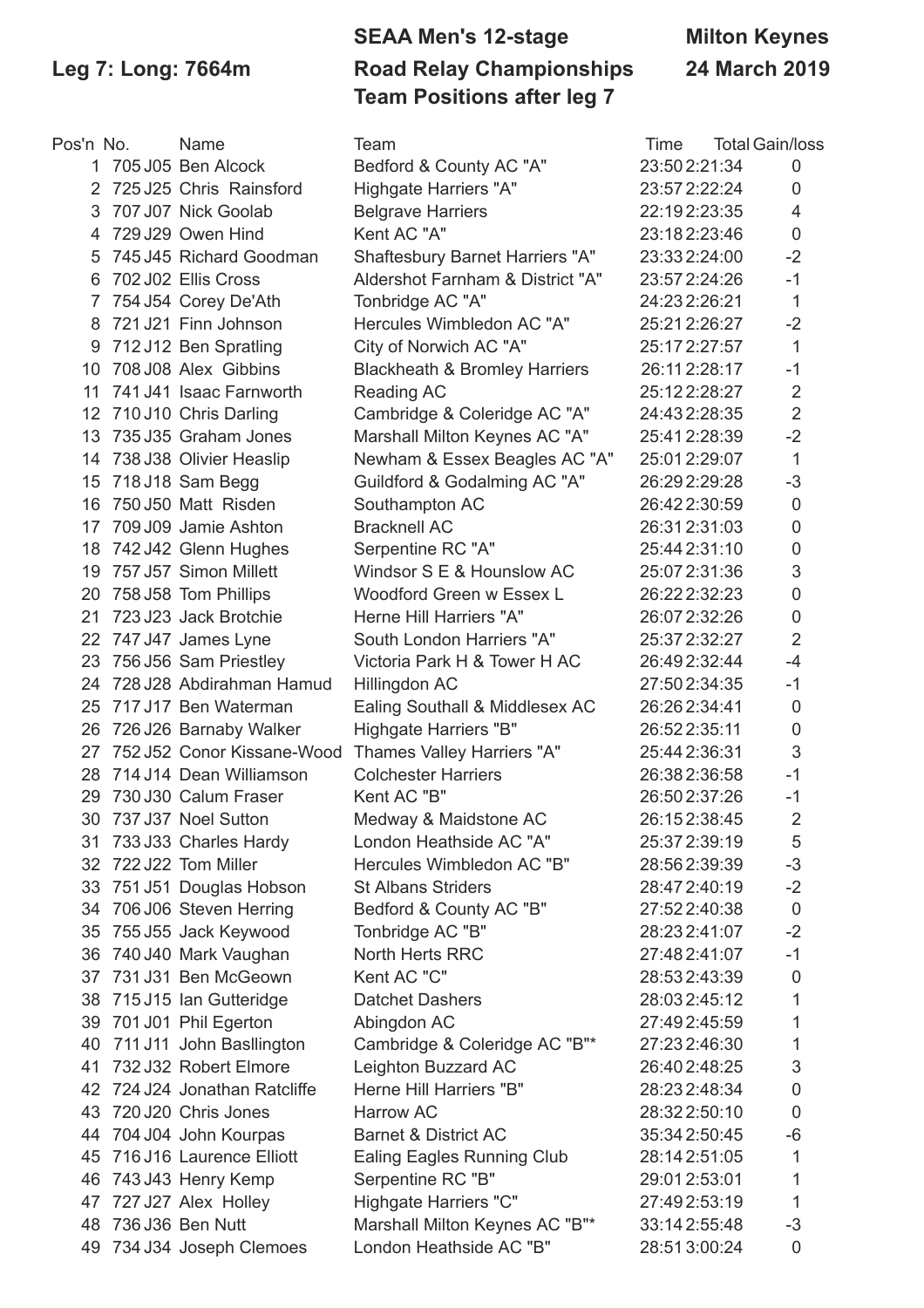### **SEAA Men's 12-stage Milton Keynes Leg 8: Short: 5053m Road Relay Championships 24 March 2019 Team Positions after leg 8**

| Pos'n No. Name |                              | Team                                     | Time          | <b>Total Gain/loss</b> |
|----------------|------------------------------|------------------------------------------|---------------|------------------------|
|                | 1 K25 Peter Chambers         | Highgate Harriers "A"                    | 15:20 2:37:44 | 1                      |
|                | 2 K05 Jonathan Janes         | Bedford & County AC "A"                  | 16:152:37:49  | $-1$                   |
|                | 3 K29 Jonathan Tipper        | Kent AC "A"                              | 15:462:39:32  | $\mathbf{1}$           |
|                | 4 K07 Bradley Courtney-Pinn  | <b>Belgrave Harriers</b>                 | 16:012:39:36  | $-1$                   |
|                | 5 K02 Callum Charleston      | Aldershot Farnham & District "A"         | 15:22 2:39:48 | $\mathbf{1}$           |
|                | 6 K45 Oliver Greenstein      | Shaftesbury Barnet Harriers "A"          | 17:492:41:49  | $-1$                   |
|                | 7 K21 Jonny Earl             | Hercules Wimbledon AC "A"                | 16:012:42:28  | $\mathbf{1}$           |
|                | 8 K54 Bede Pitcairn-Knowles  | Tonbridge AC "A"                         | 16:302:42:51  | $-1$                   |
|                | 9 K41 Peter Cook             | Reading AC                               | 16:092:44:36  | $\overline{2}$         |
|                | 10 K12 Luke Alden            | City of Norwich AC "A"                   | 16:452:44:42  | $-1$                   |
|                | 11 K38 James Mccarthy        | Newham & Essex Beagles AC "A"            | 15:402:44:47  | $\mathfrak{S}$         |
|                | 12 K08 Danny Brewer          | <b>Blackheath &amp; Bromley Harriers</b> | 17:012:45:18  | $-2$                   |
|                | 13 K10 Max Williams          | Cambridge & Coleridge AC "A"             | 16:44 2:45:19 | $-1$                   |
|                | 14 K35 Jeremy Vick           | Marshall Milton Keynes AC "A"            | 17:382:46:17  | $-1$                   |
|                | 15 K50 Stephen Simpson       | Southampton AC                           | 16:592:47:58  | $\mathbf{1}$           |
|                | 16 K18 Robert Marcus         | Guildford & Godalming AC "A"             | 18:532:48:21  | $-1$                   |
|                | 17 K42 Nicola Barberis Negra | Serpentine RC "A"                        | 17:132:48:23  | $\mathbf{1}$           |
|                | 18 K23 Peter Hart            | Herne Hill Harriers "A"                  | 16:452:49:11  | $\mathfrak{S}$         |
|                | 19 K09 Bruce Poll            | <b>Bracknell AC</b>                      | 18:252:49:28  | $-2$                   |
|                | 20 K56 James Cordwell        | Victoria Park H & Tower H AC             | 16:532:49:37  | $\sqrt{3}$             |
|                | 21 K57 Joe Spicer            | Windsor S E & Hounslow AC                | 18:082:49:44  | $-2$                   |
|                | 22 K47 Simon Pontin          | South London Harriers "A"                | 18:062:50:33  | $\overline{0}$         |
|                | 23 K58 Julian Russell        | Woodford Green w Essex L                 | 18:502:51:13  | $-3$                   |
|                | 24 K22 Liam White            | Hercules Wimbledon AC "B"                | 12:14 2:51:53 | 8                      |
|                | 25 K26 Tom Crowley           | Highgate Harriers "B"                    | 17:07 2:52:18 | $\mathbf{1}$           |
|                | 26 K28 Dominic Speight       | Hillingdon AC                            | 18:032:52:38  | $-2$                   |
|                | 27 K17 Mark Kencroft         | Ealing Southall & Middlesex AC           | 18:192:53:00  | $-2$                   |
|                | 28 K52 Gordon Low            | Thames Valley Harriers "A"               | 17:44 2:54:15 | $-1$                   |
|                | 29 K30 Ian Ellwood           | Kent AC "B"                              | 17:052:54:31  | $\mathbf 0$            |
|                | 30 K14 Tom Cresswell         | <b>Colchester Harriers</b>               | 17:552:54:53  | $-2$                   |
|                | 31 K33 Peter Gould           | London Heathside AC "A"                  | 17:50 2:57:09 | 0                      |
|                | 32 K37 Gareth Williams       | Medway & Maidstone AC                    | 18:292:57:14  | $-2$                   |
|                | 33 K55 Donald Carter         | Tonbridge AC "B"                         | 16:552:58:02  | $\overline{2}$         |
|                | 34 K51 Ming Wang-Koh         | <b>St Albans Striders</b>                | 19:24 2:59:43 | $-1$                   |
|                | 35 K40 James Walsh           | North Herts RRC                          | 19:063:00:13  | $\mathbf{1}$           |
|                | 36 K06 Massi Dendani         | Bedford & County AC "B"                  | 20:24 3:01:02 | $-2$                   |
|                | 37 K31 Roger Beardsworth     | Kent AC "C"                              | 18:443:02:23  | $\overline{0}$         |
|                | 38 K15 Neil Potter           | <b>Datchet Dashers</b>                   | 18:223:03:34  | $\pmb{0}$              |
|                | 39 K11 Curtis Wood           | Cambridge & Coleridge AC "B"*            | 19:04 3:05:34 | $\mathbf{1}$           |
|                | 40 K01 Andrew Caruana        | Abingdon AC                              | 19:533:05:52  | $-1$                   |
|                | 41 K32 Matthew Brooks        | Leighton Buzzard AC                      | 20:213:08:46  | 0                      |
|                | 42 K16 Christopher Jones     | Ealing Eagles Running Club               | 19:223:10:27  | 3                      |
|                | 43 K04 Alejandro Sanchez     | <b>Barnet &amp; District AC</b>          | 20:173:11:02  | $\mathbf{1}$           |
|                | 44 K20 Mike Lepps            | Harrow AC                                | 20:573:11:07  | $-1$                   |
|                | 45 K27 Oliver Kean           | Highgate Harriers "C"                    | 18:483:12:07  | $\overline{2}$         |
|                | 46 K43 Abu Asad              | Serpentine RC "B"                        | 22:413:15:42  | $\pmb{0}$              |
|                | 47 K24 Ian Strong            | Herne Hill Harriers "B"                  | 29:023:17:36  | $-5$                   |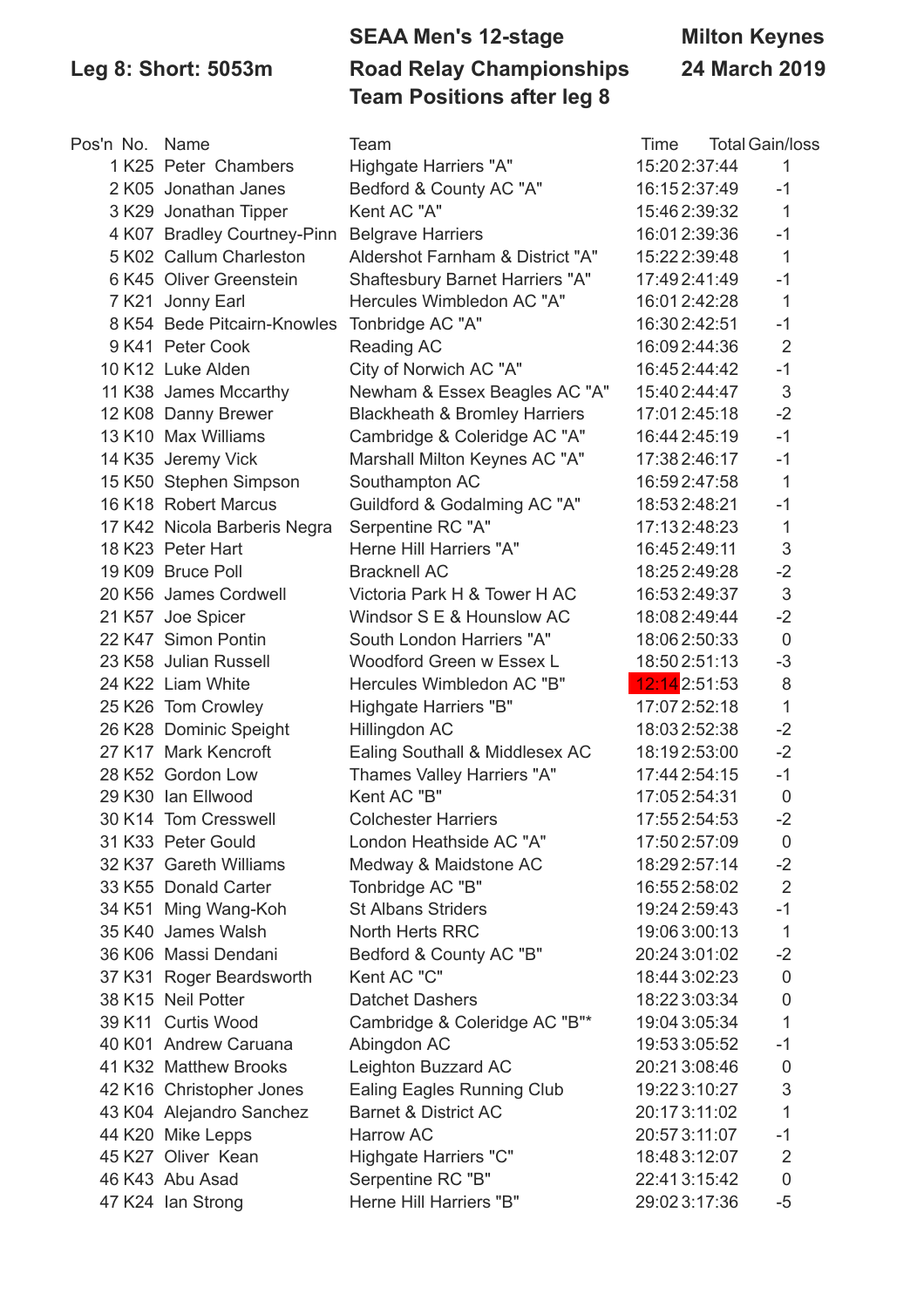### **SEAA Men's 12-stage Milton Key Leg 9: Long: 7664m Road Relay Championships 24 March 2 Team Positions after leg 9**

|           |                                    | ี่นี่  ขอออ นาเอ. .อฐ อ                  |                             |                           |
|-----------|------------------------------------|------------------------------------------|-----------------------------|---------------------------|
| Pos'n No. | <b>Name</b>                        | Team                                     | <b>Total Gain/I</b><br>Time |                           |
|           | 1 905 M05 John Eves                | Bedford & County AC "A"                  | 24:003:01:49                | 1                         |
|           | 2 925 M25 Rob Wilson               | Highgate Harriers "A"                    | 24:253:02:09                | $-1$                      |
|           | 3 902 M02 Jonny Hay                | Aldershot Farnham & District "A"         | 23:203:03:08                | $\overline{2}$            |
|           | 4 929 M29 Christopher Greenwood    | Kent AC "A"                              | 24:123:03:44                | $-1$                      |
|           | 5 907 M07 Nick Buckle              | <b>Belgrave Harriers</b>                 | 25:083:04:44                | $-1$                      |
|           | 6 921 M21 Johnny Cornish           | Hercules Wimbledon AC "A"                | 24:303:06:58                | 1                         |
|           | 7 954 M54 Alex Howard              | Tonbridge AC "A"                         | 24:153:07:06                | 1                         |
|           | 8 938 M38 Eoin Pierce              | Newham & Essex Beagles AC "A"            | 24:183:09:05                | $\sqrt{3}$                |
|           | 9 945 M45 Sam Wiggins              | Shaftesbury Barnet Harriers "A"          | 27:233:09:12                | $-3$                      |
|           | 10 908 M08 Ross Braden             | <b>Blackheath &amp; Bromley Harriers</b> | 24:483:10:06                | $\overline{2}$            |
|           | 11 912 M12 Sam Coyne               | City of Norwich AC "A"                   | 25:383:10:20                | $-1$                      |
|           | 12 910 M10 Michael Gilbert         | Cambridge & Coleridge AC "A"             | 25:083:10:27                | $\mathbf{1}$              |
|           | 13 941 M41 Edward Stockdale        | Reading AC                               | 26:24 3:11:00               | $-4$                      |
|           | 14 935 M35 Elliot Hind             | Marshall Milton Keynes AC "A"            | 25:24 3:11:41               | $\pmb{0}$                 |
|           | 15 950 M50 Max Costley             | Southampton AC                           | 25:303:13:28                | $\mathbf 0$               |
|           | 16 918 M18 Matthew Mcdaniel        | Guildford & Godalming AC "A"             | 25:223:13:43                | $\mathbf 0$               |
|           | 17 942 M42 Hugh Torry              | Serpentine RC "A"                        | 27:033:15:26                | 0                         |
|           | 18 956 M56 Steve Hobbs             | Victoria Park H & Tower H AC             | 25:553:15:32                | $\overline{2}$            |
|           | 19 923 M23 Andrew Grigg            | Herne Hill Harriers "A"                  | 26:373:15:48                | $-1$                      |
|           | 20 909 M09 Benjamin Wills          | <b>Bracknell AC</b>                      | 26:453:16:13                | $-1$                      |
|           | 21 947 M47 Paul Prothero           | South London Harriers "A"                | 25:593:16:32                | $\mathbf{1}$              |
|           | 22 957 M57 Sebastien Pencole       | Windsor S E & Hounslow AC                | 27:053:16:49                | $-1$                      |
|           | 23 958 M58 Tom Beedell             | Woodford Green w Essex L                 | 25:443:16:57                | $\mathbf 0$               |
|           | 24 928 M28 Aramias Zeration        | Hillingdon AC                            | 25:093:17:47                | $\overline{2}$            |
|           | 25 926 M26 James Johnson           | Highgate Harriers "B"                    | 26:303:18:48                | $\mathbf 0$               |
|           | 26 917 M17 Chris Hepworth          | Ealing Southall & Middlesex AC           | 25:493:18:49                | 1                         |
|           | 27 922 M22 George Longworth        | Hercules Wimbledon AC "B"                | 27:233:19:16                | $-3$                      |
|           | 28 930 M30 Joe Hartley             | Kent AC "B"                              | 25:493:20:20                | $\mathbf{1}$              |
|           | 29 952 M52 Michael Cameron         | Thames Valley Harriers "A"               | 26:163:20:31                | $-1$                      |
|           | 30 914 M14 Christopher Sellens     | <b>Colchester Harriers</b>               | 28:073:23:00                | $\overline{0}$            |
|           | 31 933 M33 Thomas Clark            | London Heathside AC "A"                  | 26:063:23:15                | 0                         |
|           | 32 937 M37 Richard Tomlinson       | Medway & Maidstone AC                    | 26:523:24:06                | 0                         |
|           | 33 955 M55 Greg Cole               | Tonbridge AC "B"                         | 27:063:25:08                | 0                         |
|           | 34 951 M51 Stephen Hosty           | <b>St Albans Striders</b>                | 28:023:27:45                | 0                         |
|           | 35 906 M06 Ewan Wilson             | Bedford & County AC "B"                  | 29:083:30:10                | 1                         |
|           | 36 931 M31 Richard Giles           | Kent AC "C"                              | 27:483:30:11                | 1                         |
|           | 37 940 M40 Richard Harbon          | North Herts RRC                          | 33:083:33:21                | $-2$                      |
|           | 38 901 M01 Paul Hughes             | Abingdon AC                              | 29:063:34:58                | 2                         |
|           | 39 932 M32 Peter Mackrell          | Leighton Buzzard AC                      | 26:393:35:25                | $\overline{2}$            |
|           | 40 904 M04 Ben Nagy                | <b>Barnet &amp; District AC</b>          | 24:313:35:33                | $\ensuremath{\mathsf{3}}$ |
|           | 41 911 M11 Sandy Rogers            | Cambridge & Coleridge AC "B"*            | 30:04 3:35:38               | $-2$                      |
|           | 42 916 M16 Tom Irving              | Ealing Eagles Running Club               | 29:54 3:40:21               | $\overline{0}$            |
|           | 43 915 M15 Christopher Hunt        | <b>Datchet Dashers</b>                   | 37:573:41:31                | $-5$                      |
|           | 44 927 M27 Hanry Heathwick-Lammers | Highgate Harriers "C"                    | 29:403:41:47                | $\mathbf{1}$              |
|           | 45 920 M20 Jack Rowlands           | Harrow AC                                | 32:523:43:59                | $-1$                      |
|           | 46 943 M43 Luke Parker             | Serpentine RC "B"                        | 31:033:46:45                | 0                         |
|           | 47 924 M24 Deron Fagan             | Herne Hill Harriers "B"                  | 44:574:02:33                | 0                         |
|           |                                    |                                          |                             |                           |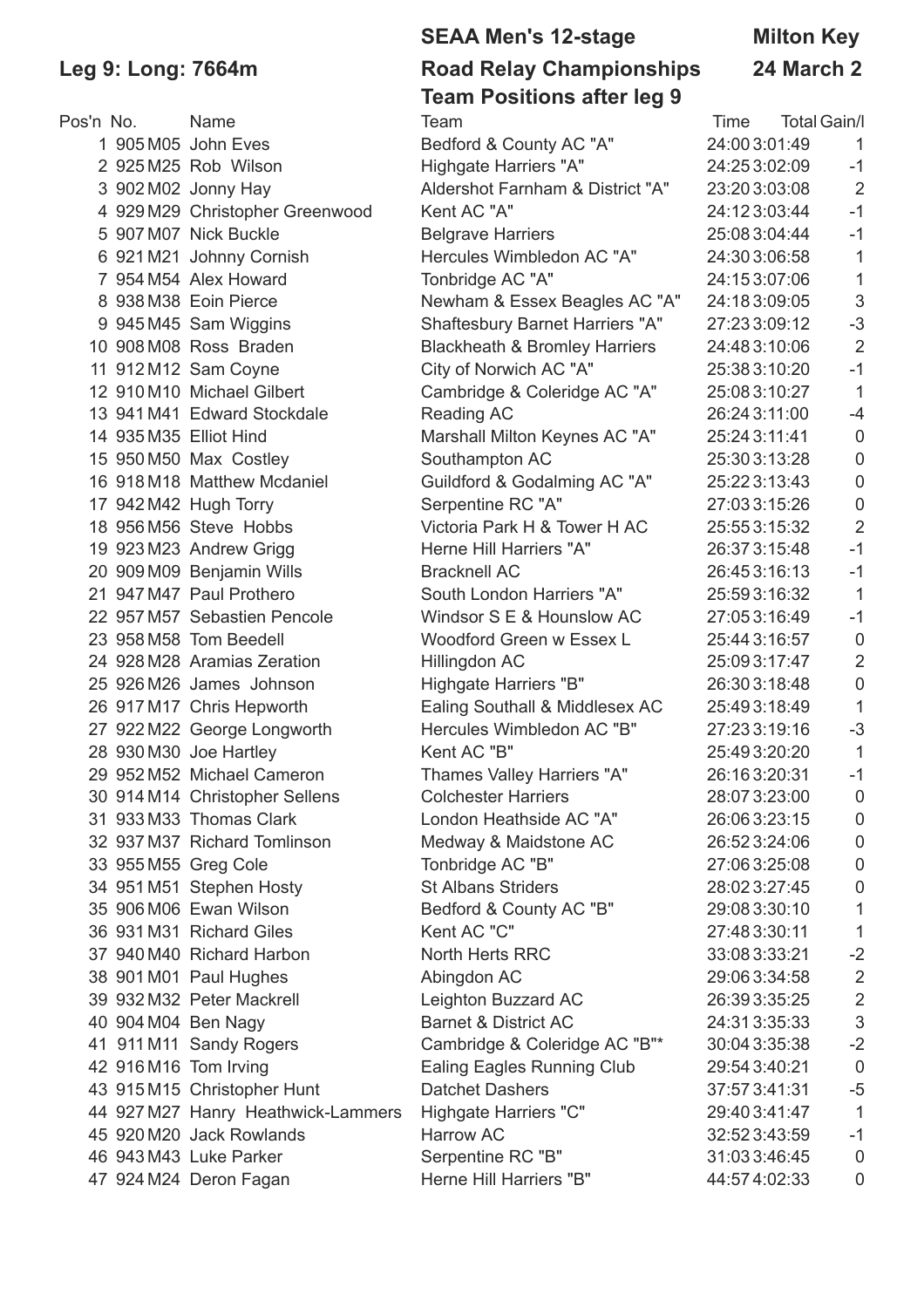## **SEAA Men's 12-stage Milton Keynes Leg 10: Short: 5053m Road Relay Championships 24 March 2019 Team Positions after leg 10**

| Pos'n No.      | Name                            | Team                                     | Time          | <b>Total Gain/loss</b> |
|----------------|---------------------------------|------------------------------------------|---------------|------------------------|
| 1              | 1005 Michael Channing           | Bedford & County AC "A"                  | 16:07 3:17:56 | $\mathbf 0$            |
| $\overline{2}$ | 1025 Sean Renfer                | Highgate Harriers "A"                    | 15:533:18:02  | 0                      |
| 3              | 1002 Sam Eglen                  | Aldershot Farnham & District "A"         | 15:393:18:47  | 0                      |
| 4              | 1029 Sean Fitzpatrick           | Kent AC "A"                              | 15:563:19:40  | 0                      |
| 5              | 1007 Phil Wicks                 | <b>Belgrave Harriers</b>                 | 15:333:20:17  | 0                      |
| 6              | 1021 Howell Craske              | Hercules Wimbledon AC "A"                | 15:393:22:37  | 0                      |
| $\overline{7}$ | 1054 Ben Murphy                 | Tonbridge AC "A"                         | 15:57 3:23:03 | 0                      |
| 8              | 1038 Christian Van Eitzen       | Newham & Essex Beagles AC "A"            | 15:233:24:28  | 0                      |
| 9              | 1010 Cameron Ackroyd            | Cambridge & Coleridge AC "A"             | 16:263:26:53  | 3                      |
| 10             | 1008 Chris Tuck                 | <b>Blackheath &amp; Bromley Harriers</b> | 17:453:27:51  | $\mathsf{O}\xspace$    |
| 11             | 1045 James Trapmore             | <b>Shaftesbury Barnet Harriers "A"</b>   | 18:523:28:04  | $-2$                   |
| 12             | 1035 lan Wood                   | Marshall Milton Keynes AC "A"            | 16:333:28:14  | $\overline{2}$         |
| 13             | 1041 Michael Lennon             | <b>Reading AC</b>                        | 17:263:28:26  | $\mathbf 0$            |
| 14             | 1012 Mark Solway                | City of Norwich AC "A"                   | 19:29 3:29:49 | $-3$                   |
| 15             | 1050 Peter Costley              | Southampton AC                           | 18:513:32:19  | 0                      |
| 16             | 1018 Ben Gilmore                | Guildford & Godalming AC "A"             | 18:513:32:34  | 0                      |
| 17             | 1023 Bryn Reynolds              | Herne Hill Harriers "A"                  | 16:483:32:36  | $\overline{2}$         |
| 18             | 1042 Michele Bottone            | Serpentine RC "A"                        | 17:11 3:32:37 | $-1$                   |
| 19             | <b>1057 Matthew Clutterbuck</b> | Windsor S E & Hounslow AC                | 16:223:33:11  | $\sqrt{3}$             |
| 20             | 1009 Steven Payne               | <b>Bracknell AC</b>                      | 17:413:33:54  | 0                      |
| 21             | 1047 Robert Knight              | South London Harriers "A"                | 17:293:34:01  | 0                      |
| 22             | 1056 Tony Macdowall             | Victoria Park H & Tower H AC             | 18:433:34:15  | $-4$                   |
| 23             | 1028 Mayank Mishra              | Hillingdon AC                            | 18:063:35:53  | 1                      |
| 24             | 1026 Russ Ashford               | <b>Highgate Harriers "B"</b>             | 17:163:36:04  | 1                      |
| 25             | 1030 Cameron Forrest            | Kent AC "B"                              | 16:413:37:01  | 3                      |
| 26             | 1058 Robbie Cox                 | Woodford Green w Essex L                 | 20:293:37:26  | $-3$                   |
| 27             | 1052 Andrew Mitchell            | Thames Valley Harriers "A"               | 17:11 3:37:42 | $\overline{2}$         |
| 28             | 1017 Robert Brown               | Ealing Southall & Middlesex AC           | 19:053:37:54  | $-2$                   |
| 29             | 1022 Joseph Clark               | Hercules Wimbledon AC "B"                | 19:11 3:38:27 | $-2$                   |
| 30             | 1033 Thomas Foy                 | London Heathside AC "A"                  | 18:193:41:34  | 1                      |
| 31             | 1037 Andrejs Safars             | Medway & Maidstone AC                    | 18:033:42:09  | 1                      |
| 32             | 1014 Jonathan Nears             | <b>Colchester Harriers</b>               | 19:20 3:42:20 | $-2$                   |
| 33             | 1055 Mark Pitcairn-Knowles      | Tonbridge AC "B"                         | 20:013:45:09  | 0                      |
| 34             | 1051 Nigel Aston                | <b>St Albans Striders</b>                | 19:313:47:16  | 0                      |
| 35             | 1006 Michael Harrison           | Bedford & County AC "B"                  | 17:213:47:31  | 0                      |
| 36             | 1031 Matthew Harper             | Kent AC "C"                              | 17:233:47:34  | 0                      |
| 37             | 1004 Chris Price                | <b>Barnet &amp; District AC</b>          | 17:153:52:48  | 3                      |
| 38             | 1040 John Auld                  | <b>North Herts RRC</b>                   | 19:433:53:04  | $-1$                   |
| 39             | 1032 Timothy Inchley            | Leighton Buzzard AC                      | 19:263:54:51  | 0                      |
| 40             | 1001 David Bedlington           | Abingdon AC                              | 21:413:56:39  | $-2$                   |
| 41             | 1016 Tim Ward                   | <b>Ealing Eagles Running Club</b>        | 19:474:00:08  | 1                      |
| 42             | 1015 Christopher Fox            | <b>Datchet Dashers</b>                   | 18:464:00:17  | 1                      |
| 43             | 1020 Nick Andrews               | <b>Harrow AC</b>                         | 18:434:02:42  | $\overline{2}$         |
| 44             | 1027 James Rossiter             | Highgate Harriers "C"                    | 21:194:03:06  | 0                      |
| 45             | 1043 Peter Mackintosh           | Serpentine RC "B"                        | 24:174:11:02  | 1                      |
| 46             | 1024 Valdis Pauzers             | Herne Hill Harriers "B"                  | 22:154:24:48  | 1                      |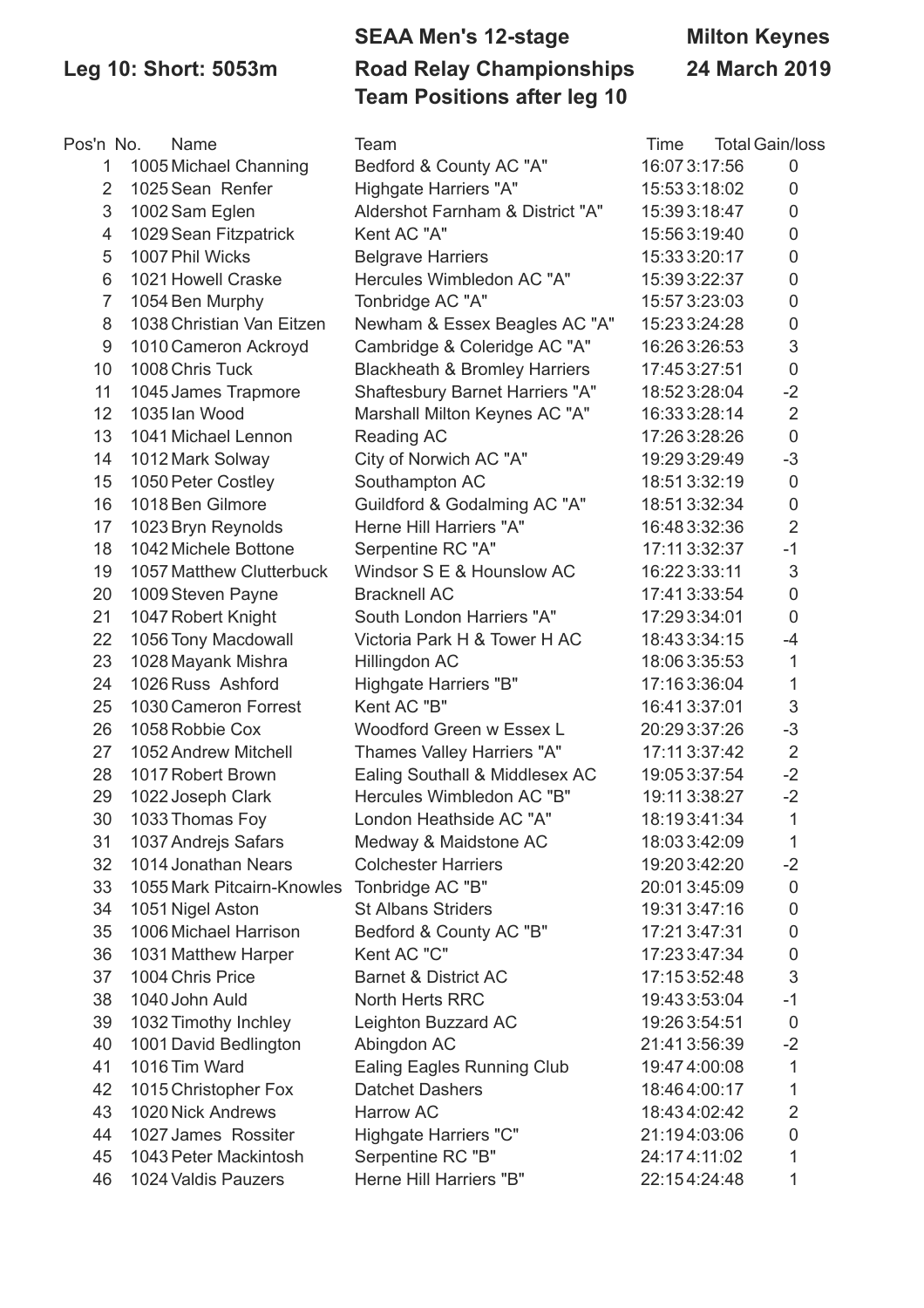## **SEAA Men's 12-stage Milton Keynes Leg 11: Long: 7664m Road Relay Championships 24 March 2019 Team Positions after leg 11**

| Pos'n No. | Name                           | Team                                                             | Time         | <b>Total Gain/loss</b> |
|-----------|--------------------------------|------------------------------------------------------------------|--------------|------------------------|
|           | 1 1102 S02 Joe Morwood         | Aldershot Farnham & District "A"                                 | 23:123:41:59 | 2                      |
|           | 2 1105 S05 Josh Lunn           | Bedford & County AC "A"                                          | 24:133:42:09 | $-1$                   |
|           | 3 1125 S25 Alex Lepretre       | Highgate Harriers "A"                                            | 24:223:42:24 | $-1$                   |
|           | 4 1129 S29 John Gilbert        | Kent AC "A"                                                      | 24:003:43:40 | $\mathbf 0$            |
|           | 5 1107 S07 Andrius Jaksevicius | <b>Belgrave Harriers</b>                                         | 25:063:45:23 | $\mathbf 0$            |
|           | 6 1154 S54 Ben Cole            | Tonbridge AC "A"                                                 | 23:503:46:53 | $\mathbf{1}$           |
|           | 7 1121 S21 Tom Jervis          | Hercules Wimbledon AC "A"                                        | 25:023:47:39 | $-1$                   |
|           | 8 1138 S38 Luke Conway         | Newham & Essex Beagles AC "A"                                    | 26:133:50:41 | $\mathbf 0$            |
|           | 9 1110 S10 James Reed          | Cambridge & Coleridge AC "A"                                     | 25:113:52:04 | $\mathbf 0$            |
|           | 10 1108 S08 Charlie Davis      | <b>Blackheath &amp; Bromley Harriers</b>                         | 24:493:52:40 | $\mathbf 0$            |
|           | 11 1135 S35 Jamie Seddon       | Marshall Milton Keynes AC "A"                                    | 25:323:53:46 | 1                      |
|           | 12 1145 S45 Mohamed Mohamed    | <b>Shaftesbury Barnet Harriers "A"</b>                           | 26:593:55:03 | $-1$                   |
|           | 13 1112 S12 George Gay         | City of Norwich AC "A"                                           | 25:313:55:20 | $\mathbf{1}$           |
|           | 14 1141 S41 Rob Tan            | Reading AC                                                       | 27:263:55:52 | $-1$                   |
|           | 15 1150 S50 Riccardo Rubini    | Southampton AC                                                   | 25:573:58:16 | $\mathbf 0$            |
|           | 16 1123 S23 Jeff Cunningham    | Herne Hill Harriers "A"                                          | 25:523:58:28 | 1                      |
|           | 17 1142 S42 Kit Grierson       | Serpentine RC "A"                                                | 26:473:59:24 | 1                      |
|           | 18 1156 S56 Aaron Mcgrady      | Victoria Park H & Tower H AC                                     | 25:383:59:53 | $\overline{4}$         |
|           | 19 1118 S18 Terry Booth        | Guildford & Godalming AC "A"                                     | 28:364:01:10 | $-3$                   |
|           | 20 1157 S57 Kieran Best        | Windsor S E & Hounslow AC                                        | 28:164:01:27 | $-1$                   |
|           | 21 1109 S09 Adam Dart          | <b>Bracknell AC</b>                                              | 27:494:01:43 | $-1$                   |
|           | 22 1128 S28 James Laing        | Hillingdon AC                                                    | 26:044:01:57 | $\mathbf{1}$           |
|           | 23 1126 S26 Andres Chau        | Highgate Harriers "B"                                            | 26:534:02:57 | 1                      |
|           | 24 1147 S47 Andy Tindall       | South London Harriers "A"                                        | 29:004:03:01 | $-3$                   |
|           | 25 1152 S52 Oliver Newton      | Thames Valley Harriers "A"                                       | 25:214:03:03 | $\overline{2}$         |
|           | 26 1158 S58 Daniel Steel       | Woodford Green w Essex L                                         | 25:584:03:24 | $\mathbf 0$            |
|           | 27 1130 S30 Jonathan Beatty    | Kent AC "B"                                                      | 26:444:03:45 | $-2$                   |
|           |                                | 28 1117 S17 Jamie Taylor-Caldwell Ealing Southall & Middlesex AC | 25:564:03:50 | $\mathbf 0$            |
|           | 29 1122 S22 Rob Tuer           | Hercules Wimbledon AC "B"                                        | 28:264:06:53 | $\mathbf 0$            |
|           | 30 1137 S37 Jack Crossley      | Medway & Maidstone AC                                            | 26:314:08:40 | 1                      |
|           | 31 1133 S33 Alex Sweet         | London Heathside AC "A"                                          | 28:424:10:16 | $-1$                   |
|           | 32 1114 S14 James Wright       | <b>Colchester Harriers</b>                                       | 28:334:10:53 | $\mathbf 0$            |
|           | 33 1106 S06 Craig Emmerson     | Bedford & County AC "B"                                          | 25:574:13:28 | $\overline{2}$         |
|           | 34 1151 S51 Jonathan Scott     | <b>St Albans Striders</b>                                        | 27:024:14:18 | $\mathsf 0$            |
|           | 35 1131 S31 Will Pitt          | Kent AC "C"                                                      | 27:064:14:40 | 1                      |
|           | 36 1155 S55 Jordan Saul        | Tonbridge AC "B"                                                 | 29:384:14:47 | $-3$                   |
|           | 37 1104 S04 Will Morris        | <b>Barnet &amp; District AC</b>                                  | 27:104:19:58 | $\mathbf 0$            |
|           | 38 1132 S32 Ian Grimshaw       | Leighton Buzzard AC                                              | 27:154:22:06 | 1                      |
|           | 39 1140 S40 Peter Clarke       | North Herts RRC                                                  | 30:134:23:17 | $-1$                   |
|           | 40 1101 S01 Owen Stepney       | Abingdon AC                                                      | 26:474:23:26 | $\mathbf 0$            |
|           | 41 1120 S20 Damian Nevins      | Harrow AC                                                        | 26:074:28:49 | $\overline{2}$         |
|           | 42 1115 S15 Sean Paynter       | <b>Datchet Dashers</b>                                           | 29:314:29:48 | $\boldsymbol{0}$       |
|           | 43 1127 S27 Tom Crowley        | Highgate Harriers "C"                                            | 26:584:30:04 | $\mathbf{1}$           |
|           | 44 1116 S16 Oliver Gildea      | <b>Ealing Eagles Running Club</b>                                | 30:314:30:39 | $-3$                   |
|           | 45 1143 S43 Tom Poynton        | Serpentine RC "B"                                                | 32:414:43:43 | $\mathbf 0$            |
|           | 46 1124 S24 Jonathan Key       | Herne Hill Harriers "B"                                          | 29:164:54:04 | $\overline{0}$         |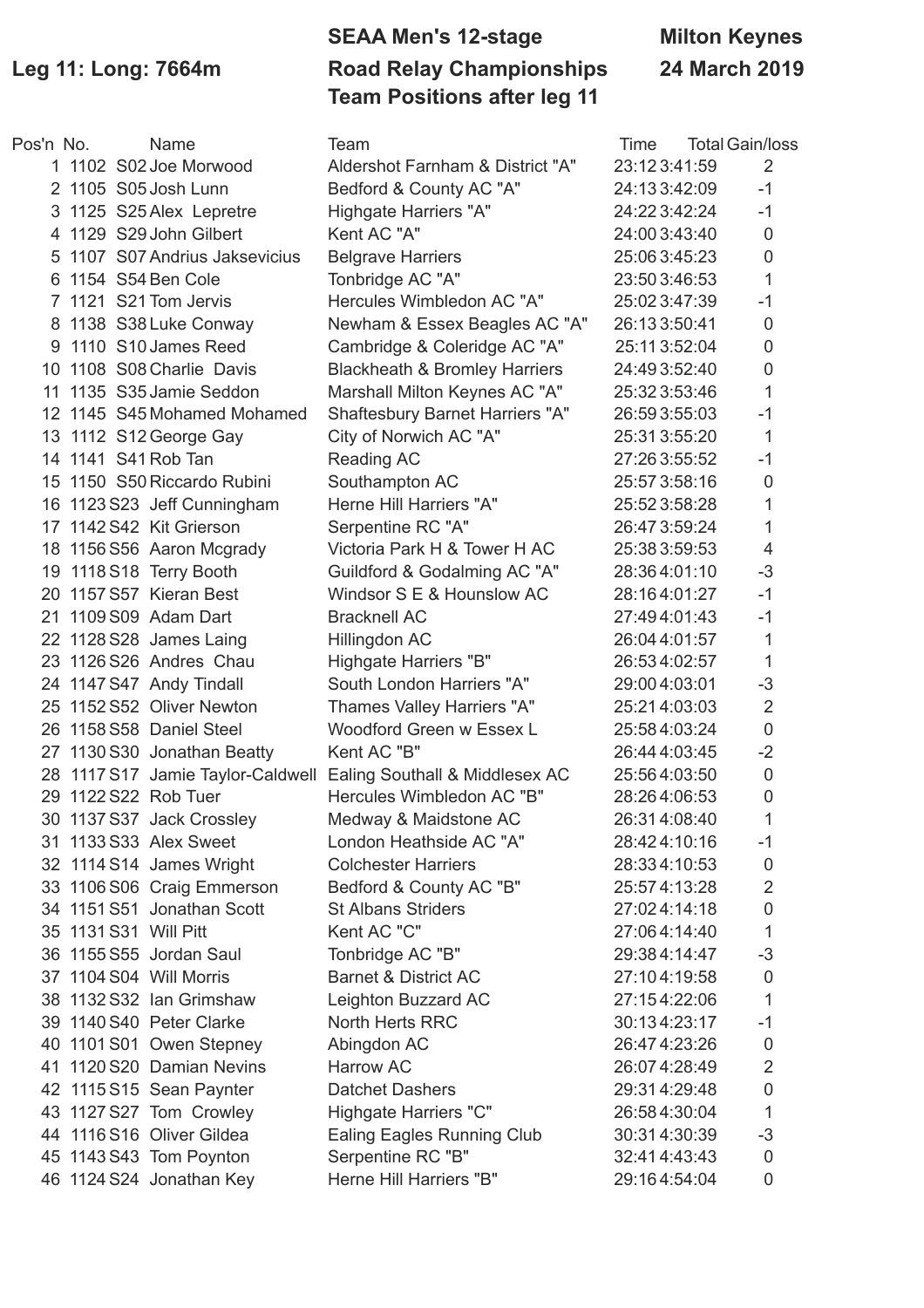# **SEAA Men's 12-stage Milton Keynes Leg 12: Short: 5053m Road Relay Championships 24 March 2019 Team Positions after leg 12**

| Pos'n No. Name                    | Team                                     | Time |               | <b>Total Gain/loss</b> |
|-----------------------------------|------------------------------------------|------|---------------|------------------------|
| 1 T02 Ricky Harvie                | Aldershot Farnham & District "A"         |      | 15:07 3:57:06 | 0                      |
| 2 T25 Fergal Smithwick            | Highgate Harriers "A"                    |      | 15:55 3:58:19 | 1                      |
| 3 T05 Joe Strange                 | Bedford & County AC "A"                  |      | 16:57 3:59:06 | $-1$                   |
| 4 T29 Jordan Weaver               | Kent AC "A"                              |      | 15:59 3:59:39 | $\overline{0}$         |
| 5 T07 Alex Miller                 | <b>Belgrave Harriers</b>                 |      | 16:25 4:01:48 | $\mathbf 0$            |
| 6 T54 Sean Molloy                 | Tonbridge AC "A"                         |      | 15:44 4:02:37 | $\mathbf 0$            |
| 7 T21 Charlie Estaugh             | Hercules Wimbledon AC "A"                |      | 15:38 4:03:17 | $\mathbf 0$            |
| 8 T38 Daniel Mees                 | Newham & Essex Beagles AC "A"            |      | 16:24 4:07:05 | $\mathbf 0$            |
| 9 T10 Oliver Newman               | Cambridge & Coleridge AC "A"             |      | 15:45 4:07:49 | $\mathbf 0$            |
| 10 T08 Callum Myatt               | <b>Blackheath &amp; Bromley Harriers</b> |      | 16:31 4:09:11 | 0                      |
| 11 T35 Ross Threlfall             | Marshall Milton Keynes AC "A"            |      | 16:55 4:10:41 | $\mathbf 0$            |
| 12 T12 Marcus Sladden             | City of Norwich AC "A"                   |      | 16:38 4:11:58 | 1                      |
| 13 T45 Tony Jackson               | Shaftesbury Barnet Harriers "A"          |      | 17:50 4:12:53 | $-1$                   |
| 14 T41 Arturo Martinez De Murguia | Reading AC                               |      | 17:25 4:13:17 | 0                      |
| 15 T23 Josh Pewter                | Herne Hill Harriers "A"                  |      | 17:06 4:15:34 | 1                      |
| 16 T50 Peter Merritt              | Southampton AC                           |      | 17:25 4:15:41 | $-1$                   |
| 17 T56 Will Kirk                  | Victoria Park H & Tower H AC             |      | 16:39 4:16:32 | 1                      |
| 18 T42 David P Evans              | Serpentine RC "A"                        |      | 17:32 4:16:56 | $-1$                   |
| 19 T57 Ben Findlay                | Windsor S E & Hounslow AC                |      | 16:47 4:18:14 | 1                      |
| 20 T09 Harry Digby                | <b>Bracknell AC</b>                      |      | 16:59 4:18:42 | 1                      |
| 21 T26 Jonny Laybourn             | Highgate Harriers "B"                    |      | 16:35 4:19:32 | $\overline{2}$         |
| 22 T28 Martin Bateman             | Hillingdon AC                            |      | 17:54 4:19:51 | $\mathsf{O}\xspace$    |
| 23 T52 Daniel Garcia-Rasines      | Thames Valley Harriers "A"               |      | 16:51 4:19:54 | $\overline{2}$         |
| 24 T30 Jake English               | Kent AC "B"                              |      | 16:31 4:20:16 | 3                      |
| 25 T47 Joseph Lyne                | South London Harriers "A"                |      | 17:53 4:20:54 | $-1$                   |
| 26 T18 Marc Woodall               | Guildford & Godalming AC "A"             |      | 19:50 4:21:00 | $-7$                   |
| 27 T17 Nick Steel                 | Ealing Southall & Middlesex AC           |      | 17:50 4:21:40 | $\mathbf{1}$           |
| 28 T58 Tony Pamphilon             | Woodford Green w Essex L                 |      | 19:37 4:23:01 | $-2$                   |
| 29 T37 Chris Rampling             | Medway & Maidstone AC                    |      | 17:22 4:26:02 | $\mathbf{1}$           |
| 30 T22 Sean Crummy                | Hercules Wimbledon AC "B"                |      | 20:57 4:27:50 | $-1$                   |
| 31 T33 Daniel Johns               | London Heathside AC "A"                  |      | 18:03 4:28:19 | 0                      |
| 32 T14 Cameron Humphries          | <b>Colchester Harriers</b>               |      | 18:41 4:29:34 | 0                      |
| 33 T51 Rowan Daly                 | <b>St Albans Striders</b>                |      | 17:53 4:32:11 | 1                      |
| 34 T55 Tom Cox                    | Tonbridge AC "B"                         |      | 18:58 4:33:45 | $\overline{2}$         |
| 35 T31 Matthew Moroney            | Kent AC "C"                              |      | 19:41 4:34:21 | 0                      |
| 36 T04 Adrian Mason               | <b>Barnet &amp; District AC</b>          |      | 18:00 4:37:58 | 1                      |
| 37 T01 Peter Akrill               | Abingdon AC                              |      | 18:15 4:41:41 | 3                      |
| 38 T32 Warren Rose                | Leighton Buzzard AC                      |      | 19:43 4:41:49 | 0                      |
| 39 T40 lan Datlen                 | North Herts RRC                          |      | 20:51 4:44:08 | 0                      |
| 40 T15 Satnam Singh               | <b>Datchet Dashers</b>                   |      | 19:20 4:49:08 | $\overline{2}$         |
| 41 T20 Kevin Concannon            | Harrow AC                                |      | 22:01 4:50:50 | 0                      |
| 42 T16 Simon Moore                | <b>Ealing Eagles Running Club</b>        |      | 20:59 4:51:38 | $\overline{2}$         |
| 43 T27 Nick Gold                  | Highgate Harriers "C"                    |      | 25:46 4:55:50 | $\mathbf 0$            |
| 44 T24 Robert Nagorski            | Herne Hill Harriers "B"                  |      | 20:46 5:14:50 | 1                      |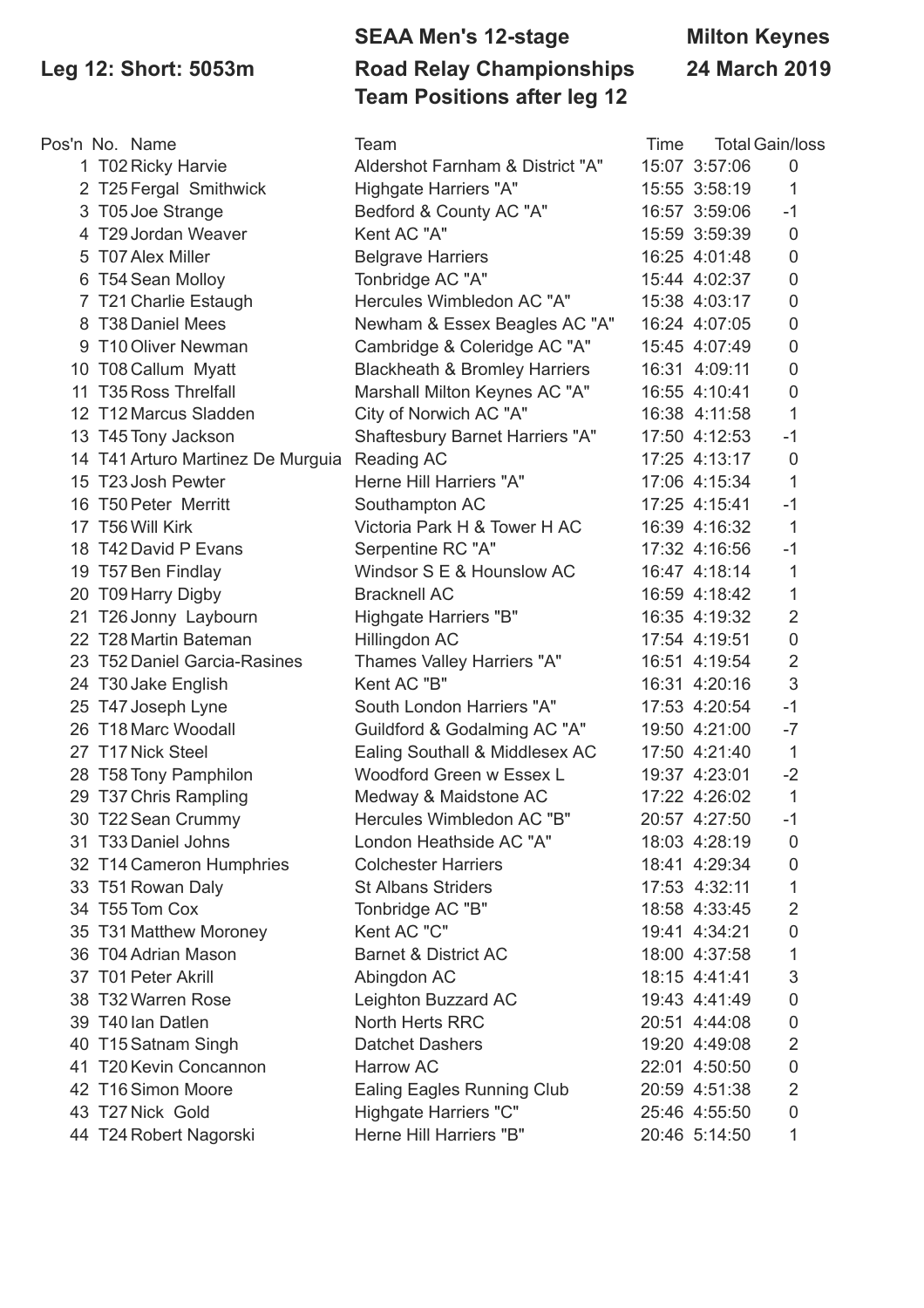### **SEAA Road Relay Championships Milton Keynes - 24 March 2019 Final results of the Men's 12 Stage Relay**

|                | 1 02     | <b>Aldershot Farnham &amp; District "A"</b> | 3:57:06 |                |         |
|----------------|----------|---------------------------------------------|---------|----------------|---------|
| 1              | 102      | <b>A02 Philip Sewell</b>                    | 24:56   | 22             | 24:56   |
| $\overline{2}$ | 202      | <b>B02 Matthew Merrick</b>                  | 15:51   | 18             | 0:40:47 |
| 3              | 302      | C02 Harvey Dixon                            | 23:49   | 11             | 1:04:36 |
| 4              | 402      | D02 Shaun Smith                             | 16:06   | 8              | 1:20:42 |
| 5              | 502      | <b>G02 Luke Prior</b>                       | 24:19   | 7              | 1:45:01 |
| 6              | 602      | H02 Max Heyden                              | 15:28   | 5              | 2:00:29 |
| 7              | 702      | J02 Ellis Cross                             | 23:57   | 6              | 2:24:26 |
| 8              |          | 802 K02 Callum Charleston                   | 15:22   | 5              | 2:39:48 |
| 9              | 902      | M02 Jonny Hay                               | 23:20   | 3              | 3:03:08 |
|                | 10 1002  | P02 Sam Eglen                               | 15:39   | 3              | 3:18:47 |
|                | 11 1102  | S02 Joe Morwood                             | 23:12   | $\mathbf{1}$   | 3:41:59 |
|                | 12 1202  | <b>T02 Ricky Harvie</b>                     | 15:07   | 1              | 3:57:06 |
|                | 2 25     | <b>Highgate Harriers "A"</b>                | 3:58:19 |                |         |
| 1              | 125      | A25 Robel Bahelbi                           | 24:07   | 14             | 24:07   |
| $\overline{2}$ | 225      | <b>B25 Niki Faulkner</b>                    | 15:24   | 6              | 0:39:31 |
| 3              | 325      | C25 Alex Crossland                          | 24:22   | 4              | 1:03:53 |
| 4              | 425      | D25 Charlie Haywood                         | 15:31   | 3              | 1:19:24 |
| 5              | 525      | G25 Roger Poolman                           | 23:01   | $\overline{2}$ | 1:42:25 |
| 6              | 625      | H25 Morgan Mitchell                         | 16:02   | $\overline{2}$ | 1:58:27 |
| $\overline{7}$ | 725      | J25 Chris Rainsford                         | 23:57   | $\overline{2}$ | 2:22:24 |
| 8              | 825      | K25 Peter Chambers                          | 15:20   | $\mathbf{1}$   | 2:37:44 |
| 9              |          | 925 M25 Rob Wilson                          | 24:25   | $\overline{2}$ | 3:02:09 |
|                | 10 1025  | P25 Sean Renfer                             | 15:53   | $\overline{2}$ | 3:18:02 |
|                | 11 11 25 | S25 Alex Lepretre                           | 24:22   | 3              | 3:42:24 |
|                | 12 1225  | <b>T25 Fergal Smithwick</b>                 | 15:55   | $\overline{2}$ | 3:58:19 |
|                | 305      | <b>Bedford &amp; County AC "A"</b>          | 3:59:06 |                |         |
| 1              | 105      | <b>A05 Ben Davies</b>                       | 23:30   | 6              | 23:30   |
| $\overline{2}$ | 205      | <b>B05 Richard Henderson</b>                | 15:50   | 3              | 0:39:20 |
| 3              | 305      | C05 Matt Bray                               | 23:46   | 1              | 1:03:06 |
| 4              |          | 405 D05 Alfie Yabsley                       | 16:15   | $\overline{2}$ | 1:19:21 |
| 5              | 505      | G05 Matt Bergin                             | 22:48   | 1              | 1:42:09 |
| 6              | 605      | <b>H05 Jack Goodwin</b>                     | 15:35   | 1              | 1:57:44 |
| 7              | 705      | J05 Ben Alcock                              | 23:50   | 1              | 2:21:34 |
| 8              | 805      | K05 Jonathan Janes                          | 16:15   | 2              | 2:37:49 |
| 9              |          | 905 M05 John Eves                           | 24:00   | $\mathbf{1}$   | 3:01:49 |
|                | 10 1005  | P05 Michael Channing                        | 16:07   | 1              | 3:17:56 |
|                | 11 1105  | S05 Josh Lunn                               | 24:13   | 2              | 3:42:09 |
|                | 12 1205  | T05 Joe Strange                             | 16:57   | 3              | 3:59:06 |
|                | 4 29     | Kent AC "A"                                 | 3:59:39 |                |         |
| 1              | 129      | A29 Chris Busaileh                          | 24:00   | 12             | 24:00   |
| $\overline{2}$ | 229      | <b>B29 James Bowler</b>                     | 15:45   | 9              | 0:39:45 |
| 3              | 329      | C29 Jim Allchin                             | 24:14   | 5              | 1:03:59 |
| 4              | 429      | D29 Anthony Johnson                         | 16:01   | 4              | 1:20:00 |
| 5              | 529      | G29 David Morgan                            | 24:21   | 4              | 1:44:21 |
| 6              | 629      | <b>H29 Peter Lighting</b>                   | 16:07   | 4              | 2:00:28 |
| 7              | 729      | J29 Owen Hind                               | 23:18   | 4              | 2:23:46 |
| 8              | 829      | K29 Jonathan Tipper                         | 15:46   | 3              | 2:39:32 |
| 9              | 929      | M29 Christopher Greenwood                   | 24:12   | 4              | 3:03:44 |
|                | 10 1029  | P29 Sean Fitzpatrick                        | 15:56   | 4              | 3:19:40 |
|                | 11 11 29 | S29 John Gilbert                            | 24:00   | 4              | 3:43:40 |
|                | 12 1229  | T29 Jordan Weaver                           | 15:59   | 4              | 3:59:39 |
|                | 5 07     | <b>Belgrave Harriers</b>                    | 4:01:48 |                |         |
|                |          |                                             |         |                |         |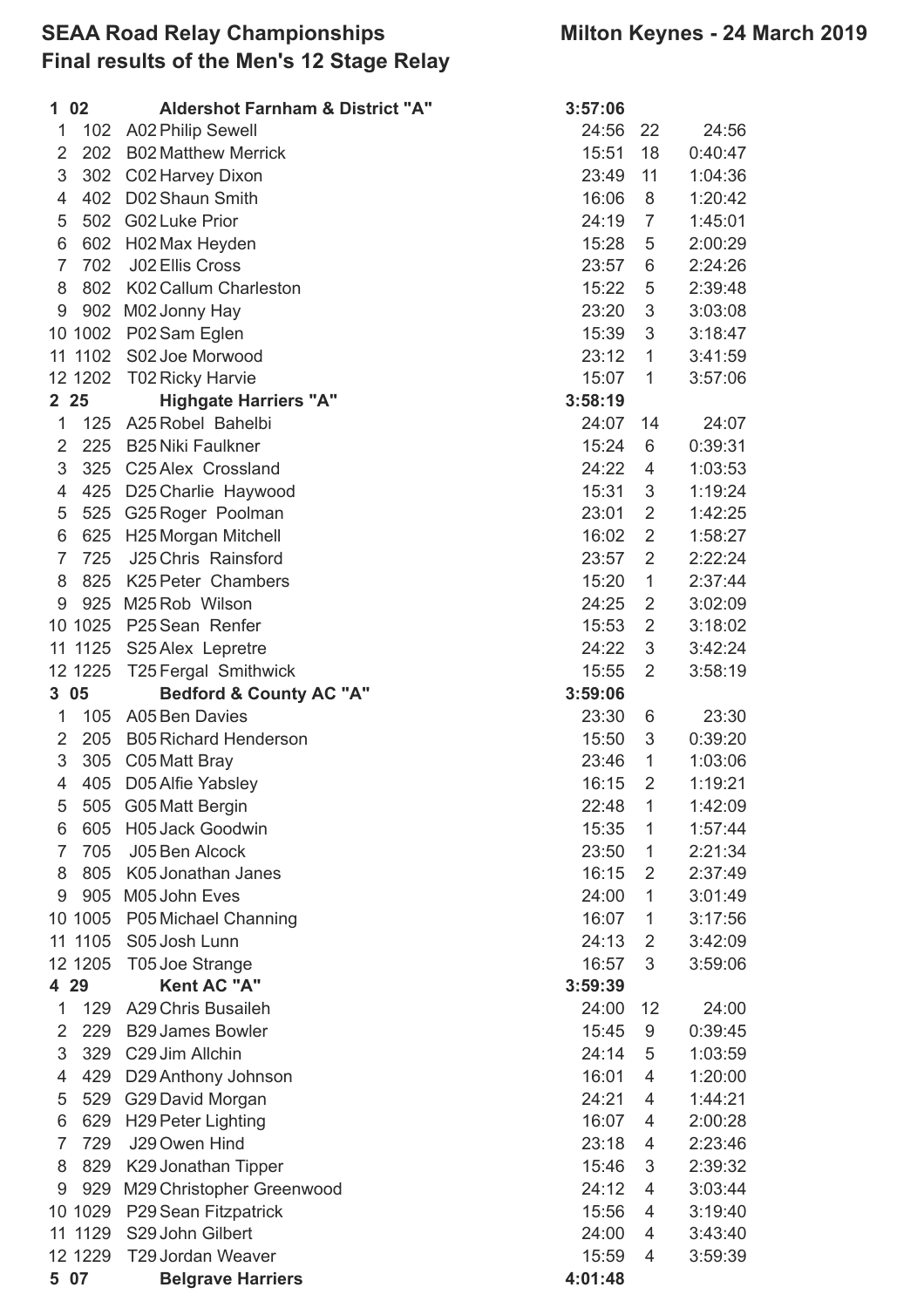| 1               | 107      | A07 Andrew Fyfe                          | 24:34   | 20             | 24:34   |
|-----------------|----------|------------------------------------------|---------|----------------|---------|
| 2               | 207      | <b>B07 Konstantinos Touse</b>            | 16:15   | 19             | 0:40:49 |
| 3               | 307      | C07 Ben MacCronan                        | 23:46   | 10             | 1:04:35 |
| 4               | 407      | D07 Steve Gardner                        | 15:57   | 6              | 1:20:32 |
| 5               | 507      | G07 Paskar Owor                          | 24:20   | 6              | 1:44:52 |
| 6               | 607      | H07 Arne Dumez                           | 16:24   | 7              | 2:01:16 |
| 7               | 707      | <b>J07 Nick Goolab</b>                   | 22:19   | 3              | 2:23:35 |
| 8               | 807      | <b>K07 Bradley Courtney-Pinn</b>         | 16:01   | 4              | 2:39:36 |
| 9               | 907      | <b>M07 Nick Buckle</b>                   | 25:08   | 5              | 3:04:44 |
| 10              | 1007     | P07 Phil Wicks                           | 15:33   | 5              | 3:20:17 |
| 11              | 1107     | S07 Andrius Jaksevicius                  | 25:06   | 5              | 3:45:23 |
|                 | 12 1207  | <b>T07 Alex Miller</b>                   | 16:25   | 5              | 4:01:48 |
| 6               | 54       | <b>Tonbridge AC "A"</b>                  | 4:02:37 |                |         |
| 1               | 154      | A54 Ryan Driscoll                        | 23:52   | 11             | 23:52   |
| 2               | 254      | <b>B54 Stuart Brown</b>                  | 15:56   | 10             | 0:39:48 |
| 3               | 354      | C54 Jamie Bryant                         | 25:13   | 13             | 1:05:01 |
| 4               | 454      | D54 Michael Ellis                        | 16:05   | 10             | 1:21:06 |
| 5               | 554      | <b>G54 Cameron Payas</b>                 | 25:04   | 11             | 1:46:10 |
| 6               | 654      | H54 Robbie Farnham-Rose                  | 15:48   | 8              | 2:01:58 |
| 7               | 754      | J54 Corey De'Ath                         | 24:23   | $\overline{7}$ | 2:26:21 |
| 8               | 854      | K54 Bede Pitcairn-Knowles                | 16:30   | 8              | 2:42:51 |
| 9               | 954      | M54 Alex Howard                          | 24:15   | $\overline{7}$ | 3:07:06 |
|                 | 10 1054  |                                          | 15:57   | 7              |         |
|                 | 1154     | P54 Ben Murphy<br>S54 Ben Cole           |         |                | 3:23:03 |
| 11              |          |                                          | 23:50   | 6              | 3:46:53 |
|                 | 12 12 54 | <b>T54 Sean Molloy</b>                   | 15:44   | 6              | 4:02:37 |
| 7 21            |          | <b>Hercules Wimbledon AC "A"</b>         | 4:03:17 |                |         |
| 1               | 121      | A21 Andrew Penney                        | 23:51   | 10             | 23:51   |
| 2               | 221      | <b>B21 Elliot Palmer</b>                 | 15:48   | 8              | 0:39:39 |
| 3               | 321      | C21 Belal Ahmed                          | 24:25   | 6              | 1:04:04 |
| 4               | 421      | D21 Dimosthenis Evangelidis              | 15:58   | 5              | 1:20:02 |
| 5               | 521      | <b>G21 Fred Slemeck</b>                  | 25:04   | 8              | 1:45:06 |
| 6               | 621      | H21 Ross Murray                          | 16:00   | 6              | 2:01:06 |
| 7               | 721      | J21 Finn Johnson                         | 25:21   | 8              | 2:26:27 |
| 8               | 821      | K21 Jonny Earl                           | 16:01   | 7              | 2:42:28 |
| 9               | 921      | M21 Johnny Cornish                       | 24:30   | 6              | 3:06:58 |
|                 | 10 1021  | P21 Howell Craske                        | 15:39   | 6              | 3:22:37 |
|                 | 11 11 21 | S21 Tom Jervis                           | 25:02   | $\overline{7}$ | 3:47:39 |
|                 | 12 1221  | <b>T21 Charlie Estaugh</b>               | 15:38   | $\overline{7}$ | 4:03:17 |
| 8 38            |          | <b>Newham &amp; Essex Beagles AC "A"</b> | 4:07:05 |                |         |
| 1               | 138      | A38 Josh Trigwell                        | 23:38   | 7              | 23:38   |
| $\overline{2}$  | 238      | <b>B38 Dale King Clutterbuck</b>         | 15:43   | 4              | 0:39:21 |
| 3               | 338      | C38 Jad El-Houssami                      | 25:48   | 15             | 1:05:09 |
| 4               | 438      | D38 Victor Nutakor                       | 16:30   | 15             | 1:21:39 |
| 5               | 538      | G38 John Gordon                          | 26:00   | 15             | 1:47:39 |
| 6               | 638      | <b>H38 Nick Armstrong</b>                | 16:27   | 15             | 2:04:06 |
| 7               | 738      | J38 Olivier Heaslip                      | 25:01   | 14             | 2:29:07 |
| 8               | 838      | K38 James Mccarthy                       | 15:40   | 11             | 2:44:47 |
| 9               | 938      | M38 Eoin Pierce                          | 24:18   | 8              | 3:09:05 |
|                 | 10 1038  | P38 Christian Van Eitzen                 | 15:23   | 8              | 3:24:28 |
|                 | 11 1138  | S38 Luke Conway                          | 26:13   | 8              | 3:50:41 |
|                 | 12 1238  | <b>T38 Daniel Mees</b>                   | 16:24   | 8              | 4:07:05 |
| 9 <sub>10</sub> |          | Cambridge & Coleridge AC "A"             | 4:07:49 |                |         |
| 1               | 110      | A10 Lloyd Kempson                        | 25:43   | 34             | 25:43   |
|                 |          |                                          |         |                |         |
| 2               | 210      | <b>B10 Richard Park</b>                  | 16:42   | 27             | 0:42:25 |
| 3               | 310      | C10 Joe Turner                           | 24:56   | 26             | 1:07:21 |
| 4               | 410      | D10 Oliver Park                          | 16:09   | 22             | 1:23:30 |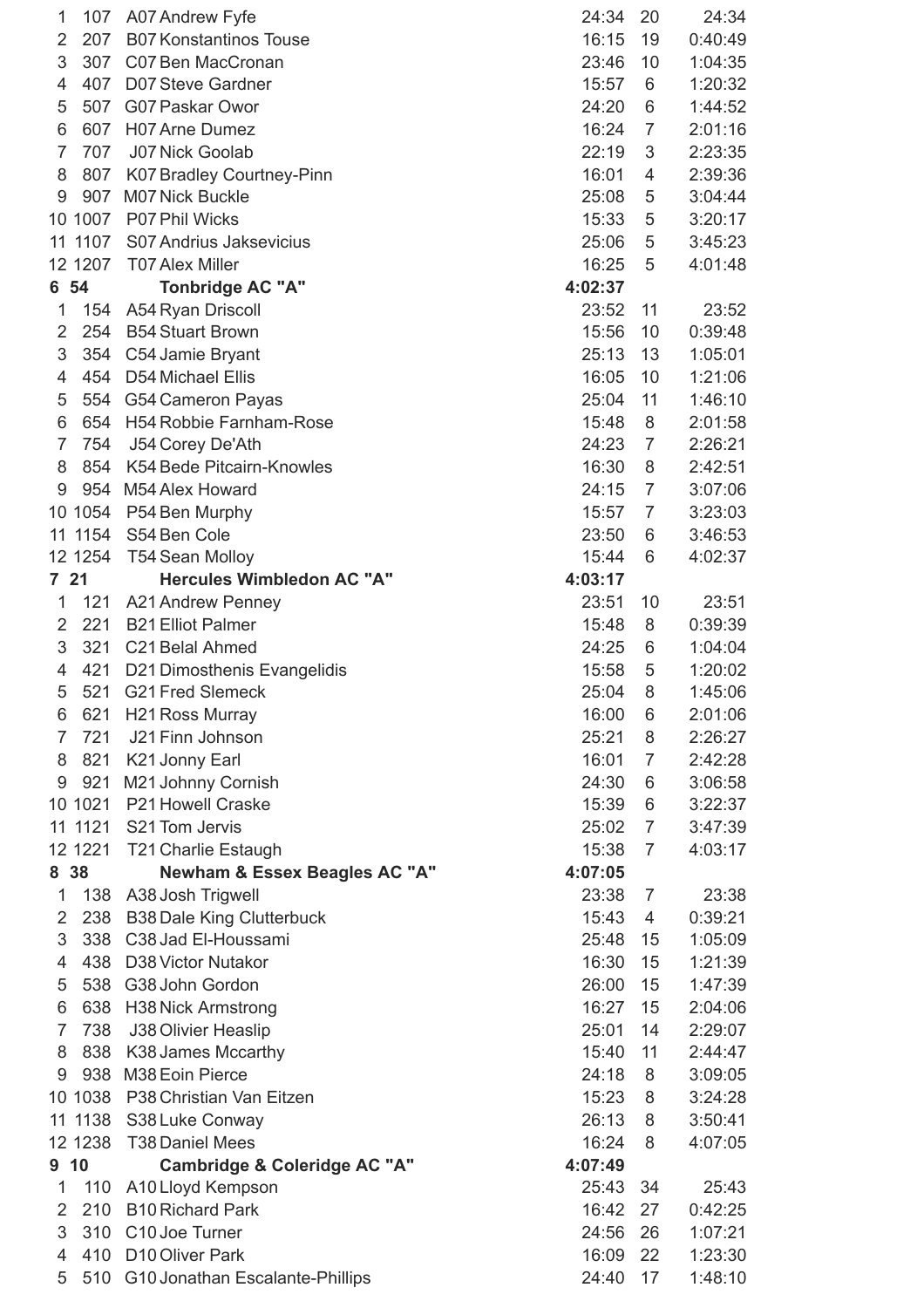| 6              | 610      | H10 Jordan Wood                          | 15:42   | 14             | 2:03:52 |
|----------------|----------|------------------------------------------|---------|----------------|---------|
| 7              | 710      | J10 Chris Darling                        | 24:43   | 12             | 2:28:35 |
| 8              | 810      | K10 Max Williams                         | 16:44   | 13             | 2:45:19 |
| 9              | 910      | M10 Michael Gilbert                      | 25:08   | 12             | 3:10:27 |
|                | 10 1010  | P10 Cameron Ackroyd                      | 16:26   | 9              | 3:26:53 |
|                |          | 11 1110 S10 James Reed                   | 25:11   | 9              | 3:52:04 |
|                | 12 1210  | T10 Oliver Newman                        | 15:45   | 9              | 4:07:49 |
| 10 08          |          | <b>Blackheath &amp; Bromley Harriers</b> | 4:09:11 |                |         |
| 1              | 108      | A08 Will Fuller                          | 23:15   | 1              | 23:15   |
| $\overline{2}$ | 208      | <b>B08 Lewis Mills</b>                   | 15:31   | 1              | 0:38:46 |
| 3              | 308      | C08 Joshua Schofield                     | 24:32   | $\overline{2}$ | 1:03:18 |
| 4              | 408      | D08 Marco Acuri                          | 17:21   | $\overline{7}$ | 1:20:39 |
| 5              | 508      | G08 Alex Bruce-Littlewood                | 25:14   | 10             | 1:45:53 |
| 6              | 608      | H08 William Ruiz                         | 16:13   | 9              | 2:02:06 |
| $\overline{7}$ | 708      | J08 Alex Gibbins                         | 26:11   | 10             | 2:28:17 |
| 8              | 808      | K08 Danny Brewer                         | 17:01   | 12             | 2:45:18 |
| 9              | 908      | M08 Ross Braden                          | 24:48   | 10             |         |
|                |          |                                          |         |                | 3:10:06 |
|                | 10 1008  | P08 Chris Tuck                           | 17:45   | 10             | 3:27:51 |
|                | 11 1108  | S08 Charlie Davis                        | 24:49   | 10             | 3:52:40 |
|                | 12 1208  | T08 Callum Myatt                         | 16:31   | 10             | 4:09:11 |
| 11 35          |          | <b>Marshall Milton Keynes AC "A"</b>     | 4:10:41 |                |         |
| 1              |          | 135 A35 Daniel Woodgate                  | 24:25   | 17             | 24:25   |
| $\overline{2}$ | 235      | <b>B35 Samuel Winters</b>                | 16:07   | 15             | 0:40:32 |
| 3              | 335      | C35 Thomas Comerford                     | 25:01   | 16             | 1:05:33 |
| 4              | 435      | D <sub>35</sub> James Tuttle             | 15:57   | 13             | 1:21:30 |
| 5              | 535      | G35 Paul Mizon                           | 25:06   | 12             | 1:46:36 |
| 6              | 635      | H35 Thomas Cuthbertson                   | 16:22   | 11             | 2:02:58 |
| $\overline{7}$ | 735      | J35 Graham Jones                         | 25:41   | 13             | 2:28:39 |
| 8              | 835      | K35 Jeremy Vick                          | 17:38   | 14             | 2:46:17 |
| 9              | 935      | M35 Elliot Hind                          | 25:24   | 14             | 3:11:41 |
|                | 10 1035  | P35 lan Wood                             | 16:33   | 12             | 3:28:14 |
| 11             |          | 1135 S35 Jamie Seddon                    | 25:32   | 11             | 3:53:46 |
|                | 12 12 35 | <b>T35 Ross Threlfall</b>                | 16:55   | 11             | 4:10:41 |
| 12 12          |          | <b>City of Norwich AC "A"</b>            | 4:11:58 |                |         |
| 1              | 112      | A12 Ash Harrell                          | 24:44   | 21             | 24:44   |
| $\overline{2}$ | 212      | <b>B12 Tom Greenacre</b>                 | 15:56   | 16             | 0:40:40 |
| 3              | 312      | C12 Logan Smith                          | 24:01   | 12             | 1:04:41 |
| 4              | 412      | D12 Sam Todd                             | 16:55   | 14             | 1:21:36 |
| 5              | 512      | G12 Piers Arnold                         | 23:55   | 9              | 1:45:31 |
| 6              | 612      | <b>H12 Sam Kenmore</b>                   | 17:09   | 10             | 2:02:40 |
| $\overline{7}$ | 712      | J12 Ben Spratling                        | 25:17   | 9              | 2:27:57 |
| 8              | 812      | K12 Luke Alden                           | 16:45   | 10             | 2:44:42 |
| 9              | 912      | M12 Sam Coyne                            | 25:38   | 11             | 3:10:20 |
|                |          | 10 1012 P12 Mark Solway                  | 19:29   | 14             | 3:29:49 |
|                |          | 11 1112 S12 George Gay                   | 25:31   | 13             | 3:55:20 |
|                | 12 1212  | T12 Marcus Sladden                       | 16:38   | 12             | 4:11:58 |
|                |          |                                          |         |                |         |
| 13 45          |          | <b>Shaftesbury Barnet Harriers "A"</b>   | 4:12:53 |                |         |
| 1              | 145      | A45 Jake Shelley                         | 23:17   | $\overline{2}$ | 23:17   |
| $\overline{2}$ | 245      | <b>B45 Stuart Haw</b>                    | 16:18   | $\overline{7}$ | 0:39:35 |
| 3              | 345      | C45 Tom Butler                           | 24:51   | 8              | 1:04:26 |
| 4              | 445      | D45 Ted Ntibazonkiza                     | 16:27   | 9              | 1:20:53 |
| 5              | 545      | <b>G45 Kieran Clements</b>               | 22:50   | 3              | 1:43:43 |
| 6              | 645      | <b>H45 Omar Parsons</b>                  | 16:44   | 3              | 2:00:27 |
| $\overline{7}$ | 745      | J45 Richard Goodman                      | 23:33   | 5              | 2:24:00 |
| 8              | 845      | K45 Oliver Greenstein                    | 17:49   | 6              | 2:41:49 |
| 9              | 945      | M45 Sam Wiggins                          | 27:23   | 9              | 3:09:12 |
|                | 10 1045  | P45 James Trapmore                       | 18:52   | 11             | 3:28:04 |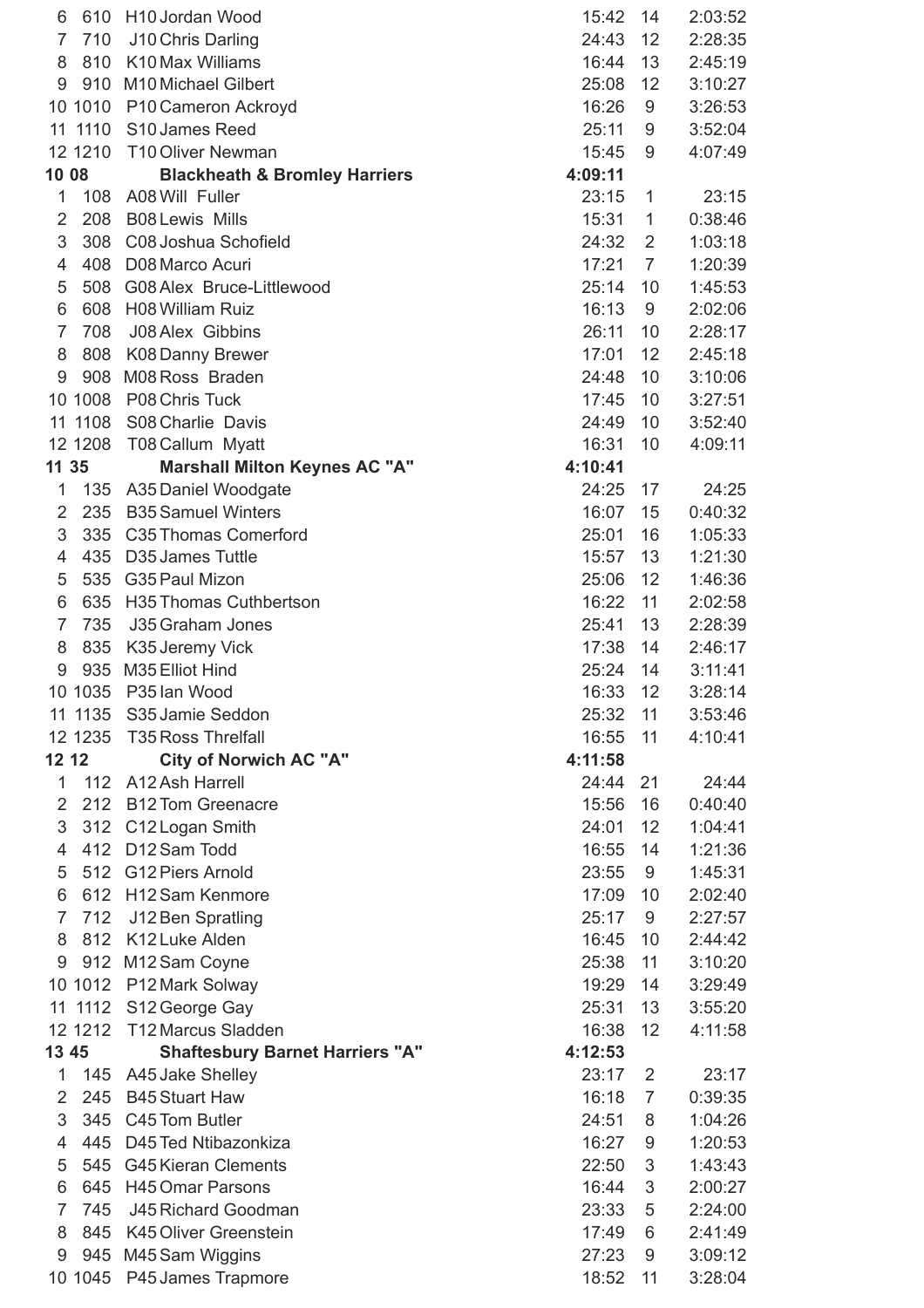| 11             | 1145<br>12 1245 | S45 Mohamed Mohamed<br>T45 Tony Jackson | 26:59<br>17:50 | 12<br>13 | 3:55:03<br>4:12:53 |
|----------------|-----------------|-----------------------------------------|----------------|----------|--------------------|
|                |                 |                                         |                |          |                    |
| 14 41          |                 | <b>Reading AC</b>                       | 4:13:17        |          |                    |
| 1              | 141             | A41 Rory Domville                       | 24:27          | 18       | 24:27              |
| 2              | 241             | <b>B41 Ryan Faulkner</b>                | 17:01          | 23       | 0:41:28            |
| 3              | 341             | C41 Alex Sutton                         | 25:29          | 24       | 1:06:57            |
| $\overline{4}$ | 441             | D41 Mark Booth                          | 16:10          | 20       | 1:23:07            |
| 5              | 541             | G41 Jonny Davies                        | 24:02          | 14       | 1:47:09            |
| 6              | 641             | <b>H41 Matthew Rawlings</b>             | 16:06          | 13       | 2:03:15            |
| $\overline{7}$ | 741             | J41 Isaac Farnworth                     | 25:12          | 11       | 2:28:27            |
| 8              | 841             | K41 Peter Cook                          | 16:09          | 9        | 2:44:36            |
| 9              | 941             | M41 Edward Stockdale                    | 26:24          | 13       | 3:11:00            |
|                | 10 1041         | P41 Michael Lennon                      | 17:26          | 13       | 3:28:26            |
|                | 11 1141         | S41 Rob Tan                             | 27:26          | 14       | 3:55:52            |
|                | 12 1241         | T41 Arturo Martinez De Murguia          | 17:25          | 14       | 4:13:17            |
| 15 23          |                 | <b>Herne Hill Harriers "A"</b>          | 4:15:34        |          |                    |
| 1              | 123             | A23 Andrew Warburton                    | 25:34          | 32       | 25:34              |
| 2              | 223             | <b>B23 Mike Cummings</b>                | 15:50          | 22       | 0:41:24            |
| 3              | 323             | <b>C23 Andrew Clarke</b>                | 25:33          | 25       | 1:06:57            |
| 4              | 423             | D23 Matthew Cartwright                  | 17:31          | 24       | 1:24:28            |
| 5              | 523             | G23 Lewis Laylee                        | 25:44          | 24       | 1:50:12            |
| 6              | 623             | H23 Angus Butler                        | 16:07          | 21       | 2:06:19            |
| $\overline{7}$ | 723             | J23 Jack Brotchie                       | 26:07          | 21       | 2:32:26            |
| 8              | 823             | K23 Peter Hart                          | 16:45          | 18       | 2:49:11            |
| 9              | 923             | M23 Andrew Grigg                        | 26:37          | 19       | 3:15:48            |
|                | 10 1023         | P23 Bryn Reynolds                       | 16:48          | 17       | 3:32:36            |
| 11             | 1123            | S23 Jeff Cunningham                     | 25:52          | 16       | 3:58:28            |
|                | 12 1223         | T23 Josh Pewter                         | 17:06          | 15       | 4:15:34            |
| 16 50          |                 | <b>Southampton AC</b>                   | 4:15:41        |          |                    |
| 1              | 150             | A50 Alex Wall Clarke                    | 25:26          | 28       | 25:26              |
| 2              | 250             | <b>B50 Jonathon Roberts</b>             | 15:18          | 17       | 0:40:44            |
| 3              | 350             | C50 Sam Costley                         | 24:51          | 17       | 1:05:35            |
| 4              | 450             | D50 Oliver Smith                        | 16:53          | 19       | 1:22:28            |
| 5              | 550             | <b>G50 Matthew Bennett</b>              | 25:32          | 16       | 1:48:00            |
| 6              | 650             | H50 Matthieu Marshall                   | 16:17          | 16       | 2:04:17            |
| 7              | 750             | J50 Matt Risden                         | 26:42          | 16       | 2:30:59            |
| 8              | 850             | K50 Stephen Simpson                     | 16:59          | 15       | 2:47:58            |
| 9              | 950             | M50 Max Costley                         | 25:30          | 15       | 3:13:28            |
|                | 10 1050         | P50 Peter Costley                       | 18:51          | 15       | 3:32:19            |
| 11             | 1150            | S50 Riccardo Rubini                     | 25:57          | 15       | 3:58:16            |
|                | 12 1250         | <b>T50 Peter Merritt</b>                | 17:25          | 16       | 4:15:41            |
| 17 56          |                 | Victoria Park H & Tower H AC            | 4:16:32        |          |                    |
| 1              | 156             | A56 Paul Martelletti                    | 23:27          | 5        | 23:27              |
| $\overline{2}$ | 256             | <b>B56 Gareth Evans</b>                 | 16:59          | 14       | 0:40:26            |
| 3              | 356             | C56 John Payne                          | 25:20          | 19       | 1:05:46            |
| 4              | 456             | D56 Jonny Scott                         | 16:20          | 17       | 1:22:06            |
| 5              | 556             | G56 Carl Selya-Hammer                   | 26:44          | 20       | 1:48:50            |
| 6              | 656             | H56 David Jones                         | 17:05          | 19       | 2:05:55            |
| 7              | 756             | <b>J56 Sam Priestley</b>                | 26:49          | 23       | 2:32:44            |
| 8              | 856             | K56 James Cordwell                      | 16:53          | 20       | 2:49:37            |
| 9              | 956             | M56 Steve Hobbs                         | 25:55          | 18       | 3:15:32            |
|                | 10 1056         |                                         | 18:43          | 22       | 3:34:15            |
| 11             | 1156            | P56 Tony Macdowall<br>S56 Aaron Mcgrady | 25:38          | 18       | 3:59:53            |
|                | 12 1256         | <b>T56 Will Kirk</b>                    | 16:39          | 17       | 4:16:32            |
| 18 42          |                 | <b>Serpentine RC "A"</b>                | 4:16:56        |          |                    |
| 1              | 142             | A42 Tony Payne                          | 24:08          | 15       | 24:08              |
| 2              |                 |                                         |                |          |                    |
|                | 242             | B42 Joost Vogel                         | 16:52          | 20       | 0:41:00            |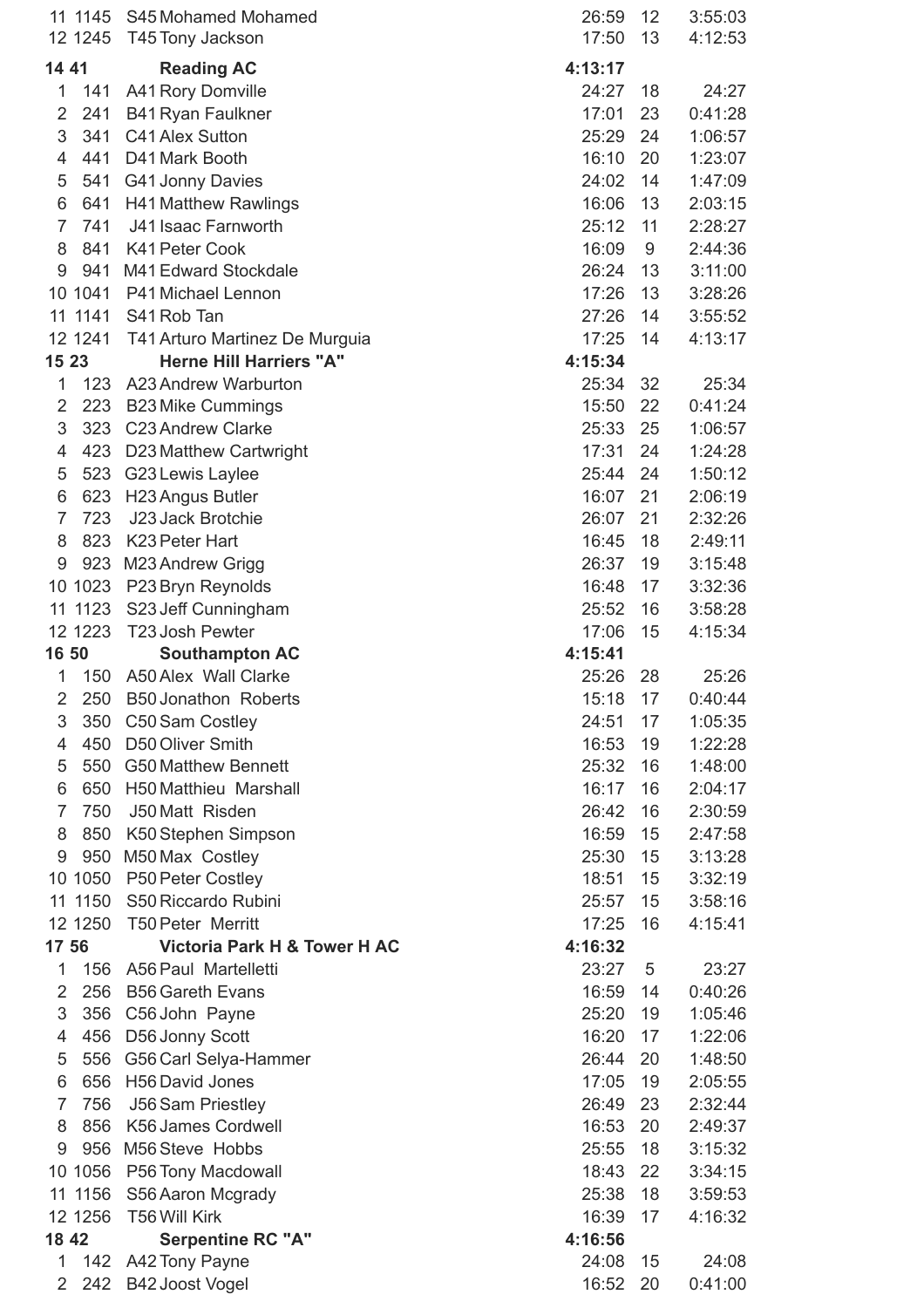| 3              | 342      | C42 Benjamin Tolputt                 | 25:44   | 22             | 1:06:44 |
|----------------|----------|--------------------------------------|---------|----------------|---------|
| $\overline{4}$ |          | 442 D42 Simon Craddock               | 16:40   | 21             | 1:23:24 |
|                |          |                                      |         |                |         |
| 5              | 542      | <b>G42 Nicolas Besson</b>            | 24:48   | 18             | 1:48:12 |
| 6              | 642      | <b>H42 Daniel De Palol</b>           | 17:14   | 18             | 2:05:26 |
| $\overline{7}$ | 742      | J42 Glenn Hughes                     | 25:44   | 18             | 2:31:10 |
| 8              | 842      | K42 Nicola Barberis Negra            | 17:13   | 17             | 2:48:23 |
| 9              |          | 942 M42 Hugh Torry                   | 27:03   | 17             | 3:15:26 |
|                | 10 1042  | P42 Michele Bottone                  | 17:11   | 18             | 3:32:37 |
| 11             | 1142     | S42 Kit Grierson                     | 26:47   | 17             | 3:59:24 |
|                | 12 1242  | T42 David P Evans                    | 17:32   | 18             | 4:16:56 |
| 19 57          |          | <b>Windsor S E &amp; Hounslow AC</b> | 4:18:14 |                |         |
| $\mathbf{1}$   | 157      | A57 Adam Moore                       | 24:13   | 16             | 24:13   |
| $\overline{2}$ | 257      | <b>B57 Daniel Brookling</b>          | 16:01   | 11             | 0:40:14 |
| 3              | 357      | C57 Mark Vardy                       | 25:30   | 18             | 1:05:44 |
| 4              | 457      | D57 Shaun Hudson                     | 16:39   | 18             | 1:22:23 |
| 5              | 557      | G57 James Tidd                       | 26:11   | 19             | 1:48:34 |
| 6              | 657      | H57 Alex Webb                        | 17:55   | 22             | 2:06:29 |
| $\overline{7}$ | 757      | <b>J57 Simon Millett</b>             | 25:07   | 19             | 2:31:36 |
| 8              | 857      | K57 Joe Spicer                       | 18:08   | 21             | 2:49:44 |
| 9              | 957      | <b>M57 Sebastien Pencole</b>         | 27:05   | 22             | 3:16:49 |
|                |          |                                      | 16:22   |                |         |
|                | 10 1057  | <b>P57 Matthew Clutterbuck</b>       |         | 19             | 3:33:11 |
|                | 11 1157  | S57 Kieran Best                      | 28:16   | 20             | 4:01:27 |
|                | 12 1257  | T57 Ben Findlay                      | 16:47   | 19             | 4:18:14 |
| 20 09          |          | <b>Bracknell AC</b>                  | 4:18:42 |                |         |
| 1              | 109      | A09 Shaun Wyllie                     | 25:12   | 24             | 25:12   |
| 2              | 209      | B09 Oli Lum                          | 16:40   | 24             | 0:41:52 |
| 3              | 309      | C09 Zak Seddon                       | 23:16   | 14             | 1:05:08 |
| 4              | 409      | D09 Maxwell Cooper                   | 16:46   | 16             | 1:21:54 |
| 5              | 509      | <b>G09 Matthew Seddon</b>            | 24:54   | 13             | 1:46:48 |
| 6              | 609      | H09 James Daly                       | 17:44   | 17             | 2:04:32 |
| $\overline{7}$ | 709      | J09 Jamie Ashton                     | 26:31   | 17             | 2:31:03 |
| 8              | 809      | K09 Bruce Poll                       | 18:25   | 19             | 2:49:28 |
| 9              | 909      | M09 Benjamin Wills                   | 26:45   | 20             | 3:16:13 |
|                | 10 1009  | P09 Steven Payne                     | 17:41   | 20             | 3:33:54 |
| 11             | 1109     | S09 Adam Dart                        | 27:49   | 21             | 4:01:43 |
|                | 12 1209  | <b>T09 Harry Digby</b>               | 16:59   | 20             | 4:18:42 |
| 21 26          |          | <b>Highgate Harriers "B"</b>         | 4:19:32 |                |         |
| 1              | 126      | A26 Darryl Davison                   | 25:39   | 33             | 25:39   |
| $\overline{2}$ | 226      | B26 Ben Noad                         | 16:34   | 26             | 0:42:13 |
| 3              | 326      | C26 Henry Murdoch                    | 26:08   | 28             | 1:08:21 |
| 4              | 426      | D26 Brahma Pochee                    | 16:21   | 25             | 1:24:42 |
| 5              | 526      | G26 William De Donker                | 26:18   | 26             | 1:51:00 |
| 6              | 626      | H26 Dominic Smith                    | 17:19   | 26             | 2:08:19 |
| 7              | 726      | J26 Barnaby Walker                   | 26:52   | 26             | 2:35:11 |
| 8              | 826      | K26 Tom Crowley                      | 17:07   | 25             | 2:52:18 |
| 9              | 926      | M26 James Johnson                    | 26:30   | 25             | 3:18:48 |
| 10             | 1026     | P26 Russ Ashford                     | 17:16   | 24             | 3:36:04 |
| 11             | 1126     | S26 Andres Chau                      | 26:53   | 23             | 4:02:57 |
|                | 12 12 26 | T26 Jonny Laybourn                   | 16:35   | 21             | 4:19:32 |
|                |          |                                      |         |                |         |
| 22 28          |          | <b>Hillingdon AC</b>                 | 4:19:51 |                |         |
| 1              | 128      | A28 Abdishakur Nage Abdulle          | 23:18   | 3              | 23:18   |
| 2              | 228      | <b>B28 Philip Warburton</b>          | 17:03   | 13             | 0:40:21 |
| 3              | 328      | C28 Mohamed Mohamed                  | 23:56   | $\overline{7}$ | 1:04:17 |
| 4              | 428      | D28 Bradley Birch                    | 16:49   | 11             | 1:21:06 |
| 5              | 528      | G28 Fahad Abdi                       | 27:57   | 21             | 1:49:03 |
| 6              | 628      | <b>H28 Charlie Edwards</b>           | 17:42   | 23             | 2:06:45 |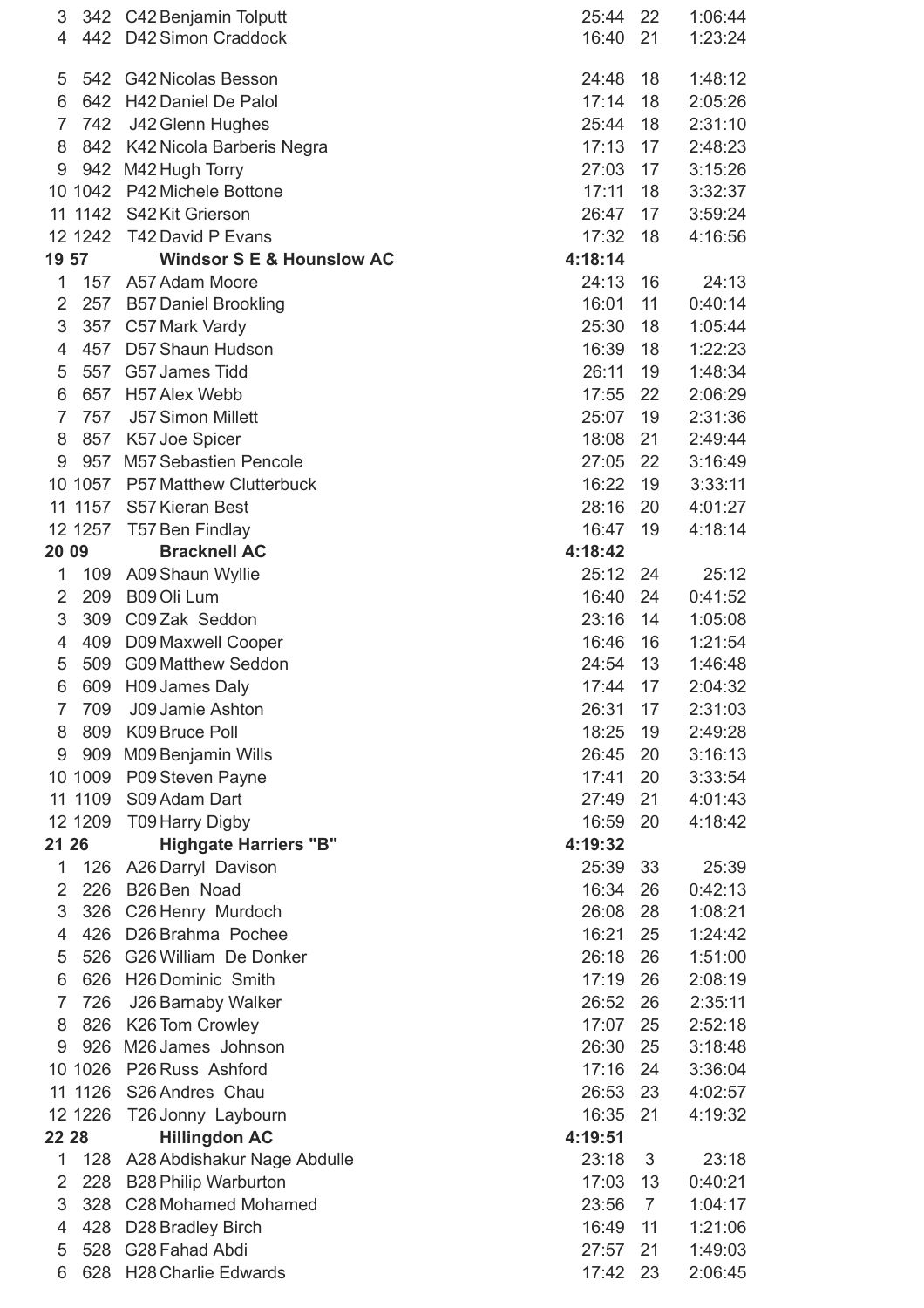| $\overline{7}$      | 728        | J28 Abdirahman Hamud                          | 27:50          | 24             | 2:34:35            |
|---------------------|------------|-----------------------------------------------|----------------|----------------|--------------------|
| 8                   | 828        | <b>K28 Dominic Speight</b>                    | 18:03          | 26             | 2:52:38            |
| 9                   |            | 928 M28 Aramias Zeration                      | 25:09          | 24             | 3:17:47            |
|                     | 10 1028    | P28 Mayank Mishra                             | 18:06          | 23             | 3:35:53            |
| 11                  | 1128       | S28 James Laing                               | 26:04          | 22             | 4:01:57            |
|                     | 12 1228    | <b>T28 Martin Bateman</b>                     | 17:54          | 22             | 4:19:51            |
| 23 52               |            | <b>Thames Valley Harriers "A"</b>             | 4:19:54        |                |                    |
| 1                   | 152        | A52 Antonio Silva                             | 23:45          | 8              | 23:45              |
| $\overline{2}$      | 252        | <b>B52 Abdiqadir Mohamed</b>                  | 15:40          | 5              | 0:39:25            |
| 3                   | 352        | C52 James Ellis                               | 25:09          | 9              | 1:04:34            |
| 4                   | 452        | D52 Naol Abagibe                              | 16:43          | 12             | 1:21:17            |
| 5                   | 552        | <b>G52 Petros Surafel</b>                     | 31:55          | 29             | 1:53:12            |
| 6                   | 652        | <b>H52 Robert Vallance</b>                    | 17:35          | 30             | 2:10:47            |
| $\overline{7}$      | 752        | J52 Conor Kissane-Wood                        | 25:44          | 27             | 2:36:31            |
| 8                   | 852        | K52 Gordon Low                                | 17:44          | 28             | 2:54:15            |
| 9                   | 952        | M52 Michael Cameron                           | 26:16          | 29             | 3:20:31            |
|                     | 10 1052    | <b>P52 Andrew Mitchell</b>                    | 17:11          | 27             | 3:37:42            |
|                     | 11 1152    | S52 Oliver Newton                             | 25:21          | 25             | 4:03:03            |
|                     | 12 1252    | <b>T52 Daniel Garcia-Rasines</b>              | 16:51          | 23             | 4:19:54            |
| 24 30               |            | <b>Kent AC "B"</b>                            | 4:20:16        |                |                    |
| 1                   | 130        | <b>A30 Niall Stewart</b>                      | 25:28          | 30             | 25:28              |
| 2                   | 230        | <b>B30 Neil Phillips</b>                      | 17:52          | 36             | 0:43:20            |
| 3                   | 330        | C30 Tim Lawrence                              | 26:40          | 34             | 1:10:00            |
| 4                   | 430        | D30 Ben Cook                                  | 16:50          | 32             | 1:26:50            |
| 5                   | 530        | G30 Alex Dudney                               | 26:46          | 31             | 1:53:36            |
| 6                   | 630        | H30 Barnaby Day                               | 17:00          | 28             | 2:10:36            |
| $\overline{7}$      | 730        | <b>J30 Calum Fraser</b>                       | 26:50          | 29             | 2:37:26            |
| 8                   | 830        | K30 Ian Ellwood                               | 17:05          | 29             | 2:54:31            |
| 9                   | 930        | M30 Joe Hartley                               | 25:49          | 28             | 3:20:20            |
|                     | 10 1030    | P30 Cameron Forrest                           | 16:41          | 25             | 3:37:01            |
|                     | 11 1130    | S30 Jonathan Beatty                           | 26:44          | 27             | 4:03:45            |
|                     | 12 1230    | T30 Jake English                              | 16:31          | 24             | 4:20:16            |
| 25 47               |            | <b>South London Harriers "A"</b>              | 4:20:54        |                |                    |
| 1                   | 147        | A47 Tom Higgs                                 | 25:23          | 27             | 25:23              |
| 2                   | 247        | <b>B47 Gareth Parr</b>                        | 17:10          | 29             | 0:42:33            |
| 3                   | 347        | C47 Callum Wilson                             | 26:12          | 29             | 1:08:45            |
| $\overline{4}$      | 447        | D47 Mark Finbow                               | 16:39          | 28             | 1:25:24            |
| 5                   | 547        | G47 Gary Laybourne                            | 24:13          | 23             | 1:49:37            |
| 6<br>$\overline{7}$ | 647        | H47 Will Cullen                               | 17:13          | 24             | 2:06:50            |
| 8                   | 747<br>847 | J47 James Lyne<br>K47 Simon Pontin            | 25:37<br>18:06 | 22<br>22       | 2:32:27            |
| 9                   | 947        | M47 Paul Prothero                             | 25:59          | 21             | 2:50:33<br>3:16:32 |
|                     |            |                                               | 17:29          | 21             | 3:34:01            |
|                     | 11 1147    | 10 1047 P47 Robert Knight<br>S47 Andy Tindall | 29:00          | 24             | 4:03:01            |
|                     | 12 1247    | T47 Joseph Lyne                               | 17:53          | 25             | 4:20:54            |
| 26 18               |            | <b>Guildford &amp; Godalming AC "A"</b>       | 4:21:00        |                |                    |
| 1                   | 118        | A18 John Sanderson                            | 23:25          | 4              | 23:25              |
| 2                   | 218        | <b>B18 George Dollner</b>                     | 15:34          | $\overline{2}$ | 0:38:59            |
| 3                   | 318        | C18 Simon Goldsworthy                         | 24:21          | 3              | 1:03:20            |
| 4                   | 418        | D18 Colin High                                | 15:59          | 1              | 1:19:19            |
| 5                   | 518        | G18 Tom Foster                                | 25:13          | 5              | 1:44:32            |
| 6                   | 618        | H <sub>18</sub> Ben Friend                    | 18:27          | 12             | 2:02:59            |
| $\overline{7}$      | 718        | J18 Sam Begg                                  | 26:29          | 15             | 2:29:28            |
| 8                   | 818        | <b>K18 Robert Marcus</b>                      | 18:53          | 16             | 2:48:21            |
| 9                   | 918        | M18 Matthew Mcdaniel                          | 25:22          | 16             | 3:13:43            |
|                     | 10 1018    | P18 Ben Gilmore                               | 18:51          | 16             | 3:32:34            |
|                     | 11 1118    | S18 Terry Booth                               | 28:36          | 19             | 4:01:10            |
|                     |            |                                               |                |                |                    |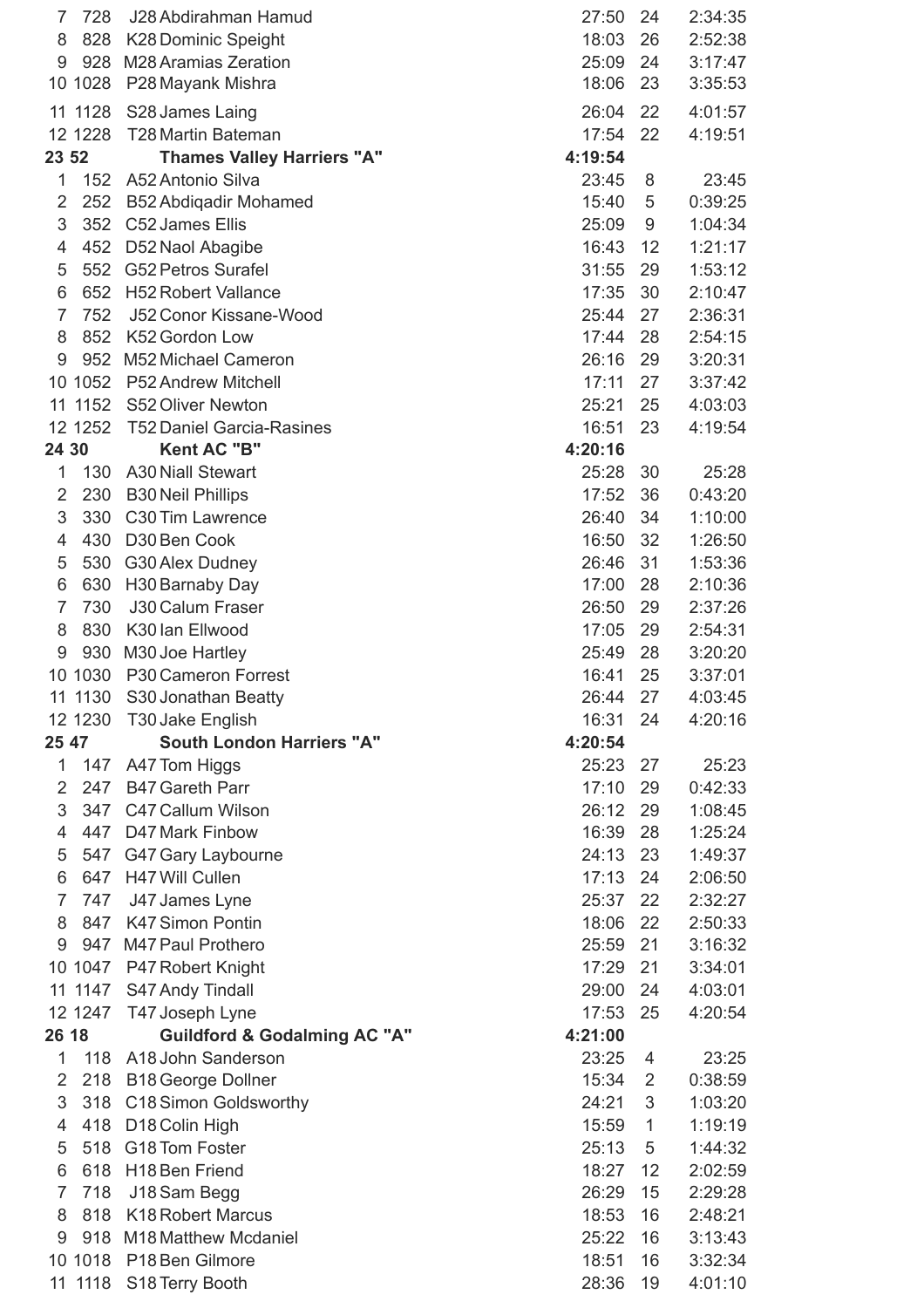|                | 12 12 18 | <b>T18 Marc Woodall</b>                   | 19:50   | 26 | 4:21:00 |
|----------------|----------|-------------------------------------------|---------|----|---------|
| 27 17          |          | <b>Ealing Southall &amp; Middlesex AC</b> | 4:21:40 |    |         |
| $\mathbf{1}$   |          | 117 A17 Mohamed Hashi                     | 24:27   | 19 | 24:27   |
| $\overline{2}$ |          | 217 B17 Mukhtar Farah                     | 18:02   | 28 | 0:42:29 |
| 3              | 317      | C17 Anthony Haynes                        | 24:23   | 23 | 1:06:52 |
| $\overline{4}$ | 417      | D17 Reece Asik                            | 17:51   | 26 | 1:24:43 |
| 5              |          | 517 G17 Oliver Way                        | 25:37   | 25 | 1:50:20 |
| 6              | 617      | H17 Akira Anzai-Jackson                   | 17:55   | 25 | 2:08:15 |
| $\overline{7}$ | 717      | J17 Ben Waterman                          | 26:26   | 25 | 2:34:41 |
| 8              | 817      | <b>K17 Mark Kencroft</b>                  | 18:19   | 27 | 2:53:00 |
| 9              |          | 917 M17 Chris Hepworth                    | 25:49   | 26 | 3:18:49 |
|                |          | 10 1017 P17 Robert Brown                  | 19:05   | 28 | 3:37:54 |
|                |          | 11 1117 S17 Jamie Taylor-Caldwell         | 25:56   | 28 | 4:03:50 |
|                | 12 12 17 | <b>T17 Nick Steel</b>                     | 17:50   | 27 | 4:21:40 |
| 28 58          |          | <b>Woodford Green w Essex L</b>           | 4:23:01 |    |         |
| $\mathbf{1}$   |          | 158 A58 Ed Shepherd                       | 23:46   | 9  | 23:46   |
| $\overline{2}$ | 258      | <b>B58 Joshua Entwhistle</b>              | 16:34   | 12 | 0:40:20 |
| 3              | 358      | <b>C58 Darren Southcott</b>               | 25:55   | 20 | 1:06:15 |
| 4              | 458      | D58 Peter Caton                           | 18:08   | 23 | 1:24:23 |
| 5              | 558      | <b>G58 Ahmed Abdulle</b>                  | 24:42   | 22 | 1:49:05 |
| 6              | 658      | <b>H58 Simon Beedell</b>                  | 16:56   | 20 | 2:06:01 |
| $\overline{7}$ | 758      | J58 Tom Phillips                          | 26:22   | 20 | 2:32:23 |
| 8              | 858      | K58 Julian Russell                        | 18:50   | 23 | 2:51:13 |
| 9              | 958      | M58 Tom Beedell                           | 25:44   | 23 | 3:16:57 |
|                | 10 1058  | P58 Robbie Cox                            | 20:29   | 26 | 3:37:26 |
|                |          | 11 1158 S58 Daniel Steel                  | 25:58   | 26 | 4:03:24 |
|                | 12 1258  | <b>T58 Tony Pamphilon</b>                 | 19:37   | 28 | 4:23:01 |
| 29 37          |          | <b>Medway &amp; Maidstone AC</b>          | 4:26:02 |    |         |
| 1              | 137      | A37 Tewelde Menges                        | 24:06   | 13 | 24:06   |
| 2              |          | 237 B37 Marley Godden                     | 17:02   | 21 | 0:41:08 |
| 3              | 337      | C37 Ben Tyler                             | 25:32   | 21 | 1:06:40 |
|                | 437      |                                           | 19:11   |    | 1:25:51 |
| 4              |          | D37 Sean Rodwell                          |         | 30 |         |
| 5              | 537      | G37 Lee Mcmeekin                          | 27:29   | 30 | 1:53:20 |
| 6              | 637      | H37 Alun Rodgers                          | 19:10   | 32 | 2:12:30 |
| $\overline{7}$ | 737      | J37 Noel Sutton                           | 26:15   | 30 | 2:38:45 |
| 8              | 837      | <b>K37 Gareth Williams</b>                | 18:29   | 32 | 2:57:14 |
| 9              | 937      | <b>M37 Richard Tomlinson</b>              | 26:52   | 32 | 3:24:06 |
|                |          | 10 1037 P37 Andrejs Safars                | 18:03   | 31 | 3:42:09 |
|                | 11 1137  | S37 Jack Crossley                         | 26:31   | 30 | 4:08:40 |
|                |          | 12 1237 T37 Chris Rampling                | 17:22   | 29 | 4:26:02 |
| 30 33          |          | London Heathside AC "A"                   | 4:28:19 |    |         |
| $\mathbf{1}$   | 133      | A33 Matthew Rallison                      | 25:31   | 31 | 25:31   |
| 2              | 233      | <b>B33 Laurie Swan</b>                    | 18:16   | 38 | 0:43:47 |
| 3              | 333      | C33 Sion Lewis                            | 27:46   | 38 | 1:11:33 |
| 4              | 433      | D33 Jake Spencer                          | 18:13   | 38 | 1:29:46 |
| 5              | 533      | <b>G33 Kimon Doulis</b>                   | 26:38   | 36 | 1:56:24 |
| 6              | 633      | H33 Andy Barnes                           | 17:18   | 36 | 2:13:42 |
| $\overline{7}$ | 733      | J33 Charles Hardy                         | 25:37   | 31 | 2:39:19 |
| 8              | 833      | K33 Peter Gould                           | 17:50   | 31 | 2:57:09 |
| 9              | 933      | <b>M33 Thomas Clark</b>                   | 26:06   | 31 | 3:23:15 |
|                | 10 1033  | P33 Thomas Foy                            | 18:19   | 30 | 3:41:34 |
|                |          | 11 1133 S33 Alex Sweet                    | 28:42   | 31 | 4:10:16 |
|                | 12 1233  | <b>T33 Daniel Johns</b>                   | 18:03   | 31 | 4:28:19 |
| 31 14          |          | <b>Colchester Harriers</b>                | 4:29:34 |    |         |
| 1              |          | 114 A14 Edward Mitchell                   | 25:02   | 23 | 25:02   |
| 2              | 214      | <b>B14 Paul Rodgers</b>                   | 17:42   | 32 | 0:42:44 |
|                |          |                                           |         |    |         |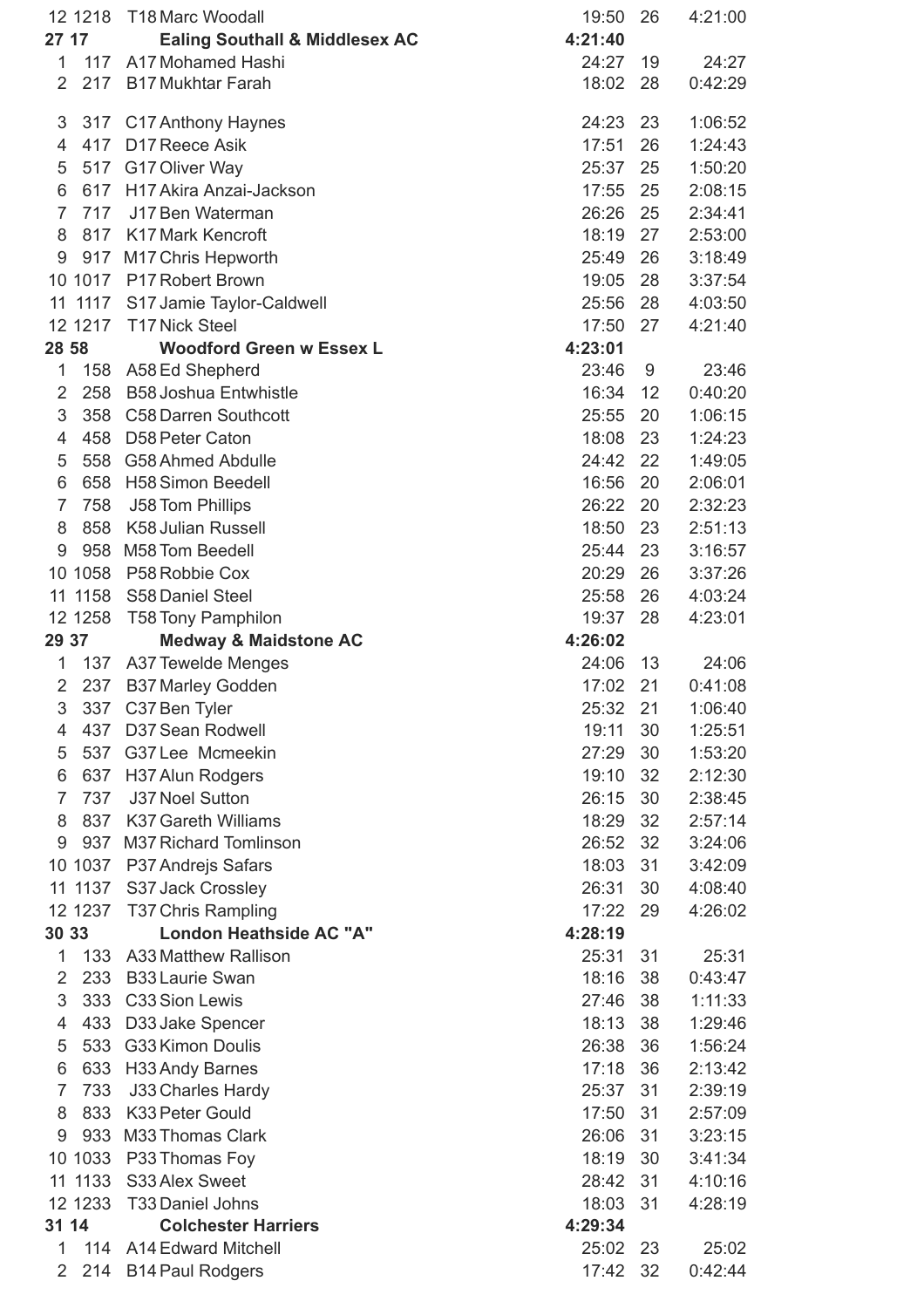| 3              | 314      | <b>C14 Adrian Mussett</b>       | 25:15   | 27 | 1:07:59 |
|----------------|----------|---------------------------------|---------|----|---------|
| 4              | 414      | D14 Douglas Mcgillivray         | 17:12   | 27 | 1:25:11 |
| 5              | 514      | G14 Nathan Filer                | 26:52   | 27 | 1:52:03 |
| 6              | 614      | <b>H14 Colin Ridley</b>         | 18:17   | 27 | 2:10:20 |
| $\overline{7}$ | 714      | J14 Dean Williamson             | 26:38   | 28 | 2:36:58 |
| 8              | 814      | <b>K14 Tom Cresswell</b>        | 17:55   | 30 | 2:54:53 |
| 9              |          | 914 M14 Christopher Sellens     | 28:07   | 30 | 3:23:00 |
|                |          | 10 1014 P14 Jonathan Nears      | 19:20   | 32 | 3:42:20 |
|                |          | 11 1114 S14 James Wright        | 28:33   | 32 | 4:10:53 |
|                |          | 12 1214 T14 Cameron Humphries   | 18:41   | 32 | 4:29:34 |
| 32 51          |          | <b>St Albans Striders</b>       | 4:32:11 |    |         |
| $\mathbf{1}$   | 151      | A51 Paul Adams                  | 25:46   | 36 | 25:46   |
| 2              | 251      | <b>B51 George Withers</b>       | 16:49   | 30 | 0:42:35 |
| 3              | 351      | C51 Steve Buckle                | 26:41   | 32 | 1:09:16 |
| $\overline{4}$ | 451      | D51 Jed Lumb                    | 20:16   | 35 | 1:29:32 |
| 5              | 551      | G51 James Mcmurray              | 24:08   | 32 | 1:53:40 |
| 6              | 651      | H51 Joseph Dunn                 | 17:52   | 31 | 2:11:32 |
| $\overline{7}$ | 751      | J51 Douglas Hobson              | 28:47   | 33 | 2:40:19 |
| 8              | 851      | K51 Ming Wang-Koh               | 19:24   | 34 | 2:59:43 |
| 9              | 951      | M51 Stephen Hosty               | 28:02   | 34 | 3:27:45 |
|                | 10 1051  | P51 Nigel Aston                 | 19:31   | 34 | 3:47:16 |
|                | 11 1151  | S51 Jonathan Scott              | 27:02   | 34 | 4:14:18 |
|                | 12 1251  | T51 Rowan Daly                  | 17:53   | 33 | 4:32:11 |
| 33 55          |          | <b>Tonbridge AC "B"</b>         | 4:33:45 |    |         |
| 1              | 155      | <b>A55 Daniel Bradley</b>       | 26:27   | 40 | 26:27   |
| $\overline{2}$ | 255      | <b>B55 Jamie Brown</b>          | 17:15   | 37 | 0:43:42 |
| 3              | 355      | C55 Dane Poore                  | 25:50   | 33 | 1:09:32 |
| 4              | 455      | D55 Sam Crick                   | 16:46   | 31 | 1:26:18 |
| 5              | 555      | G55 Harry Lawson                | 27:39   | 33 | 1:53:57 |
| 6              | 655      | H55 Joe Watts                   | 18:47   | 33 | 2:12:44 |
| $\overline{7}$ | 755      | J55 Jack Keywood                | 28:23   | 35 | 2:41:07 |
| 8              | 855      | <b>K55 Donald Carter</b>        | 16:55   | 33 | 2:58:02 |
| 9              | 955      | M55 Greg Cole                   | 27:06   | 33 | 3:25:08 |
|                | 10 1055  | P55 Mark Pitcairn-Knowles       | 20:01   | 33 | 3:45:09 |
|                | 11 11 55 | S55 Jordan Saul                 | 29:38   | 36 | 4:14:47 |
|                | 12 12 55 | T55 Tom Cox                     | 18:58   | 34 | 4:33:45 |
| 34 31          |          | Kent AC "C"                     | 4:34:21 |    |         |
| $\mathbf{1}$   | 131      | A31 Rowan Crichton              | 26:35   | 41 | 26:35   |
| $\overline{2}$ | 231      | <b>B31 Dan Ansell</b>           | 18:10   | 41 | 0:44:45 |
| 3              | 331      | C31 Tom Thain                   | 27:48   | 40 | 1:12:33 |
| 4              | 431      | D31 Michael Eagling             | 17:02   | 36 | 1:29:35 |
| 5              | 531      | <b>G31 Benedict Holmes</b>      | 27:37   | 37 | 1:57:12 |
| 6              | 631      | <b>H31 Daniel Pettitt</b>       | 17:34   | 37 | 2:14:46 |
| $\overline{7}$ | 731      | J31 Ben McGeown                 | 28:53   | 37 | 2:43:39 |
| 8              | 831      | K31 Roger Beardsworth           | 18:44   | 37 | 3:02:23 |
| 9              | 931      | <b>M31 Richard Giles</b>        | 27:48   | 36 | 3:30:11 |
|                | 10 1031  | <b>P31 Matthew Harper</b>       | 17:23   | 36 | 3:47:34 |
|                |          | 11 1131 S31 Will Pitt           | 27:06   | 35 | 4:14:40 |
|                | 12 1231  | <b>T31 Matthew Moroney</b>      | 19:41   | 35 | 4:34:21 |
| 35 04          |          | <b>Barnet &amp; District AC</b> | 4:37:58 |    |         |
| $\mathbf{1}$   | 104      | <b>A04 Niall Fleming</b>        | 25:18   | 26 | 25:18   |
| 2              | 204      | <b>B04 Daniel Nichols</b>       | 17:28   | 33 | 0:42:46 |
| 3              | 304      | C04 Benjamin Boxer              | 27:46   | 37 | 1:10:32 |
| 4              | 404      | D04 Robert Scott                | 19:32   | 39 | 1:30:04 |
| 5              | 504      | G04 Rajesh Patel                | 27:47   | 38 | 1:57:51 |
| 6              | 604      | <b>H04 Mark Cottle</b>          | 17:20   | 38 | 2:15:11 |
| $\overline{7}$ | 704      | J04 John Kourpas                | 35:34   | 44 | 2:50:45 |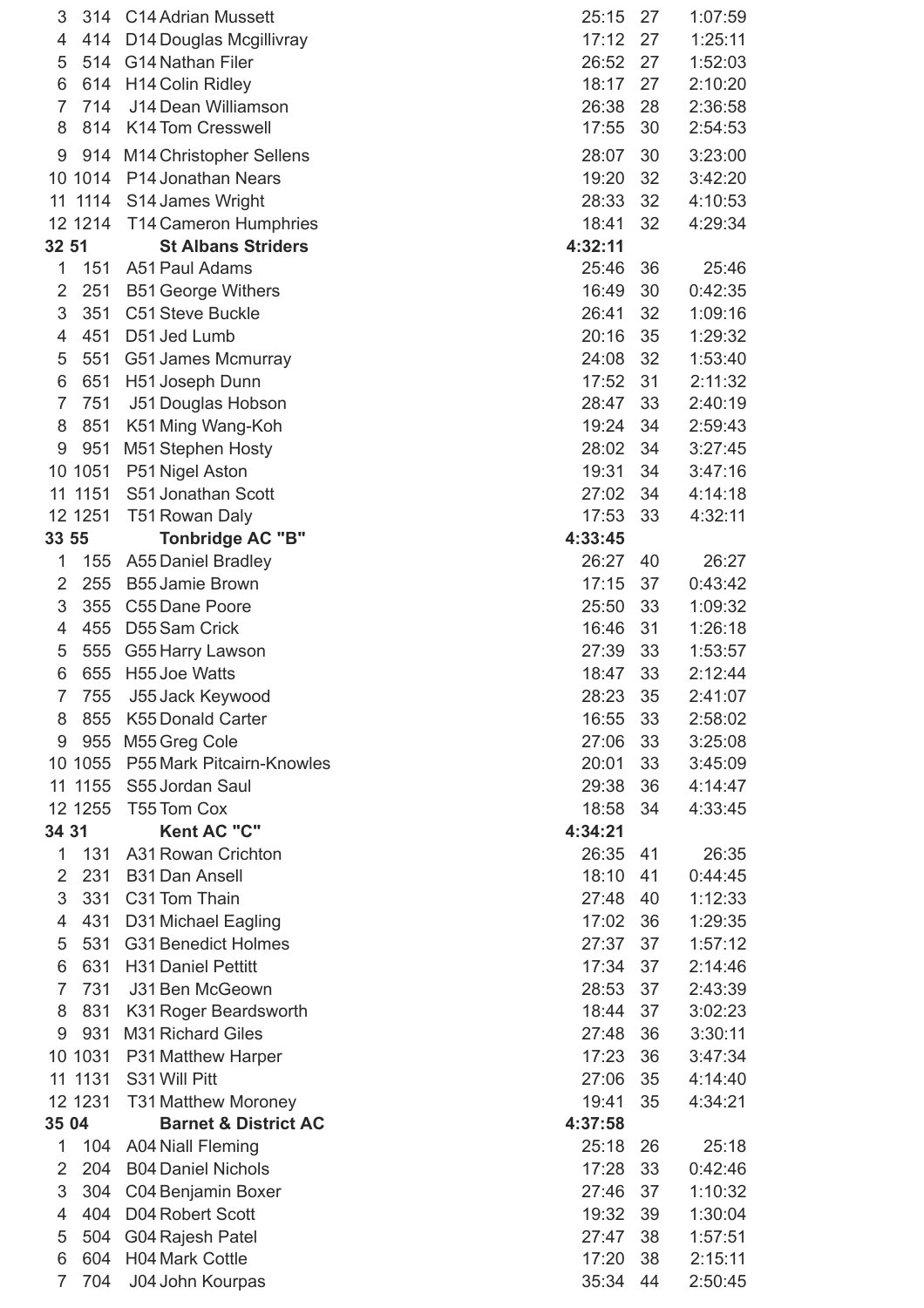| 8              | 804     | K04 Alejandro Sanchez        | 20:17          | 43 | 3:11:02 |
|----------------|---------|------------------------------|----------------|----|---------|
| 9              | 904     | M04 Ben Nagy                 | 24:31          | 40 | 3:35:33 |
|                | 10 1004 | P04 Chris Price              | 17:15          | 37 | 3:52:48 |
|                | 11 1104 | S04 Will Morris              | 27:10          | 37 | 4:19:58 |
|                | 12 1204 | <b>T04 Adrian Mason</b>      | 18:00          | 36 | 4:37:58 |
| 36 01          |         | <b>Abingdon AC</b>           | 4:41:41        |    |         |
| 1              | 101     | A01 James Clayton            | 28:13          | 50 | 28:13   |
| $\overline{2}$ | 201     | <b>B01 Aric Klukowski</b>    | 17:47          | 45 | 0:46:00 |
| 3              | 301     | <b>C01 Harrison Read</b>     | 26:55          | 41 | 1:12:55 |
| 4              | 401     | D01 James Willard            | 18:47          | 41 | 1:31:42 |
| 5              | 501     | <b>G01 Cameron Weir</b>      | 29:29          | 40 | 2:01:11 |
| 6              | 601     | <b>H01 Les Newell</b>        | 16:59          | 40 | 2:18:10 |
| $\overline{7}$ | 701     | J01 Phil Egerton             | 27:49          | 39 | 2:45:59 |
| 8              | 801     | K01 Andrew Caruana           | 19:53          | 40 | 3:05:52 |
| 9              | 901     | M01 Paul Hughes              | 29:06          | 38 | 3:34:58 |
|                | 10 1001 | P01 David Bedlington         | 21:41          | 40 | 3:56:39 |
|                | 11 1101 | S01 Owen Stepney             | 26:47          | 40 | 4:23:26 |
|                | 12 1201 | <b>T01 Peter Akrill</b>      | 18:15          | 37 | 4:41:41 |
| 37 32          |         | <b>Leighton Buzzard AC</b>   | 4:41:49        |    |         |
| 1              | 132     | A32 Billy Mead               | 27:07          | 45 | 27:07   |
| $\overline{2}$ | 232     | B32 Adam Haylock             | 19:08          | 46 | 0:46:15 |
| 3              | 332     | C32 Thomas Inchley           | 29:28          | 47 | 1:15:43 |
| 4              | 432     | D32 Sam Dear                 | 18:23          | 45 | 1:34:06 |
| 5              | 532     | <b>G32 William Eastman</b>   | 29:41          | 46 | 2:03:47 |
| 6              | 632     | H32 Benjamin Corfield        | 17:58          | 44 | 2:21:45 |
| $\overline{7}$ | 732     | <b>J32 Robert Elmore</b>     | 26:40          | 41 | 2:48:25 |
| 8              | 832     | <b>K32 Matthew Brooks</b>    | 20:21          | 41 | 3:08:46 |
| 9              | 932     | M32 Peter Mackrell           | 26:39          | 39 | 3:35:25 |
|                | 10 1032 | P32 Timothy Inchley          | 19:26          | 39 | 3:54:51 |
|                | 11 1132 | S32 Ian Grimshaw             | 27:15          | 38 | 4:22:06 |
|                | 12 1232 | T32 Warren Rose              | 19:43          | 38 | 4:41:49 |
| 38 40          |         | <b>North Herts RRC</b>       | 4:44:08        |    |         |
| 1              | 140     | A40 Tom Webb                 | 25:26          | 29 | 25:26   |
| $\overline{2}$ | 240     | <b>B40 Stewart Overton</b>   | 17:17          | 31 | 0:42:43 |
| 3              | 340     | C40 Jim McConnel             | 26:20          | 31 | 1:09:03 |
| 4              | 440     | D40 Steve Mckeown            | 18:41          | 34 | 1:27:44 |
| 5              | 540     | G40 John Rayner              | 27:44          | 35 | 1:55:28 |
| 6              | 640     | <b>H40 Edward Price</b>      | 17:51          | 35 | 2:13:19 |
| $\overline{7}$ | 740     | J40 Mark Vaughan             | 27:48          | 36 | 2:41:07 |
| 8              | 840     | K40 James Walsh              | 19:06          | 35 | 3:00:13 |
| 9              | 940     | M40 Richard Harbon           | 33:08          | 37 | 3:33:21 |
|                | 10 1040 | P40 John Auld                | 19:43          | 38 | 3:53:04 |
|                | 11 1140 | <b>S40 Peter Clarke</b>      | 30:13          | 39 | 4:23:17 |
|                | 12 1240 | T40 Ian Datlen               | 20:51          | 39 | 4:44:08 |
| 39 15          |         | <b>Datchet Dashers</b>       | 4:49:08        |    |         |
| 1              | 115     | A15 James Samson             | 25:44          | 35 | 25:44   |
| $\overline{2}$ | 215     |                              | 18:31          | 39 | 0:44:15 |
| 3              |         | <b>B15 Sebastian Burley</b>  | 27:21          | 39 |         |
| $\overline{4}$ | 315     | C15 Robert Baylis            |                |    | 1:11:36 |
|                | 415     | D15 Mark Thorne              | 18:37          | 40 | 1:30:13 |
| 5              | 515     | G15 Mark Ferguson            | 27:46          | 39 | 1:57:59 |
| 6              | 615     | H <sub>15</sub> Steven Ilott | 19:10          | 39 | 2:17:09 |
| $\overline{7}$ | 715     | J15 Ian Gutteridge           | 28:03          | 38 | 2:45:12 |
| 8              | 815     | K15 Neil Potter              | 18:22<br>37:57 | 38 | 3:03:34 |
| 9              | 915     | M15 Christopher Hunt         |                | 43 | 3:41:31 |
|                | 10 1015 | P15 Christopher Fox          | 18:46          | 42 | 4:00:17 |
|                | 11 1115 | S15 Sean Paynter             | 29:31          | 42 | 4:29:48 |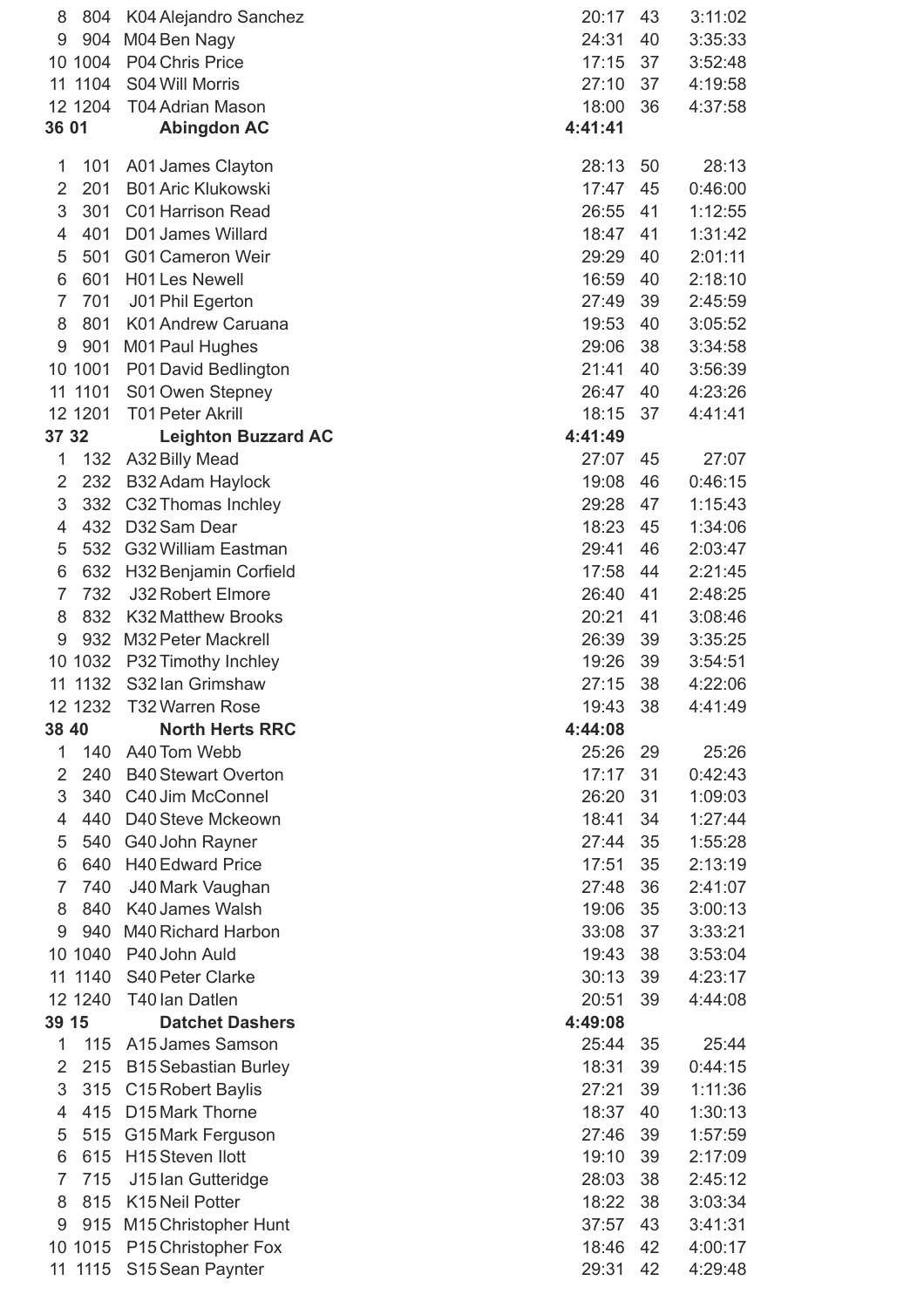| 40 20          | 12 12 15 | T15 Satnam Singh<br><b>Harrow AC</b>                  | 19:20<br>4:50:50 | 40 | 4:49:08 |
|----------------|----------|-------------------------------------------------------|------------------|----|---------|
| 1              | 120      | A20 Jim Cooper                                        | 27:17            | 46 | 27:17   |
| $\overline{2}$ | 220      | <b>B20 Jason Kabel</b>                                | 21:27            | 50 | 0:48:44 |
| 3              | 320      | C <sub>20</sub> Kevin Fini                            | 28:03            | 49 | 1:16:47 |
| 4              | 420      | D20 Noor Mohamoud                                     | 18:32            | 48 | 1:35:19 |
| 5              | 520      | <b>G20 David Branfoot</b>                             | 27:44            | 44 | 2:03:03 |
| 6              | 620      | <b>H20 Peter Norris</b>                               | 18:35            | 43 | 2:21:38 |
| $\overline{7}$ | 720      | J20 Chris Jones                                       | 28:32            | 43 | 2:50:10 |
| 8              | 820      | K20 Mike Lepps                                        | 20:57            | 44 | 3:11:07 |
| 9              | 920      | M20 Jack Rowlands                                     | 32:52            | 45 | 3:43:59 |
|                | 10 10 20 | <b>P20 Nick Andrews</b>                               | 18:43            | 43 | 4:02:42 |
| 11             | 1120     | S20 Damian Nevins                                     | 26:07            | 41 | 4:28:49 |
|                | 12 12 20 | T20 Kevin Concannon                                   | 22:01            | 41 | 4:50:50 |
| 41             | 16       | <b>Ealing Eagles Running Club</b>                     | 4:51:38          |    |         |
| 1              | 116      | A16 John Foxall                                       | 28:02            | 48 | 28:02   |
| $\overline{2}$ | 216      | <b>B16 Nils-Kristian Liborg</b>                       | 18:33            | 49 | 0:46:35 |
| 3              | 316      | C16 Jose Manuel Pabon                                 | 28:24            | 46 | 1:14:59 |
| 4              | 416      | D16 Kieran Santry                                     | 19:14            | 46 | 1:34:13 |
| 5              | 516      | <b>G16 Brian Stakelum</b>                             | 29:51            | 47 | 2:04:04 |
| 6              | 616      | H16 Campbell Easton                                   | 18:47            | 46 | 2:22:51 |
| $\overline{7}$ | 716      | J16 Laurence Elliott                                  | 28:14            | 45 | 2:51:05 |
| 8              | 816      | K16 Christopher Jones                                 | 19:22            | 42 | 3:10:27 |
| 9              | 916      | M16 Tom Irving                                        | 29:54            | 42 | 3:40:21 |
|                | 10 10 16 | P <sub>16</sub> Tim Ward                              | 19:47            | 41 | 4:00:08 |
| 11             | 1116     | S16 Oliver Gildea                                     | 30:31            | 44 | 4:30:39 |
|                | 12 12 16 | <b>T16 Simon Moore</b>                                | 20:59            | 42 | 4:51:38 |
| 42 27          |          | <b>Highgate Harriers "C"</b>                          | 4:55:50          |    |         |
| 1              | 127      | A27 Alex Davidson                                     | 28:06            | 49 | 28:06   |
| 2              | 227      | <b>B27 Michael Dan</b>                                | 18:13            | 47 | 0:46:19 |
| 3              | 327      | C27 Jack Matthewman                                   | 28:20 44         |    | 1:14:39 |
| 4              | 427      | D27 Richard Stewart                                   | 21:02 49         |    | 1:35:41 |
| 5              | 527      | G27 Dave Gilbert                                      | 30:12            | 48 | 2:05:53 |
| 6              | 627      | H27 Damien Bidaud                                     | 19:37            | 48 | 2:25:30 |
| 7              | 727      | J27 Alex Holley                                       | 27:49            | 47 | 2:53:19 |
| 8              |          | 827 K27 Oliver Kean                                   | 18:48            | 45 | 3:12:07 |
| 9              |          |                                                       | 29:40            | 44 | 3:41:47 |
|                | 10 1027  | 927 M27 Hanry Heathwick-Lammers<br>P27 James Rossiter | 21:19            | 44 | 4:03:06 |
|                |          |                                                       | 26:58            | 43 |         |
|                | 12 1227  | 11 1127 S27 Tom Crowley<br>T27 Nick Gold              | 25:46            | 43 | 4:30:04 |
| 43 24          |          | <b>Herne Hill Harriers "B"</b>                        | 5:14:50          |    | 4:55:50 |
| 1              |          |                                                       | 27:03            | 44 | 27:03   |
| 2              | 224      | 124 A24 Simon Thompson<br><b>B24 Keith Newton</b>     | 18:37            | 44 | 0:45:40 |
| 3              |          | 324 C24 Eric Dol                                      | 29:09            | 45 | 1:14:49 |
|                |          |                                                       | 18:12            |    |         |
| 4              | 424      | D24 Chris De Mauny                                    |                  | 44 | 1:33:01 |
| 5              |          | 524 G24 Matthew Munro                                 | 28:21            | 41 | 2:01:22 |
| 6              | 624      | H24 Gary Ironmonger                                   | 18:49            | 42 | 2:20:11 |
| $\overline{7}$ | 724      | J24 Jonathan Ratcliffe                                | 28:23            | 42 | 2:48:34 |
| 8              |          | 824 K24 lan Strong                                    | 29:02            | 47 | 3:17:36 |
| 9              |          | 924 M24 Deron Fagan                                   | 44:57            | 47 | 4:02:33 |
|                |          | 10 1024 P24 Valdis Pauzers                            | 22:15            | 46 | 4:24:48 |
|                |          | 11 1124 S24 Jonathan Key                              | 29:16            | 46 | 4:54:04 |
|                |          | 12 1224 T24 Robert Nagorski                           | 20:46            | 44 | 5:14:50 |
|                |          | <b>Disqualified team</b>                              |                  |    |         |
|                | 22       | <b>Hercules Wimbledon AC "B"</b>                      | 4:27:50          |    |         |
| $\mathbf{1}$   | 122      | A22 David Lewin                                       | 26:24            | 39 | 26:24   |
| $\overline{2}$ | 222      | <b>B22 Ross Franks</b>                                | 15:44            | 25 | 0:42:08 |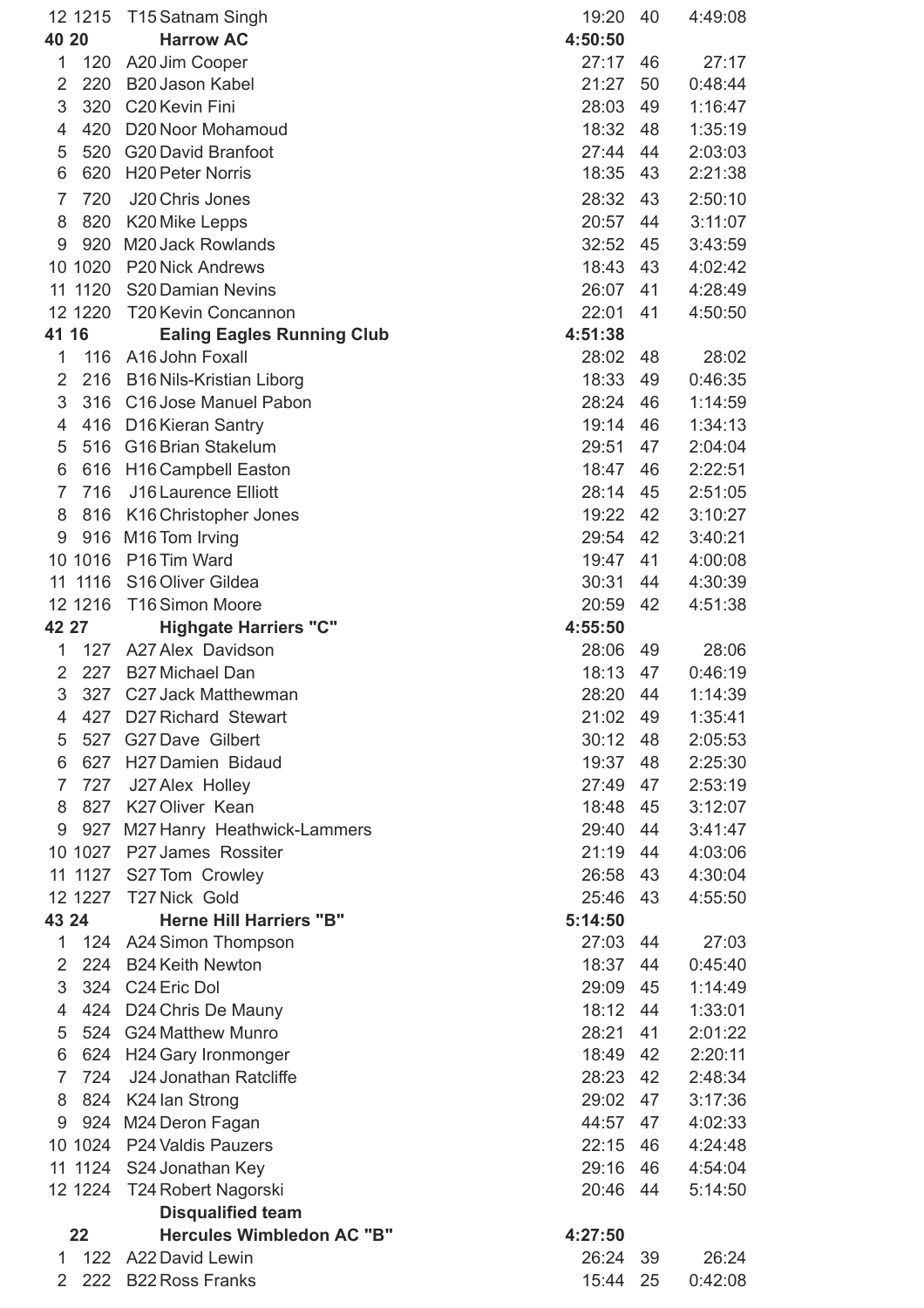| 3<br>4<br>5<br>6<br>$\overline{7}$<br>8<br>9 | 422<br>522<br>622<br>722<br>822<br>922 | 322 C22 Joe Toomey<br>D22 Zachary Purnell<br><b>G22 Justin Reid</b><br><b>H22 Henry Silverstein</b><br>J22 Tom Miller<br>K22 Liam White<br>M22 George Longworth | 26:46<br>16:43<br>26:50<br>18:16<br>28:56<br>12:14<br>27:23<br>19:11 | 30<br>29<br>28<br>29<br>32<br>24<br>27 | 1:08:54<br>1:25:37<br>1:52:27<br>2:10:43<br>2:39:39<br>$2:51:53$ dq<br>3:19:16 |
|----------------------------------------------|----------------------------------------|-----------------------------------------------------------------------------------------------------------------------------------------------------------------|----------------------------------------------------------------------|----------------------------------------|--------------------------------------------------------------------------------|
|                                              | 10 1022                                | P22 Joseph Clark                                                                                                                                                |                                                                      | 29                                     | 3:38:27                                                                        |
|                                              | 11 11 22                               | S22 Rob Tuer<br>12 1222 T22 Sean Crummy                                                                                                                         | 28:26<br>20:57                                                       | 29<br>30                               | 4:06:53<br>4:27:50                                                             |
|                                              |                                        | <b>Incomplete teams</b>                                                                                                                                         |                                                                      |                                        |                                                                                |
|                                              | 03                                     | <b>Aldershot Farnham &amp; District "B"*</b>                                                                                                                    |                                                                      |                                        |                                                                                |
| 1                                            | 103                                    | <b>A03 Richard Lovejoy</b>                                                                                                                                      | 26:02                                                                | 38                                     | 26:02                                                                          |
| 2                                            | 203                                    | <b>B03 Jack Pearson</b>                                                                                                                                         | 17:15                                                                | 35                                     | 0:43:17                                                                        |
| 3                                            | 303                                    | C03 Michael Boucher                                                                                                                                             | 27:08                                                                | 36                                     | 1:10:25                                                                        |
| 4                                            | 403                                    | <b>D03 Daniel Black</b>                                                                                                                                         | 19:18                                                                | 37                                     | 1:29:43                                                                        |
|                                              | 06                                     | <b>Bedford &amp; County AC "B"</b>                                                                                                                              |                                                                      |                                        |                                                                                |
| 1                                            | 106                                    | A06 Peter Benedickter                                                                                                                                           | 26:01                                                                | 37                                     | 26:01                                                                          |
| 2                                            | 206                                    | <b>B06 Chris Thornley</b>                                                                                                                                       | 17:13                                                                | 34                                     | 0:43:14                                                                        |
| 3                                            | 306                                    | C06 Stephen Headley                                                                                                                                             | 26:54                                                                | 35                                     | 1:10:08                                                                        |
| 4                                            | 406                                    | D06 Matt Nicholson                                                                                                                                              | 16:47                                                                | 33                                     | 1:26:55                                                                        |
| 5                                            | 506                                    | G06 Chris Riley                                                                                                                                                 | 28:23                                                                | 34                                     | 1:55:18                                                                        |
| 6                                            | 606                                    | <b>H06 Richard Laursen</b>                                                                                                                                      | 17:28                                                                | 34                                     | 2:12:46                                                                        |
| $\overline{7}$                               | 706                                    | <b>J06 Steven Herring</b>                                                                                                                                       | 27:52                                                                | 34                                     | 2:40:38                                                                        |
| 8                                            | 806                                    | K06 Massi Dendani                                                                                                                                               | 20:24                                                                | 36                                     | 3:01:02                                                                        |
| 9                                            | 906                                    | M06 Ewan Wilson                                                                                                                                                 | 29:08                                                                | 35                                     | 3:30:10                                                                        |
|                                              | 10 1006                                | P06 Michael Harrison                                                                                                                                            | 17:21                                                                | 35                                     | 3:47:31                                                                        |
|                                              | 11 1106                                | S06 Craig Emmerson                                                                                                                                              | 25:57                                                                | 33                                     | 4:13:28                                                                        |
|                                              | 11                                     | Cambridge & Coleridge AC "B"*<br>A11 Paul Veitch                                                                                                                |                                                                      |                                        |                                                                                |
| 1<br>$\overline{2}$                          | 111<br>211                             |                                                                                                                                                                 | 27:30<br>17:21                                                       | 47<br>42                               | 27:30<br>0:44:51                                                               |
| 3                                            | 311                                    | <b>B11 Chris Molloy</b><br>C11 Daniel Hurst                                                                                                                     | 29:20                                                                | 43                                     | 1:14:11                                                                        |
| 4                                            | 411                                    | <b>D11 Michael Buchallet</b>                                                                                                                                    | 18:49                                                                | 43                                     | 1:33:00                                                                        |
| 5                                            | 511                                    | <b>G11 Christopher Pell</b>                                                                                                                                     | 29:21                                                                | 43                                     | 2:02:21                                                                        |
| 6                                            | 611                                    | <b>H11 Alex Lione</b>                                                                                                                                           | 16:46                                                                | 41                                     | 2:19:07                                                                        |
| $\overline{7}$                               | 711                                    | J11 John Basllington                                                                                                                                            | 27:23                                                                | 40                                     | 2:46:30                                                                        |
| 8                                            | 811                                    | K11 Curtis Wood                                                                                                                                                 | 19:04                                                                | 39                                     | 3:05:34                                                                        |
| 9                                            | 911                                    | M11 Sandy Rogers                                                                                                                                                | 30:04                                                                | 41                                     | 3:35:38                                                                        |
|                                              | 34                                     | <b>London Heathside AC "B"</b>                                                                                                                                  |                                                                      |                                        |                                                                                |
| 1                                            | 134                                    | <b>A34 Gavin Evans</b>                                                                                                                                          | 30:12                                                                | 52                                     | 30:12                                                                          |
| $\mathbf{2}$                                 | 234                                    | <b>B34 Kris Milovsorov</b>                                                                                                                                      | 19:27                                                                | 52                                     | 0:49:39                                                                        |
| 3                                            | 334                                    | C34 Liam Hazelton                                                                                                                                               | 30:04                                                                | 50                                     | 1:19:43                                                                        |
| 4                                            | 434                                    | D34 Tom Bedwell                                                                                                                                                 | 18:28                                                                | 50                                     | 1:38:11                                                                        |
| 5                                            | 534                                    | G34 Ben Lewis                                                                                                                                                   | 30:45                                                                | 49                                     | 2:08:56                                                                        |
| 6                                            | 634                                    | H34 Adam Mitchell                                                                                                                                               | 22:37                                                                | 49                                     | 2:31:33                                                                        |
| $\overline{7}$                               | 734                                    | J34 Joseph Clemoes                                                                                                                                              | 28:51                                                                | 49                                     | 3:00:24                                                                        |
|                                              | 36                                     | <b>Marshall Milton Keynes AC "B"*</b>                                                                                                                           |                                                                      |                                        |                                                                                |
| 1                                            | 136                                    | A36 Jonathan Peters                                                                                                                                             | 26:44                                                                | 42                                     | 26:44                                                                          |
| 2                                            | 236                                    | <b>B36 Stephen Ratcliffe</b>                                                                                                                                    | 17:59                                                                | 40                                     | 0:44:43                                                                        |
| 3                                            | 336                                    | C36 Herbie Hopkins                                                                                                                                              | 28:41                                                                | 42                                     | 1:13:24                                                                        |
| 4                                            | 436                                    | D36 Mark Dowson                                                                                                                                                 | 19:05                                                                | 42                                     | 1:32:29                                                                        |
| 5                                            | 536                                    | <b>G36 Andrew Kirschner</b>                                                                                                                                     | 29:23                                                                | 42                                     | 2:01:52                                                                        |
| 6                                            | 636                                    | <b>H36 Steven Martin</b>                                                                                                                                        | 20:42                                                                | 45                                     | 2:22:34                                                                        |
| 7                                            | 736                                    | J36 Ben Nutt                                                                                                                                                    | 33:14                                                                | 48                                     | 2:55:48                                                                        |
|                                              | 43                                     | <b>Serpentine RC "B"</b>                                                                                                                                        |                                                                      |                                        |                                                                                |
| 1                                            | 143                                    | A43 Tim Powell                                                                                                                                                  | 27:03                                                                | 43                                     | 27:03                                                                          |
| $\mathbf{2}^{\mathsf{I}}$                    | 243                                    | <b>B43 Marcin Kacperczyk</b>                                                                                                                                    | 18:35                                                                | 43                                     | 0:45:38                                                                        |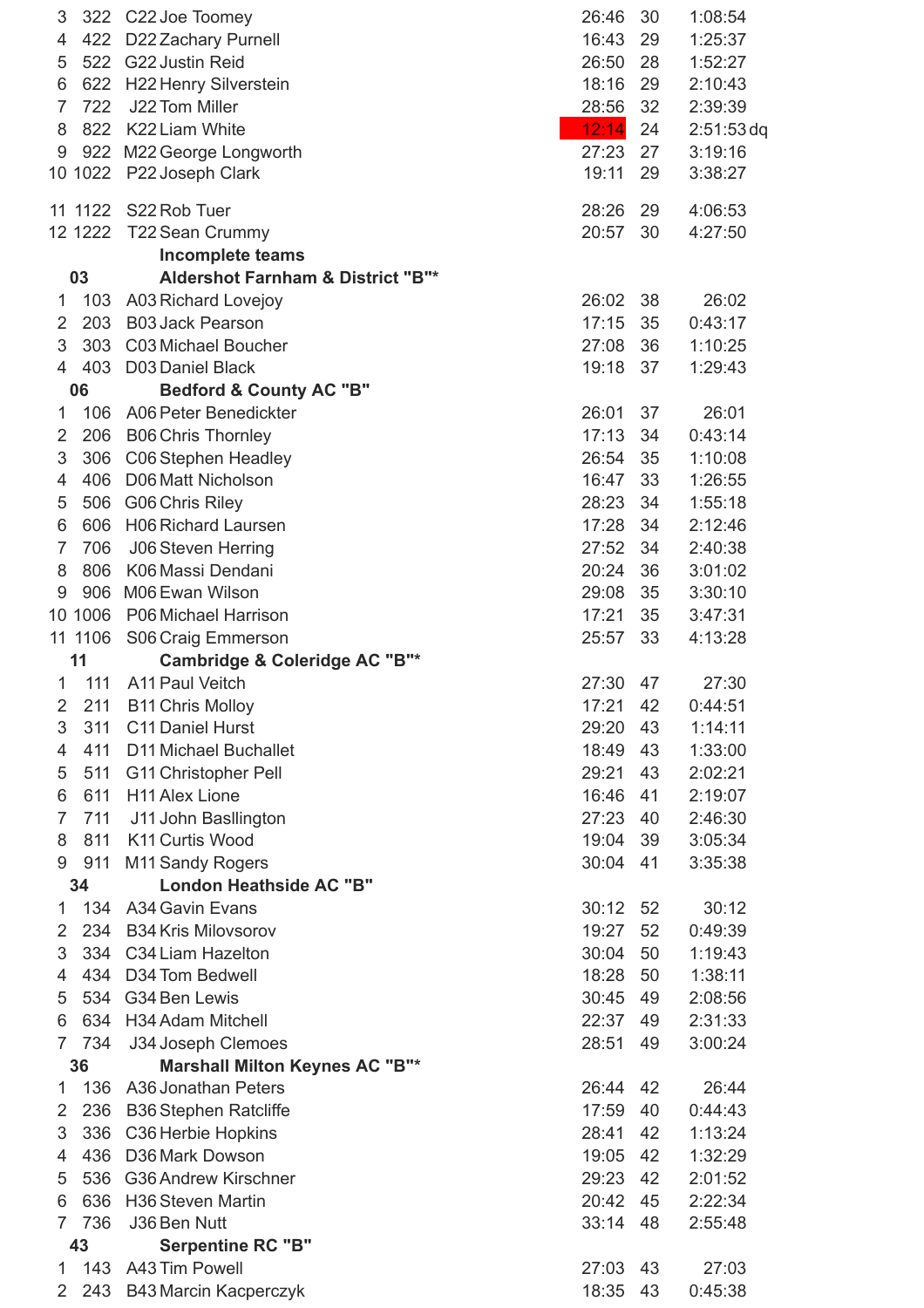| 3  | 343     | C43 Lee-marvin Tolentino                | 30:34 | 48  | 1:16:12 |
|----|---------|-----------------------------------------|-------|-----|---------|
| 4  | 443     | D43 Ben Stanton                         | 19:01 | 47  | 1:35:13 |
| 5  | 543     | <b>G43 Simon Morris</b>                 | 28:31 | 45  | 2:03:44 |
| 6  | 643     | <b>H43 Alex Malzer</b>                  | 20:16 | 47  | 2:24:00 |
| 7  | 743     | J43 Henry Kemp                          | 29:01 | 46  | 2:53:01 |
| 8  | 843     | K43 Abu Asad                            | 22:41 | 46  | 3:15:42 |
| 9  | 943     | M43 Luke Parker                         | 31:03 | 46  | 3:46:45 |
|    | 10 1043 | P43 Peter Mackintosh                    | 24:17 | 45  | 4:11:02 |
|    | 11 1143 | S43 Tom Poynton                         | 32:41 | 45  | 4:43:43 |
|    | 46      | <b>Shaftesbury Barnet Harriers "B"*</b> |       |     |         |
| 1. | 146     | A46 Rory Muir                           | 25:16 | 25  | 25:16   |
| 2. | 246     | <b>B46 David Greenstein</b>             | 21:12 | 48  | 0:46:28 |
|    | 48      | <b>South London Harriers "B"*</b>       |       |     |         |
| 1  | 148     | A48 lan Kitching                        | 31:51 | 53  | 31:51   |
| 2  | 248     | <b>B48 Michael Chappell</b>             | 23:07 | 53  | 0:54:58 |
| 3  | 348     | C48 George Tovey                        | 31:42 | -51 | 1:26:40 |
|    | 53      | <b>Thames Valley Harriers "B"*</b>      |       |     |         |
| 1. | 153     | A53 Stephen Norris                      | 28:42 | 51  | 28:42   |
| 2  | 253     | <b>B53 Richard Hooley</b>               | 20:32 | 51  | 0:49:14 |
|    |         |                                         |       |     |         |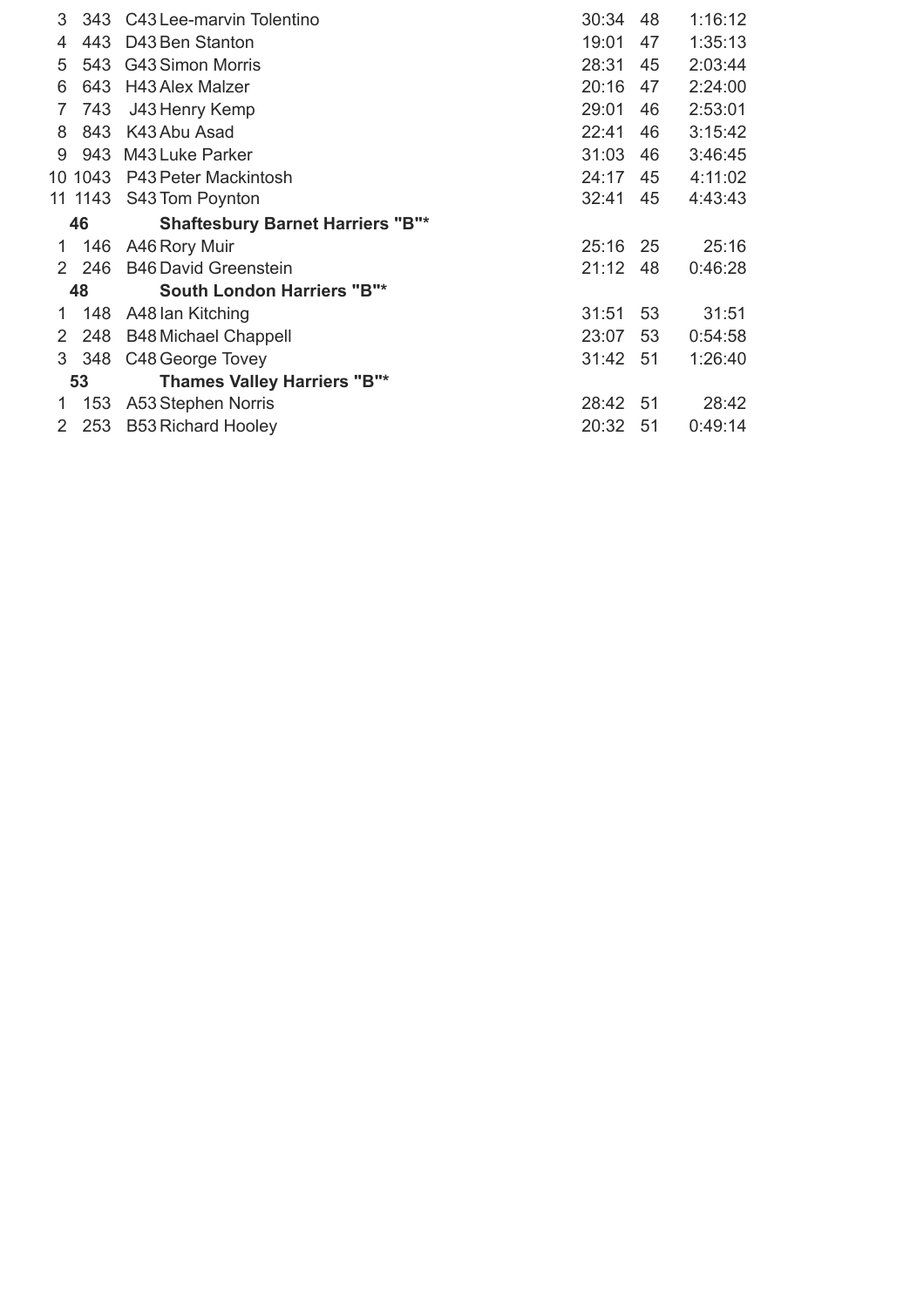### **SEAA Men's 12-stage Milton Keynes Long: 7664m Road Relay Championships 24 March 2019 Fastest times**

| Pos'n          | Name                        | Team                                     | Time  |                |
|----------------|-----------------------------|------------------------------------------|-------|----------------|
| 1              | <b>J07 Nick Goolab</b>      | <b>Belgrave Harriers</b>                 | 22:19 | $\overline{7}$ |
| $\overline{2}$ | G05 Matt Bergin             | Bedford & County AC "A"                  | 22:48 | 5              |
| 3              | <b>G45 Kieran Clements</b>  | <b>Shaftesbury Barnet Harriers "A"</b>   | 22:50 | 5              |
| 4              | G25 Roger Poolman           | Highgate Harriers "A"                    | 23:01 | 5              |
| 5              | S02 Joe Morwood             | Aldershot Farnham & District "A"         | 23:12 | 11             |
| 6              | A08 Will Fuller             | <b>Blackheath &amp; Bromley Harriers</b> | 23:15 | $\mathbf 1$    |
| $\overline{7}$ | C09 Zak Seddon              | <b>Bracknell AC</b>                      | 23:16 | 3              |
| 8              | A45 Jake Shelley            | <b>Shaftesbury Barnet Harriers "A"</b>   | 23:17 | 1              |
| $9\,$          | J29 Owen Hind               | Kent AC "A"                              | 23:18 | $\overline{7}$ |
| 10             | A28 Abdishakur Nage Abdulle | Hillingdon AC                            | 23:18 | $\mathbf 1$    |
| 11             | M02 Jonny Hay               | Aldershot Farnham & District "A"         | 23:20 | 9              |
| 12             | A18 John Sanderson          | Guildford & Godalming AC "A"             | 23:25 | 1              |
| 13             | a56 Paul Martelletti        | Victoria Park H & Tower H AC             | 23:27 | $\mathbf 1$    |
| 14             | a05 Ben Davies              | Bedford & County AC "A"                  | 23:30 | $\mathbf 1$    |
| 15             | J45 Richard Goodman         | <b>Shaftesbury Barnet Harriers "A"</b>   | 23:33 | $\overline{7}$ |
| 16             | a38 Josh Trigwell           | Newham & Essex Beagles AC "A"            | 23:38 | $\mathbf 1$    |
| 17             | a52 Antonio Silva           | Thames Valley Harriers "A"               | 23:45 | $\mathbf 1$    |
| 18             | C07 Ben MacCronan           | <b>Belgrave Harriers</b>                 | 23:46 | 3              |
| 19             | a58 Ed Shepherd             | Woodford Green w Essex L                 | 23:46 | $\mathbf 1$    |
| 20             | C05 Matt Bray               | Bedford & County AC "A"                  | 23:46 | 3              |
| 21             | C02 Harvey Dixon            | Aldershot Farnham & District "A"         | 23:49 | 3              |
| 22             | S54 Ben Cole                | Tonbridge AC "A"                         | 23:50 | 11             |
| 23             | J05 Ben Alcock              | Bedford & County AC "A"                  | 23:50 | $\overline{7}$ |
| 24             | a21 Andrew Penney           | Hercules Wimbledon AC "A"                | 23:51 | $\mathbf 1$    |
| 25             | a54 Ryan Driscoll           | Tonbridge AC "A"                         | 23:52 | $\mathbf 1$    |
| 26             | G12 Piers Arnold            | City of Norwich AC "A"                   | 23:55 | 5              |
|                | 27 C28 Mohamed Mohamed      | Hillingdon AC                            | 23:56 | 3              |
| 28             | J25 Chris Rainsford         | Highgate Harriers "A"                    | 23:57 | $\overline{7}$ |
| 29             | J02 Ellis Cross             | Aldershot Farnham & District "A"         | 23:57 | $\overline{7}$ |
| 30             | M05 John Eves               | Bedford & County AC "A"                  | 24:00 | 9              |
| 31             | S29 John Gilbert            | Kent AC "A"                              | 24:00 | 11             |
| 32             | a29 Chris Busaileh          | Kent AC "A"                              | 24:00 | $\mathbf 1$    |
| 33             | C12 Logan Smith             | City of Norwich AC "A"                   | 24:01 | 3              |
| 34             | G41 Jonny Davies            | Reading AC                               | 24:02 | 5              |
| 35             | a37 Tewelde Menges          | Medway & Maidstone AC                    | 24:06 | $\mathbf 1$    |
| 36             | a25 Robel Bahelbi           | Highgate Harriers "A"                    | 24:07 | $\mathbf 1$    |
|                | 37 G51 James Mcmurray       | <b>St Albans Striders</b>                | 24:08 | 5              |
| 38             | a42 Tony Payne              | Serpentine RC "A"                        | 24:08 | 1              |
| 39             | M29 Christopher Greenwood   | Kent AC "A"                              | 24:12 | 9              |
| 40             | S05 Josh Lunn               | Bedford & County AC "A"                  | 24:13 | 11             |
| 41             | G47 Gary Laybourne          | South London Harriers "A"                | 24:13 | 5              |
| 42             | a57 Adam Moore              | Windsor S E & Hounslow AC                | 24:13 | $\mathbf 1$    |
|                | 43 C29 Jim Allchin          | Kent AC "A"                              | 24:14 | 3              |
|                | 44 M54 Alex Howard          | Tonbridge AC "A"                         | 24:15 | 9              |
| 45             | M38 Eoin Pierce             | Newham & Essex Beagles AC "A"            | 24:18 | 9              |
| 46             | <b>G02 Luke Prior</b>       | Aldershot Farnham & District "A"         | 24:19 | 5              |
|                | 47 G07 Paskar Owor          | <b>Belgrave Harriers</b>                 | 24:20 | 5              |
| 48             | C18 Simon Goldsworthy       | Guildford & Godalming AC "A"             | 24:21 | 3              |
|                | 49 G29 David Morgan         | Kent AC "A"                              | 24:21 | 5              |
|                | 50 C25 Alex Crossland       | Highgate Harriers "A"                    | 24:22 | 3              |
|                |                             |                                          |       |                |

 S25Alex Lepretre Highgate Harriers "A" 24:22 11 C17Anthony Haynes Ealing Southall & Middlesex AC 24:23 3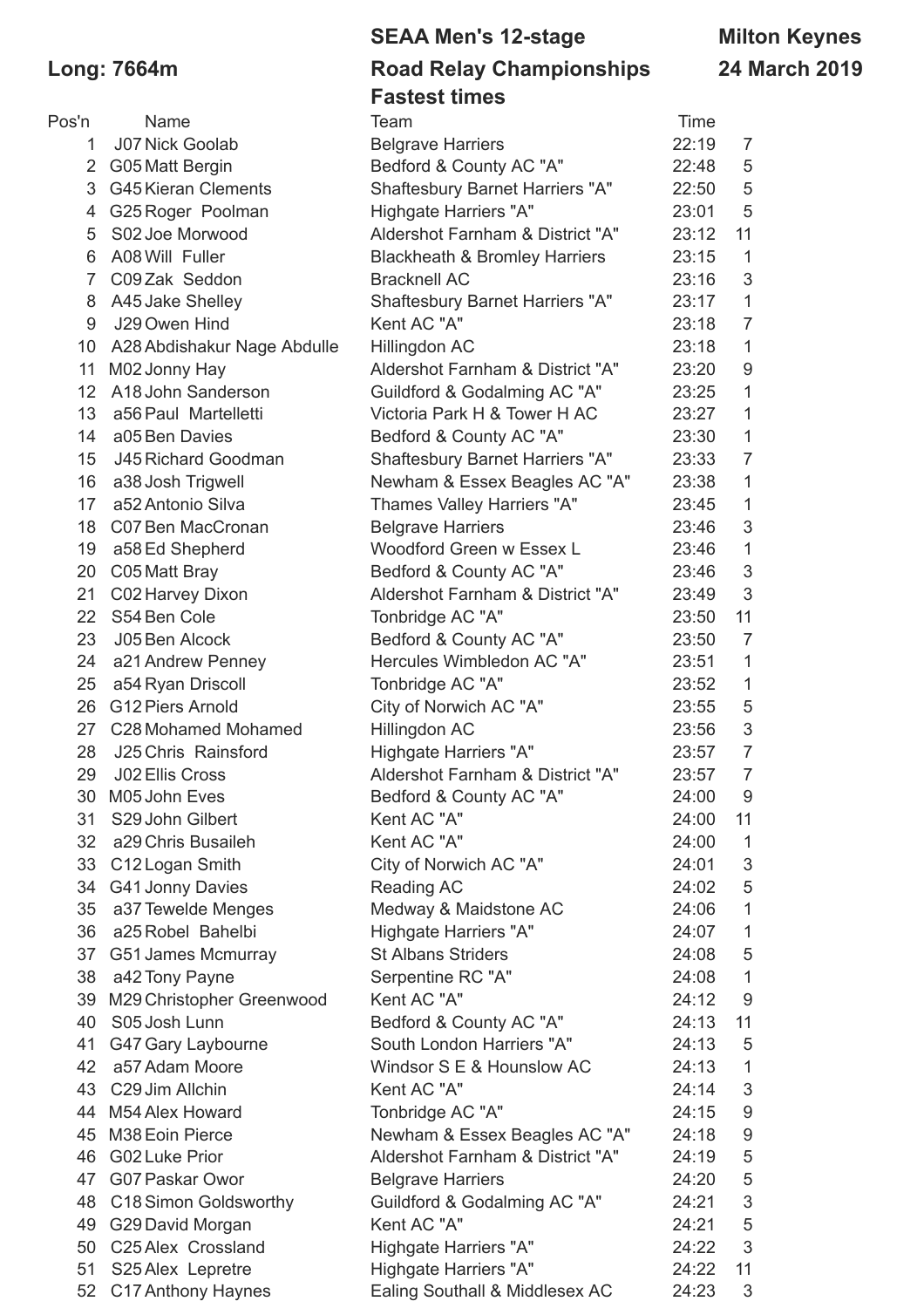| 53  | J54 Corey De'Ath                | Tonbridge AC "A"                         | 24:23 | $\overline{7}$ |
|-----|---------------------------------|------------------------------------------|-------|----------------|
| 54  | M25 Rob Wilson                  | Highgate Harriers "A"                    | 24:25 | 9              |
| 55  | a35 Daniel Woodgate             | Marshall Milton Keynes AC "A"            | 24:25 | $\mathbf 1$    |
| 56  | C21 Belal Ahmed                 | Hercules Wimbledon AC "A"                | 24:25 | 3              |
| 57  | a41 Rory Domville               | Reading AC                               | 24:27 | $\mathbf{1}$   |
| 58  | a17 Mohamed Hashi               | Ealing Southall & Middlesex AC           | 24:27 | $\mathbf 1$    |
| 59  | M21 Johnny Cornish              | Hercules Wimbledon AC "A"                | 24:30 | 9              |
| 60  | M04 Ben Nagy                    | <b>Barnet &amp; District AC</b>          | 24:31 | 9              |
| 61  | C08 Joshua Schofield            | <b>Blackheath &amp; Bromley Harriers</b> | 24:32 | 3              |
| 62  | a07 Andrew Fyfe                 | <b>Belgrave Harriers</b>                 | 24:34 | $\mathbf{1}$   |
| 63  | G10 Jonathan Escalante-Phillips | Cambridge & Coleridge AC "A"             | 24:40 | 5              |
| 64  | G58 Ahmed Abdulle               | Woodford Green w Essex L                 | 24:42 | 5              |
| 65  | J10 Chris Darling               | Cambridge & Coleridge AC "A"             | 24:43 | $\overline{7}$ |
| 66  | a12 Ash Harrell                 | City of Norwich AC "A"                   | 24:44 | $\mathbf{1}$   |
| 67  | <b>G42 Nicolas Besson</b>       | Serpentine RC "A"                        | 24:48 | 5              |
|     | 68 M08 Ross Braden              | <b>Blackheath &amp; Bromley Harriers</b> | 24:48 | 9              |
| 69  | S08 Charlie Davis               | <b>Blackheath &amp; Bromley Harriers</b> | 24:49 | 11             |
| 70  | C50 Sam Costley                 | Southampton AC                           | 24:51 | 3              |
| 71  | C45 Tom Butler                  | <b>Shaftesbury Barnet Harriers "A"</b>   | 24:51 | 3              |
| 72  | <b>G09 Matthew Seddon</b>       | <b>Bracknell AC</b>                      | 24:54 | 5              |
| 73  | a02 Philip Sewell               | Aldershot Farnham & District "A"         | 24:56 | $\mathbf 1$    |
| 74  | C10 Joe Turner                  |                                          | 24:56 | 3              |
|     |                                 | Cambridge & Coleridge AC "A"             |       | $\overline{7}$ |
| 75  | J38 Olivier Heaslip             | Newham & Essex Beagles AC "A"            | 25:01 |                |
| 76  | C35 Thomas Comerford            | Marshall Milton Keynes AC "A"            | 25:01 | 3              |
| 77  | S21 Tom Jervis                  | Hercules Wimbledon AC "A"                | 25:02 | 11             |
| 78  | a14 Edward Mitchell             | <b>Colchester Harriers</b>               | 25:02 | $\mathbf 1$    |
| 79  | <b>G21 Fred Slemeck</b>         | Hercules Wimbledon AC "A"                | 25:04 | 5              |
| 80  | G54 Cameron Payas               | Tonbridge AC "A"                         | 25:04 | 5              |
| 81  | S07 Andrius Jaksevicius         | <b>Belgrave Harriers</b>                 | 25:06 | 11             |
| 82  | G35 Paul Mizon                  | Marshall Milton Keynes AC "A"            | 25:06 | 5              |
| 83  | <b>J57 Simon Millett</b>        | Windsor S E & Hounslow AC                | 25:07 | $\overline{7}$ |
| 84  | <b>M07 Nick Buckle</b>          | <b>Belgrave Harriers</b>                 | 25:08 | 9              |
| 85  | M10 Michael Gilbert             | Cambridge & Coleridge AC "A"             | 25:08 | 9              |
| 86  | M28 Aramias Zeration            | Hillingdon AC                            | 25:09 | 9              |
| 87  | C52 James Ellis                 | Thames Valley Harriers "A"               | 25:09 | 3              |
| 88  | S10 James Reed                  | Cambridge & Coleridge AC "A"             | 25:11 | 11             |
| 89  | a09 Shaun Wyllie                | <b>Bracknell AC</b>                      | 25:12 | $\mathbf 1$    |
| 90  | J41 Isaac Farnworth             | Reading AC                               | 25:12 | $\overline{7}$ |
| 91  | C54 Jamie Bryant                | Tonbridge AC "A"                         | 25:13 | 3              |
| 92  | G18 Tom Foster                  | Guildford & Godalming AC "A"             | 25:13 | 5              |
| 93  | G08 Alex Bruce-Littlewood       | <b>Blackheath &amp; Bromley Harriers</b> | 25:14 | 5              |
| 94  | C14 Adrian Mussett              | <b>Colchester Harriers</b>               | 25:15 | 3              |
| 95  | a46 Rory Muir                   | Shaftesbury Barnet Harriers "B"*         | 25:16 | $\mathbf 1$    |
| 96  | J12 Ben Spratling               | City of Norwich AC "A"                   | 25:17 | $\overline{7}$ |
| 97  | a04 Niall Fleming               | <b>Barnet &amp; District AC</b>          | 25:18 | $\mathbf 1$    |
| 98  | C56 John Payne                  | Victoria Park H & Tower H AC             | 25:20 | 3              |
| 99  | S52 Oliver Newton               | Thames Valley Harriers "A"               | 25:21 | 11             |
| 100 | J21 Finn Johnson                | Hercules Wimbledon AC "A"                | 25:21 | $\overline{7}$ |
| 101 | M18 Matthew Mcdaniel            | Guildford & Godalming AC "A"             | 25:22 | 9              |
| 102 | a47 Tom Higgs                   | South London Harriers "A"                | 25:23 | $\mathbf 1$    |
| 103 | M35 Elliot Hind                 | Marshall Milton Keynes AC "A"            | 25:24 | 9              |
| 104 | a50 Alex Wall Clarke            | Southampton AC                           | 25:26 | $\mathbf 1$    |
| 105 | a40 Tom Webb                    | North Herts RRC                          | 25:26 | $\mathbf 1$    |
| 106 | a30 Niall Stewart               | Kent AC "B"                              | 25:28 | $\mathbf 1$    |
| 107 | C41 Alex Sutton                 | Reading AC                               | 25:29 | 3              |
| 108 | C57 Mark Vardy                  | Windsor S E & Hounslow AC                | 25:30 | 3              |
|     |                                 |                                          |       |                |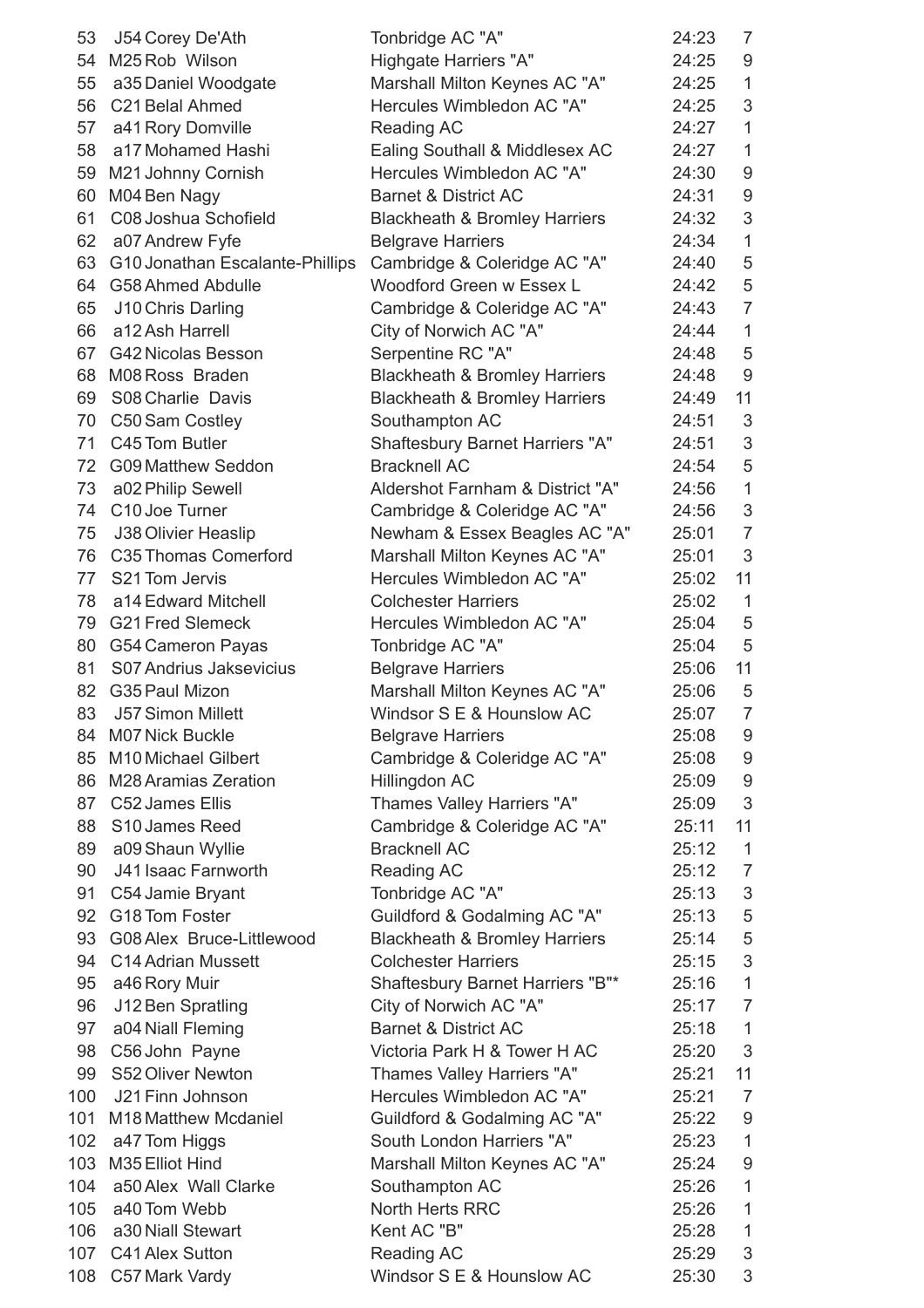|            | 109 M50 Max Costley<br>110 a33 Matthew Rallison | Southampton AC<br>London Heathside AC "A"              | 25:30<br>25:31 | 9<br>$\mathbf{1}$ |
|------------|-------------------------------------------------|--------------------------------------------------------|----------------|-------------------|
|            |                                                 |                                                        |                | 11                |
| 111        | S12 George Gay                                  | City of Norwich AC "A"                                 | 25:31          |                   |
| 112<br>113 | <b>G50 Matthew Bennett</b><br>C37 Ben Tyler     | Southampton AC                                         | 25:32<br>25:32 | 5<br>3            |
| 114        | S35 Jamie Seddon                                | Medway & Maidstone AC<br>Marshall Milton Keynes AC "A" | 25:32          | 11                |
| 115        | C23 Andrew Clarke                               | Herne Hill Harriers "A"                                | 25:33          | 3                 |
| 116        | a23 Andrew Warburton                            | Herne Hill Harriers "A"                                | 25:34          | 1                 |
| 117        |                                                 | London Heathside AC "A"                                | 25:37          | $\overline{7}$    |
| 118        | J33 Charles Hardy<br>G17 Oliver Way             | Ealing Southall & Middlesex AC                         | 25:37          | 5                 |
| 119        | J47 James Lyne                                  | South London Harriers "A"                              | 25:37          | $\overline{7}$    |
| 120        | M12 Sam Coyne                                   | City of Norwich AC "A"                                 | 25:38          | 9                 |
| 121        | S56 Aaron Mcgrady                               | Victoria Park H & Tower H AC                           | 25:38          | 11                |
| 122        | a26 Darryl Davison                              | Highgate Harriers "B"                                  | 25:39          | 1                 |
| 123        | J35 Graham Jones                                | Marshall Milton Keynes AC "A"                          | 25:41          | $\overline{7}$    |
| 124        | a10 Lloyd Kempson                               | Cambridge & Coleridge AC "A"                           | 25:43          | 1                 |
| 125        | M58 Tom Beedell                                 | Woodford Green w Essex L                               | 25:44          | 9                 |
| 126        | G23 Lewis Laylee                                | Herne Hill Harriers "A"                                | 25:44          | 5                 |
| 127        | J42 Glenn Hughes                                | Serpentine RC "A"                                      | 25:44          | $\overline{7}$    |
| 128        | J52 Conor Kissane-Wood                          | Thames Valley Harriers "A"                             | 25:44          | $\overline{7}$    |
| 129        | a15 James Samson                                | <b>Datchet Dashers</b>                                 | 25:44          | $\mathbf 1$       |
| 130        | C42 Benjamin Tolputt                            | Serpentine RC "A"                                      | 25:44          | 3                 |
| 131        | a51 Paul Adams                                  | <b>St Albans Striders</b>                              | 25:46          | 1                 |
|            | 132 C38 Jad El-Houssami                         | Newham & Essex Beagles AC "A"                          | 25:48          | 3                 |
| 133        | M17 Chris Hepworth                              | Ealing Southall & Middlesex AC                         | 25:49          | 9                 |
| 134        | M30 Joe Hartley                                 | Kent AC "B"                                            | 25:49          | 9                 |
| 135        | C55 Dane Poore                                  | Tonbridge AC "B"                                       | 25:50          | 3                 |
| 136        | S23 Jeff Cunningham                             | Herne Hill Harriers "A"                                | 25:52          | 11                |
|            | 137 C58 Darren Southcott                        | Woodford Green w Essex L                               | 25:55          | 3                 |
| 138        | M56 Steve Hobbs                                 | Victoria Park H & Tower H AC                           | 25:55          | 9                 |
| 139        | S17 Jamie Taylor-Caldwell                       | Ealing Southall & Middlesex AC                         | 25:56          | 11                |
| 140        | S50 Riccardo Rubini                             | Southampton AC                                         | 25:57          | 11                |
| 141        | S06 Craig Emmerson                              | Bedford & County AC "B"                                | 25:57          | 11                |
| 142        | S58 Daniel Steel                                | Woodford Green w Essex L                               | 25:58          | 11                |
| 143        | M47 Paul Prothero                               | South London Harriers "A"                              | 25:59          | 9                 |
| 144        | G38 John Gordon                                 | Newham & Essex Beagles AC "A"                          | 26:00          | 5                 |
| 145        | a06 Peter Benedickter                           | Bedford & County AC "B"                                | 26:01          | 1                 |
| 146        | a03 Richard Lovejoy                             | Aldershot Farnham & District "B"*                      | 26:02          | $\mathbf{1}$      |
| 147        | S28 James Laing                                 | Hillingdon AC                                          | 26:04          | 11                |
| 148        | M33 Thomas Clark                                | London Heathside AC "A"                                | 26:06          | 9                 |
| 149        | S20 Damian Nevins                               | <b>Harrow AC</b>                                       | 26:07          | 11                |
| 150        | J23 Jack Brotchie                               | Herne Hill Harriers "A"                                | 26:07          | $\overline{7}$    |
| 151        | C26 Henry Murdoch                               | Highgate Harriers "B"                                  | 26:08          | $\mathfrak{S}$    |
| 152        | J08 Alex Gibbins                                | <b>Blackheath &amp; Bromley Harriers</b>               | 26:11          | $\overline{7}$    |
| 153        | G57 James Tidd                                  | Windsor S E & Hounslow AC                              | 26:11          | 5                 |
| 154        | C47 Callum Wilson                               | South London Harriers "A"                              | 26:12          | 3                 |
| 155        | S38 Luke Conway                                 | Newham & Essex Beagles AC "A"                          | 26:13          | 11                |
| 156        | J37 Noel Sutton                                 | Medway & Maidstone AC                                  | 26:15          | $\overline{7}$    |
| 157        | M52 Michael Cameron                             | Thames Valley Harriers "A"                             | 26:16          | 9                 |
| 158        | G26 William De Donker                           | Highgate Harriers "B"                                  | 26:18          | 5                 |
| 159        | C40 Jim McConnel                                | North Herts RRC                                        | 26:20          | 3                 |
| 160        | J58 Tom Phillips                                | Woodford Green w Essex L                               | 26:22          | $\overline{7}$    |
| 161        | a22 David Lewin                                 | Hercules Wimbledon AC "B"                              | 26:24          | 1                 |
| 162        | M41 Edward Stockdale                            | <b>Reading AC</b>                                      | 26:24          | 9                 |
| 163        | J17 Ben Waterman                                | Ealing Southall & Middlesex AC                         | 26:26          | $\overline{7}$    |
| 164        | a55 Daniel Bradley                              | Tonbridge AC "B"                                       | 26:27          | 1                 |
| 165        | J18 Sam Begg                                    | Guildford & Godalming AC "A"                           | 26:29          | 7                 |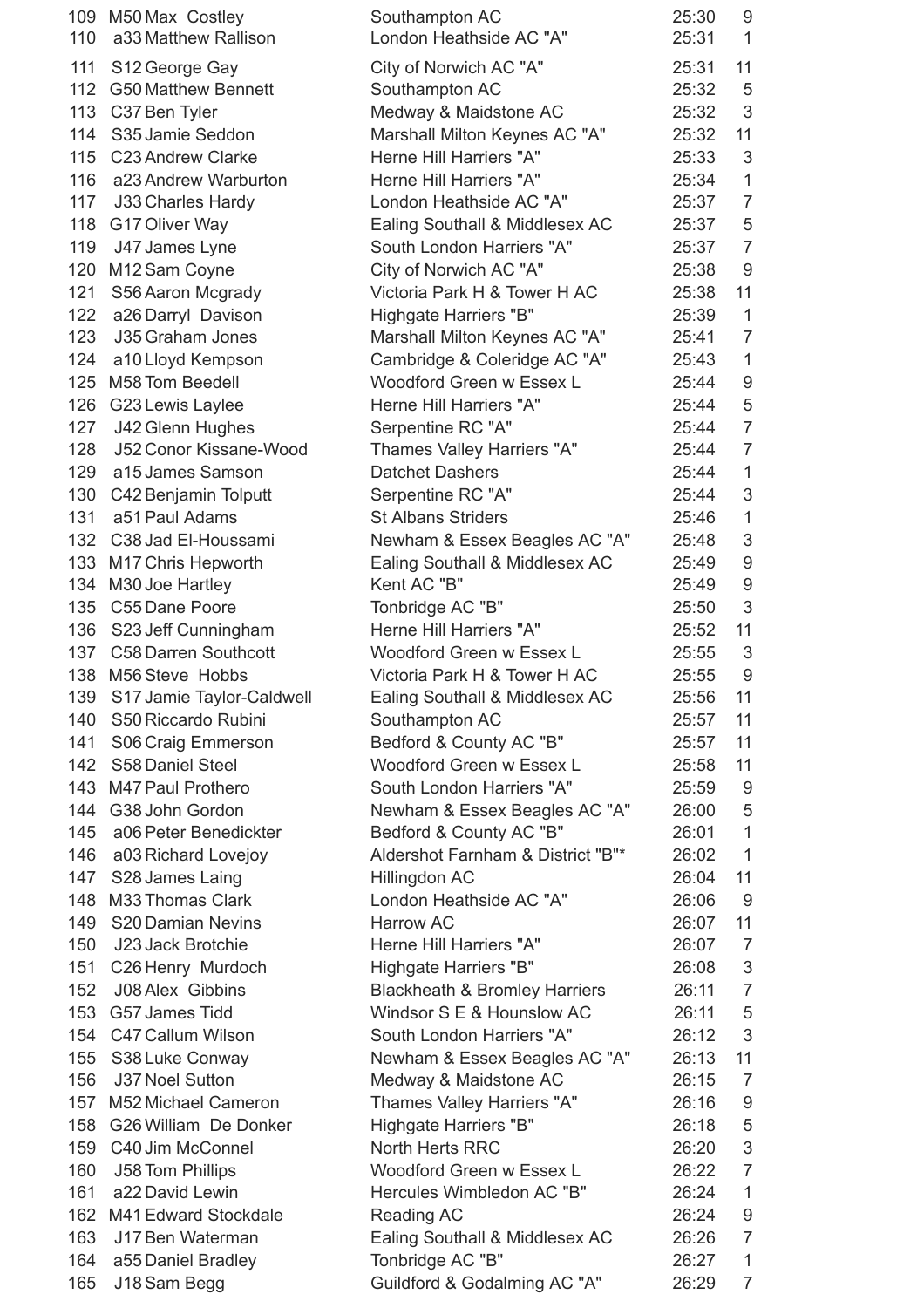| 167 | 166 M26 James Johnson<br>J09 Jamie Ashton  | Highgate Harriers "B"<br><b>Bracknell AC</b>                 | 26:30<br>26:31 | 9<br>$\overline{7}$       |
|-----|--------------------------------------------|--------------------------------------------------------------|----------------|---------------------------|
|     |                                            |                                                              |                |                           |
|     | 168 S37 Jack Crossley                      | Medway & Maidstone AC                                        | 26:31          | 11                        |
|     | 169 a31 Rowan Crichton                     | Kent AC "C"                                                  | 26:35          | $\mathbf{1}$              |
| 170 | M23 Andrew Grigg                           | Herne Hill Harriers "A"                                      | 26:37          | $\boldsymbol{9}$          |
|     | 171 G33 Kimon Doulis                       | London Heathside AC "A"                                      | 26:38          | 5                         |
|     | 172 J14 Dean Williamson                    | <b>Colchester Harriers</b>                                   | 26:38          | $\overline{7}$            |
|     | 173 M32 Peter Mackrell                     | Leighton Buzzard AC                                          | 26:39          | $\boldsymbol{9}$          |
| 174 | <b>J32 Robert Elmore</b>                   | Leighton Buzzard AC                                          | 26:40          | $\overline{7}$            |
| 175 | C30 Tim Lawrence                           | Kent AC "B"                                                  | 26:40          | $\sqrt{3}$                |
|     | 176 C51 Steve Buckle                       | <b>St Albans Striders</b>                                    | 26:41          | $\sqrt{3}$                |
|     | 177 J50 Matt Risden                        | Southampton AC                                               | 26:42          | $\overline{7}$            |
|     | 178 G56 Carl Selya-Hammer                  | Victoria Park H & Tower H AC                                 | 26:44          | 5                         |
| 179 | S30 Jonathan Beatty                        | Kent AC "B"                                                  | 26:44          | 11                        |
| 180 | a36 Jonathan Peters                        | Marshall Milton Keynes AC "B"*                               | 26:44          | $\mathbf{1}$              |
| 181 | M09 Benjamin Wills                         | <b>Bracknell AC</b>                                          | 26:45          | $9\,$                     |
| 182 | G30 Alex Dudney                            | Kent AC "B"                                                  | 26:46          | 5                         |
|     | 183 C22 Joe Toomey                         | Hercules Wimbledon AC "B"                                    | 26:46          | $\mathfrak{S}$            |
| 184 | S01 Owen Stepney                           | Abingdon AC                                                  | 26:47          | 11                        |
| 185 | S42 Kit Grierson                           | Serpentine RC "A"                                            | 26:47          | 11                        |
| 186 | <b>J56 Sam Priestley</b>                   | Victoria Park H & Tower H AC                                 | 26:49          | $\overline{7}$            |
| 187 | <b>J30 Calum Fraser</b>                    | Kent AC "B"                                                  | 26:50          | $\overline{7}$            |
| 188 | G22 Justin Reid                            | Hercules Wimbledon AC "B"                                    | 26:50          | 5                         |
| 189 | <b>G14 Nathan Filer</b>                    | <b>Colchester Harriers</b>                                   | 26:52          | 5                         |
| 190 | J26 Barnaby Walker                         | Highgate Harriers "B"                                        | 26:52          | $\overline{7}$            |
| 191 | M37 Richard Tomlinson                      | Medway & Maidstone AC                                        | 26:52          | $\boldsymbol{9}$          |
|     | 192 S26 Andres Chau                        |                                                              | 26:53          | 11                        |
|     | 193 C06 Stephen Headley                    | Highgate Harriers "B"<br>Bedford & County AC "B"             | 26:54          | 3                         |
|     | 194 C01 Harrison Read                      |                                                              | 26:55          | 3                         |
|     |                                            | Abingdon AC                                                  |                | 11                        |
| 196 | 195 S27 Tom Crowley<br>S45 Mohamed Mohamed | Highgate Harriers "C"                                        | 26:58<br>26:59 | 11                        |
| 197 |                                            | Shaftesbury Barnet Harriers "A"<br><b>St Albans Striders</b> | 27:02          |                           |
|     | S51 Jonathan Scott<br>a43 Tim Powell       |                                                              | 27:03          | 11<br>$\mathbf{1}$        |
| 198 |                                            | Serpentine RC "B"                                            |                | $\mathbf{1}$              |
|     | 199 a24 Simon Thompson                     | Herne Hill Harriers "B"                                      | 27:03          |                           |
| 200 | M42 Hugh Torry                             | Serpentine RC "A"                                            | 27:03          | $9\,$                     |
| 201 | <b>M57 Sebastien Pencole</b>               | Windsor S E & Hounslow AC                                    | 27:05          | $\boldsymbol{9}$          |
| 202 | M55 Greg Cole                              | Tonbridge AC "B"                                             | 27:06          | $9$                       |
| 203 | S31 Will Pitt                              | Kent AC "C"                                                  | 27:06          | 11                        |
| 204 | a32 Billy Mead                             | Leighton Buzzard AC                                          | 27:07          | $\overline{1}$            |
| 205 | C03 Michael Boucher                        | Aldershot Farnham & District "B"*                            | 27:08          | 3                         |
| 206 | S04 Will Morris                            | <b>Barnet &amp; District AC</b>                              | 27:10          | 11                        |
| 207 | S32 Ian Grimshaw                           | Leighton Buzzard AC                                          | 27:15          | 11                        |
| 208 | a20 Jim Cooper                             | Harrow AC                                                    | 27:17          | $\mathbf{1}$              |
|     | 209 C15 Robert Baylis                      | <b>Datchet Dashers</b>                                       | 27:21          | $\ensuremath{\mathsf{3}}$ |
| 210 | J11 John Basllington                       | Cambridge & Coleridge AC "B"*                                | 27:23          | $\overline{7}$            |
| 211 | M45 Sam Wiggins                            | Shaftesbury Barnet Harriers "A"                              | 27:23          | $9\,$                     |
| 212 | M22 George Longworth                       | Hercules Wimbledon AC "B"                                    | 27:23          | $\overline{9}$            |
| 213 | S41 Rob Tan                                | Reading AC                                                   | 27:26          | 11                        |
|     | 214 G37 Lee Mcmeekin                       | Medway & Maidstone AC                                        | 27:29          | 5                         |
| 215 | a11 Paul Veitch                            | Cambridge & Coleridge AC "B"*                                | 27:30          | $\mathbf{1}$              |
| 216 | <b>G31 Benedict Holmes</b>                 | Kent AC "C"                                                  | 27:37          | 5                         |
| 217 | G55 Harry Lawson                           | Tonbridge AC "B"                                             | 27:39          | 5                         |
| 218 | <b>G20 David Branfoot</b>                  | <b>Harrow AC</b>                                             | 27:44          | 5                         |
| 219 | G40 John Rayner                            | North Herts RRC                                              | 27:44          | 5                         |
| 220 | C33 Sion Lewis                             | London Heathside AC "A"                                      | 27:46          | $\mathfrak{S}$            |
| 221 | C04 Benjamin Boxer                         | <b>Barnet &amp; District AC</b>                              | 27:46          | 3                         |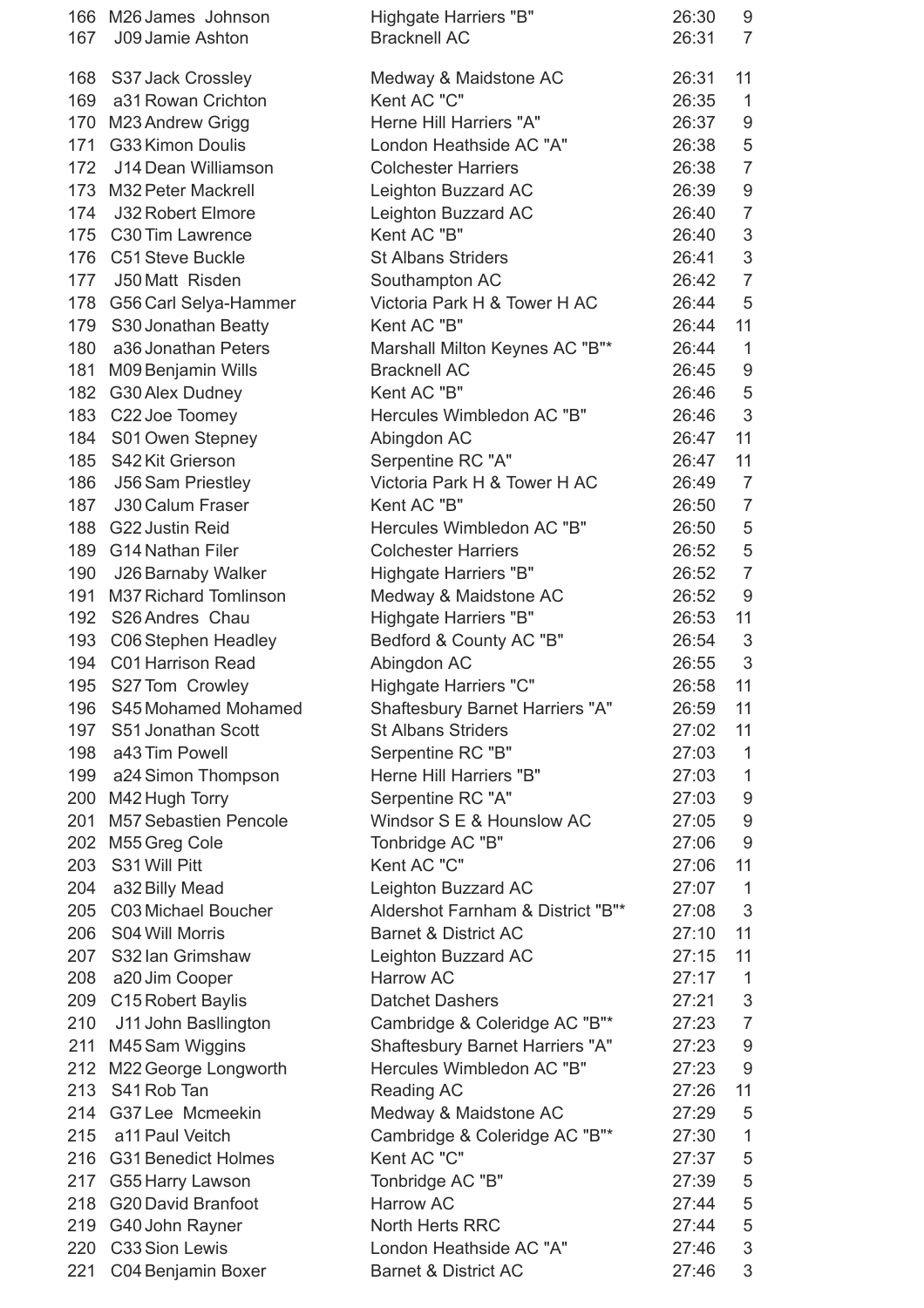|     | 222 G15 Mark Ferguson       | <b>Datchet Dashers</b>                                         | 27:46          | 5                                |
|-----|-----------------------------|----------------------------------------------------------------|----------------|----------------------------------|
|     | 223 G04 Rajesh Patel        | <b>Barnet &amp; District AC</b>                                | 27:47          | 5                                |
|     | 224 C31 Tom Thain           | Kent AC "C"                                                    | 27:48          | 3                                |
| 225 | J40 Mark Vaughan            | North Herts RRC                                                | 27:48          | $\overline{7}$                   |
|     | 226 M31 Richard Giles       | Kent AC "C"                                                    | 27:48          | 9                                |
| 227 | J01 Phil Egerton            | Abingdon AC                                                    | 27:49          | $\overline{7}$                   |
| 228 | J27 Alex Holley             | Highgate Harriers "C"                                          | 27:49          | $\overline{7}$                   |
| 229 | S09 Adam Dart               | <b>Bracknell AC</b>                                            | 27:49          | 11                               |
| 230 | J28 Abdirahman Hamud        | Hillingdon AC                                                  | 27:50          | $\overline{7}$                   |
| 231 | <b>J06 Steven Herring</b>   | Bedford & County AC "B"                                        | 27:52          | $\overline{7}$                   |
|     | 232 G28 Fahad Abdi          | Hillingdon AC                                                  | 27:57          | 5                                |
|     | 233 M51 Stephen Hosty       | <b>St Albans Striders</b>                                      | 28:02          | 9                                |
| 234 | a16 John Foxall             | <b>Ealing Eagles Running Club</b>                              | 28:02          | $\mathbf 1$                      |
|     | 235 C20 Kevin Fini          | <b>Harrow AC</b>                                               | 28:03          | 3                                |
| 236 | J15 Ian Gutteridge          | <b>Datchet Dashers</b>                                         | 28:03          | $\overline{7}$                   |
|     | 237 a27 Alex Davidson       | Highgate Harriers "C"                                          | 28:06          | 1                                |
|     | 238 M14 Christopher Sellens | <b>Colchester Harriers</b>                                     | 28:07          | $\overline{9}$                   |
| 239 | a01 James Clayton           | Abingdon AC                                                    | 28:13          | $\mathbf 1$                      |
| 240 | J16 Laurence Elliott        | <b>Ealing Eagles Running Club</b>                              | 28:14          | $\overline{7}$                   |
| 241 | S57 Kieran Best             | Windsor S E & Hounslow AC                                      | 28:16          | 11                               |
|     | 242 C27 Jack Matthewman     | Highgate Harriers "C"                                          | 28:20          | 3                                |
|     | 243 G24 Matthew Munro       | Herne Hill Harriers "B"                                        | 28:21          | 5                                |
| 244 | J24 Jonathan Ratcliffe      | Herne Hill Harriers "B"                                        | 28:23          | $\overline{7}$                   |
|     | 245 G06 Chris Riley         | Bedford & County AC "B"                                        | 28:23          | 5                                |
| 246 | J55 Jack Keywood            | Tonbridge AC "B"                                               | 28:23          | $\overline{7}$                   |
| 247 | C16 Jose Manuel Pabon       |                                                                | 28:24          | 3                                |
| 248 | S22 Rob Tuer                | <b>Ealing Eagles Running Club</b><br>Hercules Wimbledon AC "B" |                | 11                               |
|     | <b>G43 Simon Morris</b>     |                                                                | 28:26          |                                  |
| 249 |                             | Serpentine RC "B"                                              | 28:31          | 5                                |
| 250 | J20 Chris Jones             | Harrow AC                                                      | 28:32          | $\overline{7}$                   |
| 251 | S14 James Wright            | <b>Colchester Harriers</b>                                     | 28:33          | 11                               |
| 252 | S18 Terry Booth             | Guildford & Godalming AC "A"                                   | 28:36          | 11                               |
| 253 | C36 Herbie Hopkins          | Marshall Milton Keynes AC "B"*                                 | 28:41<br>28:42 | 3                                |
| 254 | a53 Stephen Norris          | Thames Valley Harriers "B"*<br>London Heathside AC "A"         |                | $\mathbf{1}$                     |
| 255 | S33 Alex Sweet              | <b>St Albans Striders</b>                                      | 28:42          | 11                               |
| 256 | J51 Douglas Hobson          |                                                                | 28:47          | $\overline{7}$<br>$\overline{7}$ |
| 257 | J34 Joseph Clemoes          | London Heathside AC "B"                                        | 28:51          |                                  |
| 258 | J31 Ben McGeown             | Kent AC "C"                                                    | 28:53          | $\overline{7}$                   |
| 259 | J22 Tom Miller              | Hercules Wimbledon AC "B"                                      | 28:56          | $\overline{7}$                   |
| 260 | S47 Andy Tindall            | South London Harriers "A"                                      | 29:00          | 11                               |
| 261 | J43 Henry Kemp              | Serpentine RC "B"                                              | 29:01          | $\overline{7}$                   |
| 262 | M01 Paul Hughes             | Abingdon AC                                                    | 29:06          | 9                                |
| 263 | M06 Ewan Wilson             | Bedford & County AC "B"                                        | 29:08          | 9                                |
|     | 264 C24 Eric Dol            | Herne Hill Harriers "B"                                        | 29:09          | 3                                |
| 265 | S24 Jonathan Key            | Herne Hill Harriers "B"                                        | 29:16          | 11                               |
| 266 | C11 Daniel Hurst            | Cambridge & Coleridge AC "B"*                                  | 29:20          | 3                                |
| 267 | <b>G11 Christopher Pell</b> | Cambridge & Coleridge AC "B"*                                  | 29:21          | 5                                |
|     | 268 G36 Andrew Kirschner    | Marshall Milton Keynes AC "B"*                                 | 29:23          | 5                                |
|     | 269 C32 Thomas Inchley      | Leighton Buzzard AC                                            | 29:28          | 3                                |
| 270 | <b>G01 Cameron Weir</b>     | Abingdon AC                                                    | 29:29          | 5                                |
| 271 | S15 Sean Paynter            | <b>Datchet Dashers</b>                                         | 29:31          | 11                               |
| 272 | S55 Jordan Saul             | Tonbridge AC "B"                                               | 29:38          | 11                               |
| 273 | M27 Hanry Heathwick-Lammers | Highgate Harriers "C"                                          | 29:40          | 9                                |
| 274 | <b>G32 William Eastman</b>  | Leighton Buzzard AC                                            | 29:41          | 5                                |
| 275 | G16 Brian Stakelum          | <b>Ealing Eagles Running Club</b>                              | 29:51          | 5                                |
|     | 276 M16 Tom Irving          | <b>Ealing Eagles Running Club</b>                              | 29:54          | 9                                |
|     | 277 C34 Liam Hazelton       | London Heathside AC "B"                                        | 30:04          | 3                                |
|     | 278 M11 Sandy Rogers        | Cambridge & Coleridge AC "B"*                                  | 30:04          | 9                                |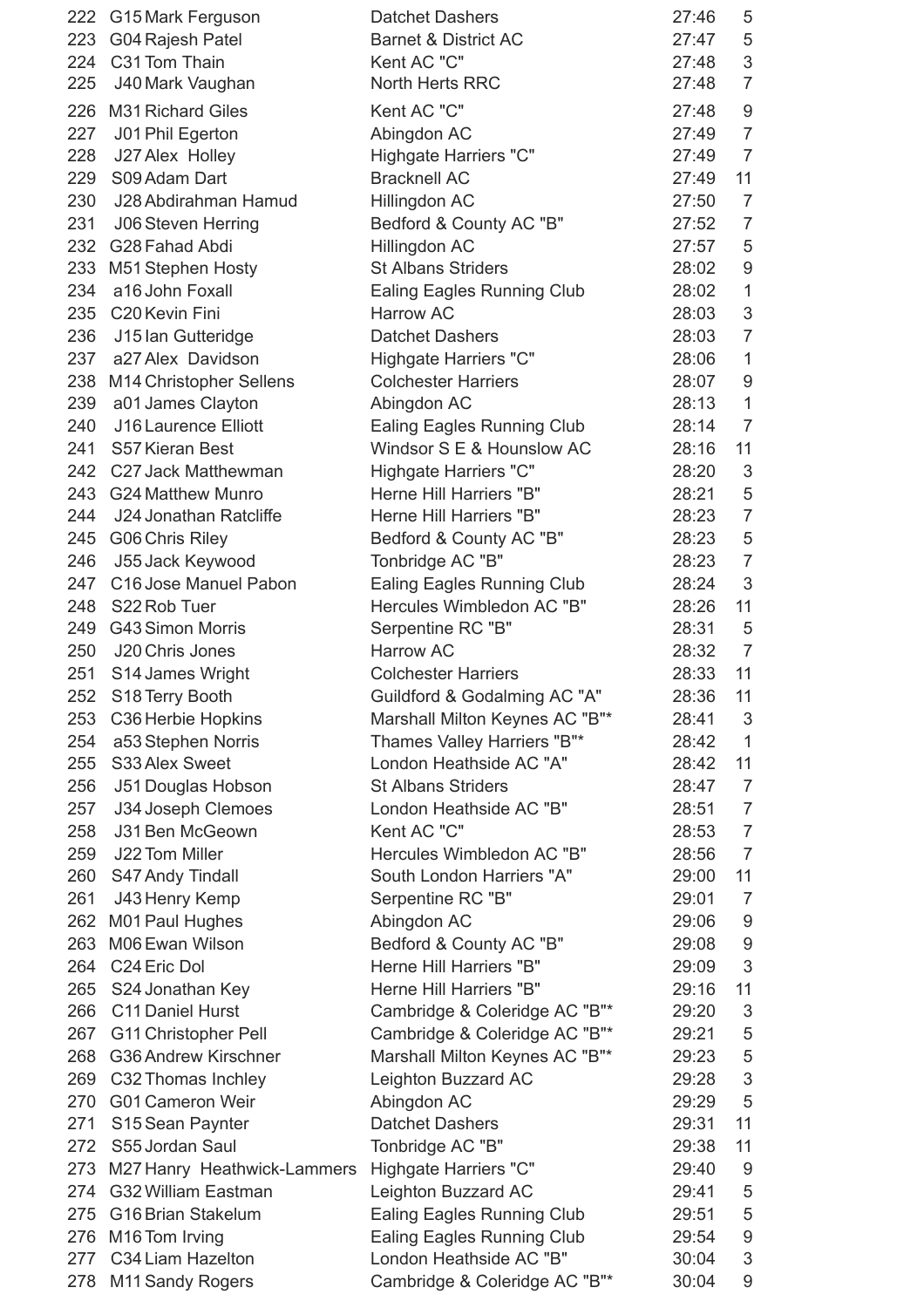| 279 | G27 Dave Gilbert                 | Highgate Harriers "C"           | 30:12 | 5              |
|-----|----------------------------------|---------------------------------|-------|----------------|
| 280 | a34 Gavin Evans                  | London Heathside AC "B"         | 30:12 | $\mathbf{1}$   |
| 281 | <b>S40 Peter Clarke</b>          | North Herts RRC                 | 30:13 | 11             |
| 282 | S <sub>16</sub> Oliver Gildea    | Ealing Eagles Running Club      | 30:31 | 11             |
| 283 | C43 Lee-marvin Tolentino         | Serpentine RC "B"               | 30:34 | 3              |
| 284 | G34 Ben Lewis                    | London Heathside AC "B"         | 30:45 | 5              |
| 285 | M43 Luke Parker                  | Serpentine RC "B"               | 31:03 | $\overline{9}$ |
| 286 | C48 George Tovey                 | South London Harriers "B"*      | 31:42 | 3              |
| 287 | a48 lan Kitching                 | South London Harriers "B"*      | 31:51 | $\mathbf{1}$   |
| 288 | <b>G52 Petros Surafel</b>        | Thames Valley Harriers "A"      | 31:55 | 5              |
| 289 | S43 Tom Poynton                  | Serpentine RC "B"               | 32:41 | 11             |
| 290 | M20 Jack Rowlands                | <b>Harrow AC</b>                | 32:52 | 9              |
| 291 | M40 Richard Harbon               | North Herts RRC                 | 33:08 | 9              |
| 292 | J36 Ben Nutt                     | Marshall Milton Keynes AC "B"*  | 33:14 | $\overline{7}$ |
| 293 | J04 John Kourpas                 | <b>Barnet &amp; District AC</b> | 35:34 | 7              |
| 294 | M <sub>15</sub> Christopher Hunt | <b>Datchet Dashers</b>          | 37:57 | 9              |
| 295 | M24 Deron Fagan                  | Herne Hill Harriers "B"         | 44:57 | 9              |
|     |                                  |                                 |       |                |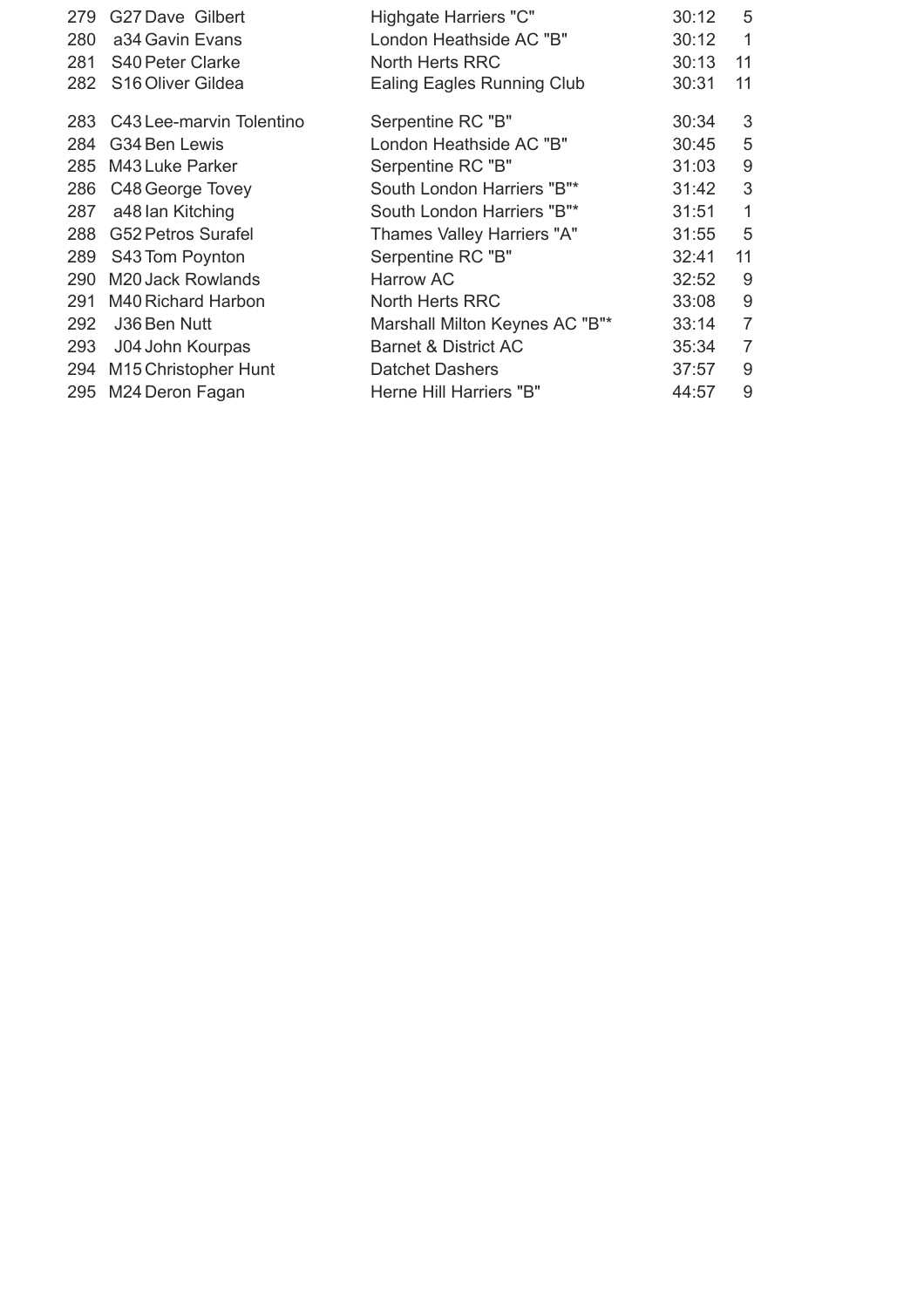# **SEAA Men's 12-stage Milton Keynes Short: 5053m Road Relay Championships 24 March 2019 Fastest times**

|                |                                            | asical milios                                           |       |                 |
|----------------|--------------------------------------------|---------------------------------------------------------|-------|-----------------|
| Pos'n No.      | Name                                       | Team                                                    | Time  |                 |
| $\mathbf 1$    | <b>T02 Ricky Harvie</b>                    | Aldershot Farnham & District "A"                        | 15:07 | 12 <sup>2</sup> |
| $\overline{2}$ | <b>B50 Jonathon Roberts</b>                | Southampton AC                                          | 15:18 | 2               |
| 3              | K25 Peter Chambers                         | Highgate Harriers "A"                                   | 15:20 | 8               |
| 4              | K02 Callum Charleston                      | Aldershot Farnham & District "A"                        | 15:22 | 8               |
| 5              | P38 Christian Van Eitzen                   | Newham & Essex Beagles AC "A"                           | 15:23 | 10              |
| 6              | <b>B25 Niki Faulkner</b>                   | Highgate Harriers "A"                                   | 15:24 | $\overline{2}$  |
| $\overline{7}$ | H02 Max Heyden                             | Aldershot Farnham & District "A"                        | 15:28 | 6               |
| 8              | <b>B08 Lewis Mills</b>                     | <b>Blackheath &amp; Bromley Harriers</b>                | 15:31 | $\sqrt{2}$      |
| 9              | D25 Charlie Haywood                        | Highgate Harriers "A"                                   | 15:31 | $\overline{4}$  |
| 10             | P07 Phil Wicks                             | <b>Belgrave Harriers</b>                                | 15:33 | 10              |
| 11             | <b>B18 George Dollner</b>                  | Guildford & Godalming AC "A"                            | 15:34 | 2               |
| 12             | H05 Jack Goodwin                           | Bedford & County AC "A"                                 | 15:35 | 6               |
| 13             | <b>T21 Charlie Estaugh</b>                 | Hercules Wimbledon AC "A"                               | 15:38 | 12              |
| 14             | P02 Sam Eglen                              | Aldershot Farnham & District "A"                        | 15:39 | 10              |
| 15             | P21 Howell Craske                          | Hercules Wimbledon AC "A"                               | 15:39 | 10              |
| 16             | <b>B52 Abdigadir Mohamed</b>               | Thames Valley Harriers "A"                              | 15:40 | 2               |
| 17             | K38 James Mccarthy                         | Newham & Essex Beagles AC "A"                           | 15:40 | 8               |
| 18             | H <sub>10</sub> Jordan Wood                | Cambridge & Coleridge AC "A"                            | 15:42 | $6\,$           |
| 19             |                                            | B38 Dale King Clutterbuck Newham & Essex Beagles AC "A" | 15:43 | $\overline{2}$  |
| 20             | T54 Sean Molloy                            | Tonbridge AC "A"                                        | 15:44 | 12              |
| 21             | <b>B22 Ross Franks</b>                     | Hercules Wimbledon AC "B"                               | 15:44 | 2               |
| 22             | T10 Oliver Newman                          | Cambridge & Coleridge AC "A"                            | 15:45 | 12              |
| 23             | <b>B29 James Bowler</b>                    | Kent AC "A"                                             | 15:45 | $\overline{2}$  |
| 24             | K29 Jonathan Tipper                        | Kent AC "A"                                             | 15:46 | 8               |
| 25             | H54 Robbie Farnham-RoseTonbridge AC "A"    |                                                         | 15:48 | 6               |
| 26             | <b>B21 Elliot Palmer</b>                   | Hercules Wimbledon AC "A"                               | 15:48 | $\overline{2}$  |
| 27             | <b>B23 Mike Cummings</b>                   | Herne Hill Harriers "A"                                 | 15:50 | $\overline{2}$  |
| 28             | <b>B05 Richard Henderson</b>               | Bedford & County AC "A"                                 | 15:50 | $\overline{2}$  |
| 29             | <b>B02 Matthew Merrick</b>                 | Aldershot Farnham & District "A"                        | 15:51 | $\overline{2}$  |
| 30             | P25 Sean Renfer                            | Highgate Harriers "A"                                   | 15:53 | 10 <sup>1</sup> |
| 31             | T25 Fergal Smithwick                       | Highgate Harriers "A"                                   | 15:55 | 12 <sup>°</sup> |
| 32             | <b>B12 Tom Greenacre</b>                   | City of Norwich AC "A"                                  | 15:56 | $\overline{2}$  |
| 33             | <b>B54 Stuart Brown</b>                    | Tonbridge AC "A"                                        | 15:56 | $\overline{2}$  |
| 34             | P29 Sean Fitzpatrick                       | Kent AC "A"                                             | 15:56 | 10              |
| 35             | D35 James Tuttle                           | Marshall Milton Keynes AC "A"                           | 15:57 | $\overline{4}$  |
| 36             | D07 Steve Gardner                          | <b>Belgrave Harriers</b>                                | 15:57 | 4               |
| 37             | P54 Ben Murphy                             | Tonbridge AC "A"                                        | 15:57 | 10              |
| 38             |                                            | D21 Dimosthenis Evangeli Hercules Wimbledon AC "A"      | 15:58 | 4               |
| 39             | D18 Colin High                             | Guildford & Godalming AC "A"                            | 15:59 | 4               |
| 40             | T29 Jordan Weaver                          | Kent AC "A"                                             | 15:59 | 12              |
| 41             | H21 Ross Murray                            | Hercules Wimbledon AC "A"                               | 16:00 | 6               |
| 42             | K07 Bradley Courtney-Pin Belgrave Harriers |                                                         | 16:01 | 8               |
| 43             | K21 Jonny Earl                             | Hercules Wimbledon AC "A"                               | 16:01 | 8               |
| 44             | <b>B57 Daniel Brookling</b>                | Windsor S E & Hounslow AC                               | 16:01 | $\overline{2}$  |
| 45             | D29 Anthony Johnson                        | Kent AC "A"                                             | 16:01 | $\overline{4}$  |
| 46             | H25 Morgan Mitchell                        | Highgate Harriers "A"                                   | 16:02 | 6               |
| 47             | D54 Michael Ellis                          | Tonbridge AC "A"                                        | 16:05 | 4               |
| 48             | D02 Shaun Smith                            | Aldershot Farnham & District "A"                        | 16:06 | 4               |
| 49             | <b>H41 Matthew Rawlings</b>                | <b>Reading AC</b>                                       | 16:06 | 6               |
| 50             | <b>H29 Peter Lighting</b>                  | Kent AC "A"                                             | 16:07 | 6               |
| 51             | <b>B35 Samuel Winters</b>                  | Marshall Milton Keynes AC "A"                           | 16:07 | $\overline{2}$  |
| 52             | H23 Angus Butler                           | Herne Hill Harriers "A"                                 | 16:07 | 6               |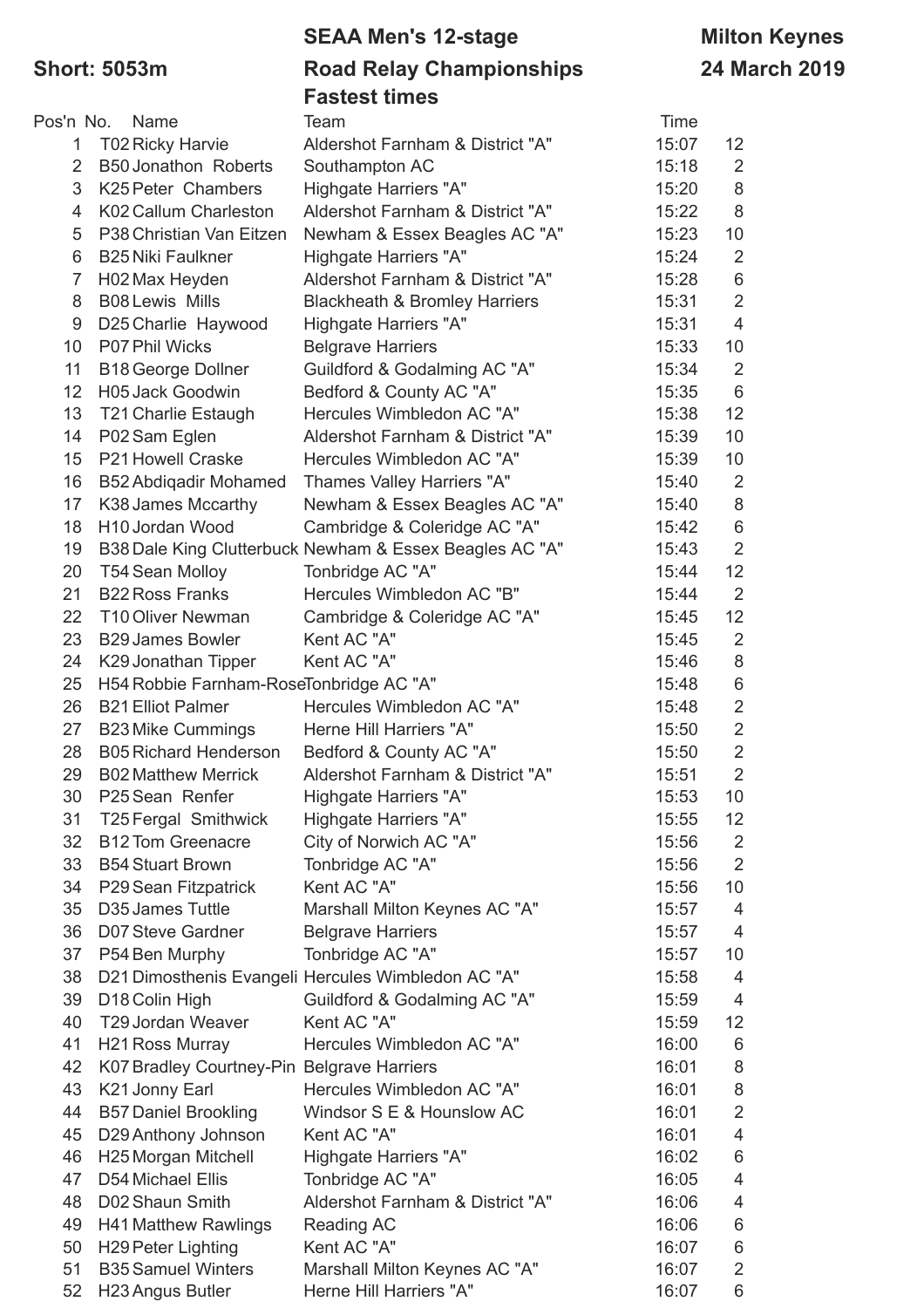| 53  | P05 Michael Channing                      | Bedford & County AC "A"                              | 16:07 | 10              |
|-----|-------------------------------------------|------------------------------------------------------|-------|-----------------|
| 54  | D10 Oliver Park                           | Cambridge & Coleridge AC "A"                         | 16:09 | 4               |
| 55  | K41 Peter Cook                            | Reading AC                                           | 16:09 | 8               |
| 56  | D41 Mark Booth                            | Reading AC                                           | 16:10 | $\overline{4}$  |
| 57  | H08 William Ruiz                          | <b>Blackheath &amp; Bromley Harriers</b>             | 16:13 | 6               |
| 58  | K05 Jonathan Janes                        | Bedford & County AC "A"                              | 16:15 | 8               |
| 59  | D05 Alfie Yabsley                         | Bedford & County AC "A"                              | 16:15 | $\overline{4}$  |
| 60  | <b>B07 Konstantinos Touse</b>             | <b>Belgrave Harriers</b>                             | 16:15 | $\overline{2}$  |
| 61  | H50 Matthieu Marshall                     | Southampton AC                                       | 16:17 | 6               |
| 62  | <b>B45 Stuart Haw</b>                     | Shaftesbury Barnet Harriers "A"                      | 16:18 | $\overline{2}$  |
| 63  | D56 Jonny Scott                           | Victoria Park H & Tower H AC                         | 16:20 | $\overline{4}$  |
| 64  | D26 Brahma Pochee                         | Highgate Harriers "B"                                | 16:21 | $\overline{4}$  |
| 65  | H35 Thomas Cuthbertson                    | Marshall Milton Keynes AC "A"                        | 16:22 | $6\phantom{1}$  |
| 66  | <b>P57 Matthew Clutterbuck</b>            | Windsor S E & Hounslow AC                            | 16:22 | 10              |
| 67  | H07 Arne Dumez                            | <b>Belgrave Harriers</b>                             | 16:24 | $6\phantom{1}6$ |
| 68  | <b>T38 Daniel Mees</b>                    | Newham & Essex Beagles AC "A"                        | 16:24 | 12              |
| 69  | <b>T07 Alex Miller</b>                    | <b>Belgrave Harriers</b>                             | 16:25 | 12              |
| 70  | P10 Cameron Ackroyd                       | Cambridge & Coleridge AC "A"                         | 16:26 | 10              |
| 71  | D45 Ted Ntibazonkiza                      | <b>Shaftesbury Barnet Harriers "A"</b>               | 16:27 | $\overline{4}$  |
| 72  | <b>H38 Nick Armstrong</b>                 | Newham & Essex Beagles AC "A"                        | 16:27 | $6\phantom{1}$  |
| 73  | D38 Victor Nutakor                        | Newham & Essex Beagles AC "A"                        | 16:30 | $\overline{4}$  |
| 74  | K54 Bede Pitcairn-Knowle Tonbridge AC "A" |                                                      | 16:30 | 8               |
| 75  | T08 Callum Myatt                          | <b>Blackheath &amp; Bromley Harriers</b>             | 16:31 | 12              |
| 76  | T30 Jake English                          | Kent AC "B"                                          | 16:31 | 12              |
| 77  | P35 lan Wood                              | Marshall Milton Keynes AC "A"                        | 16:33 | 10              |
| 78  | <b>B58 Joshua Entwhistle</b>              | Woodford Green w Essex L                             | 16:34 | $\overline{2}$  |
| 79  | B26 Ben Noad                              | Highgate Harriers "B"                                | 16:34 | $\overline{2}$  |
| 80  | T26 Jonny Laybourn                        | Highgate Harriers "B"                                | 16:35 | 12              |
| 81  | T12 Marcus Sladden                        | City of Norwich AC "A"                               | 16:38 | 12 <sub>2</sub> |
| 82  | D57 Shaun Hudson                          | Windsor S E & Hounslow AC                            | 16:39 | $\overline{4}$  |
| 83  | D47 Mark Finbow                           | South London Harriers "A"                            | 16:39 | 4               |
| 84  | <b>T56 Will Kirk</b>                      | Victoria Park H & Tower H AC                         | 16:39 | 12              |
| 85  | D42 Simon Craddock                        | Serpentine RC "A"                                    | 16:40 | $\overline{4}$  |
| 86  | B09 Oli Lum                               | <b>Bracknell AC</b>                                  | 16:40 | 2               |
| 87  | P30 Cameron Forrest                       | Kent AC "B"                                          | 16:41 | 10              |
| 88  | <b>B10 Richard Park</b>                   | Cambridge & Coleridge AC "A"                         | 16:42 | $\overline{2}$  |
| 89  | D52 Naol Abagibe                          | Thames Valley Harriers "A"                           | 16:43 | $\overline{4}$  |
| 90  | D22 Zachary Purnell                       | Hercules Wimbledon AC "B"                            | 16:43 | $\overline{4}$  |
| 91  | <b>H45 Omar Parsons</b>                   | Shaftesbury Barnet Harriers "A"                      | 16:44 | $\,6$           |
| 92  | K10 Max Williams                          | Cambridge & Coleridge AC "A"                         | 16:44 | 8               |
| 93  | K23 Peter Hart                            | Herne Hill Harriers "A"                              | 16:45 | 8               |
| 94  | K12 Luke Alden                            |                                                      | 16:45 | $\,8\,$         |
| 95  |                                           | City of Norwich AC "A"<br><b>Bracknell AC</b>        | 16:46 | $\overline{4}$  |
|     | D09 Maxwell Cooper                        |                                                      |       |                 |
| 96  | D55 Sam Crick                             | Tonbridge AC "B"                                     | 16:46 | 4               |
| 97  | <b>H11 Alex Lione</b>                     | Cambridge & Coleridge AC "B"*                        | 16:46 | 6               |
| 98  | D06 Matt Nicholson                        | Bedford & County AC "B"                              | 16:47 | $\overline{4}$  |
| 99  | T57 Ben Findlay                           | Windsor S E & Hounslow AC                            | 16:47 | 12              |
| 100 | P23 Bryn Reynolds                         | Herne Hill Harriers "A"                              | 16:48 | 10              |
| 101 | D28 Bradley Birch                         | Hillingdon AC                                        | 16:49 | $\overline{4}$  |
| 102 | <b>B51 George Withers</b>                 | <b>St Albans Striders</b>                            | 16:49 | 2               |
| 103 | D30 Ben Cook                              | Kent AC "B"                                          | 16:50 | $\overline{4}$  |
| 104 |                                           | T52 Daniel Garcia-Rasines Thames Valley Harriers "A" | 16:51 | 12              |
| 105 | B42 Joost Vogel                           | Serpentine RC "A"                                    | 16:52 | $\overline{2}$  |
| 106 | K56 James Cordwell                        | Victoria Park H & Tower H AC                         | 16:53 | 8               |
| 107 | D50 Oliver Smith                          | Southampton AC                                       | 16:53 | 4               |
| 108 | K55 Donald Carter                         | Tonbridge AC "B"                                     | 16:55 | 8               |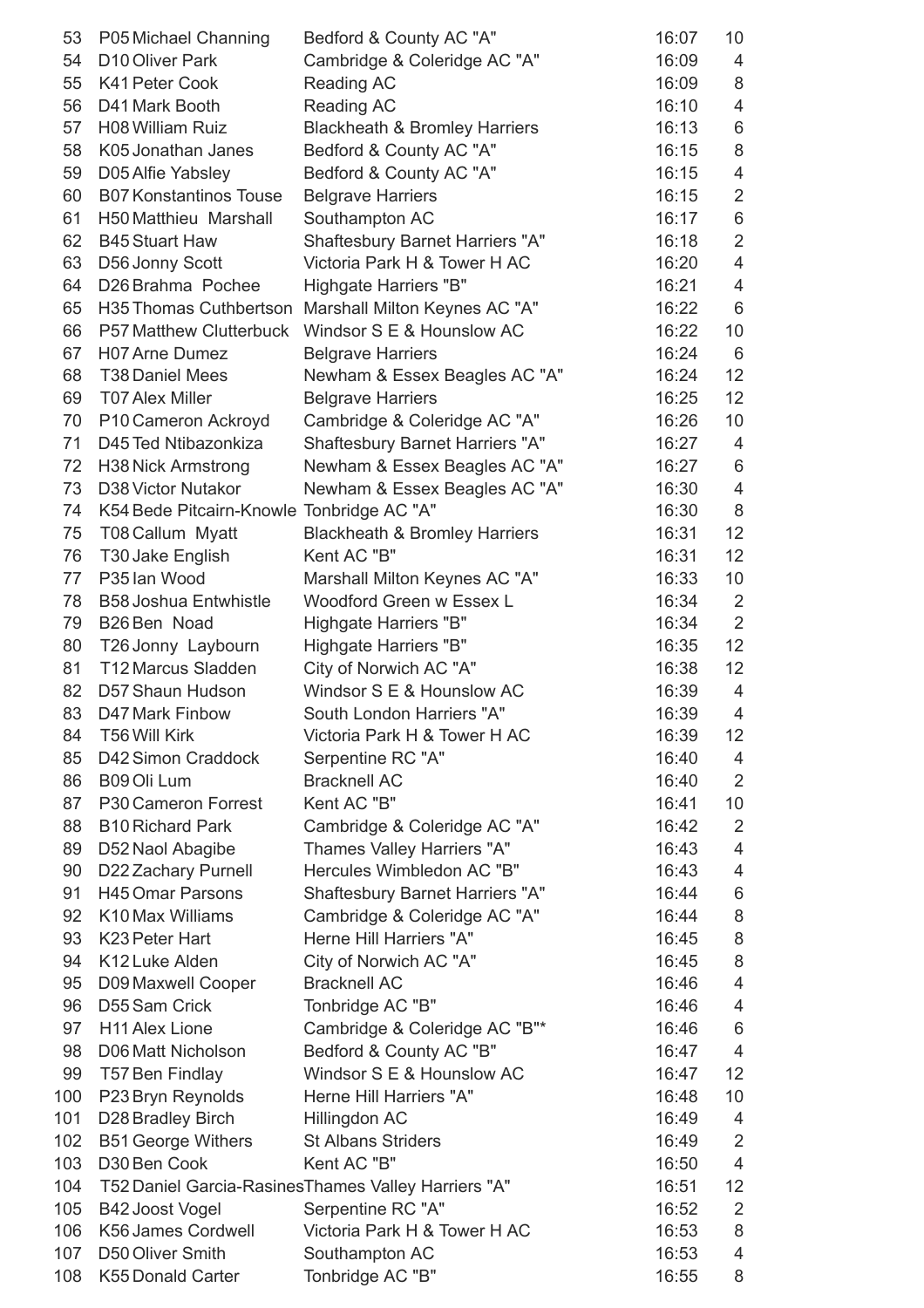| 109<br>110 | D12 Sam Todd<br><b>T35 Ross Threlfall</b>   | City of Norwich AC "A"<br>Marshall Milton Keynes AC "A" | 16:55<br>16:55 | $\overline{4}$<br>12 <sup>2</sup> |
|------------|---------------------------------------------|---------------------------------------------------------|----------------|-----------------------------------|
| 111        | <b>H58 Simon Beedell</b>                    | Woodford Green w Essex L                                | 16:56          | $6\phantom{1}6$                   |
| 112        | T05 Joe Strange                             | Bedford & County AC "A"                                 | 16:57          | 12                                |
| 113        | <b>T09 Harry Digby</b>                      | <b>Bracknell AC</b>                                     | 16:59          | 12                                |
| 114        | <b>B56 Gareth Evans</b>                     | Victoria Park H & Tower H AC                            | 16:59          | $\overline{2}$                    |
| 115        | K50 Stephen Simpson                         | Southampton AC                                          | 16:59          | $\,8\,$                           |
| 116        | <b>H01 Les Newell</b>                       | Abingdon AC                                             | 16:59          | $\,6$                             |
| 117        | H30 Barnaby Day                             | Kent AC "B"                                             | 17:00          | $\,6$                             |
| 118        | <b>B41 Ryan Faulkner</b>                    | Reading AC                                              | 17:01          | $\overline{2}$                    |
| 119        | K08 Danny Brewer                            | <b>Blackheath &amp; Bromley Harriers</b>                | 17:01          | 8                                 |
| 120        | D31 Michael Eagling                         | Kent AC "C"                                             | 17:02          | $\overline{\mathbf{4}}$           |
| 121        | <b>B37 Marley Godden</b>                    | Medway & Maidstone AC                                   | 17:02          | $\overline{2}$                    |
| 122        | <b>B28 Philip Warburton</b>                 | Hillingdon AC                                           | 17:03          | $\overline{2}$                    |
| 123        | H56 David Jones                             | Victoria Park H & Tower H AC                            | 17:05          | 6                                 |
| 124        | K30 Ian Ellwood                             | Kent AC "B"                                             | 17:05          | 8                                 |
| 125        | T23 Josh Pewter                             | Herne Hill Harriers "A"                                 | 17:06          | 12                                |
| 126        | K26 Tom Crowley                             | Highgate Harriers "B"                                   | 17:07          | 8                                 |
| 127        | H12 Sam Kenmore                             | City of Norwich AC "A"                                  | 17:09          | $6\,$                             |
| 128        | <b>B47 Gareth Parr</b>                      | South London Harriers "A"                               | 17:10          | $\overline{2}$                    |
| 129        | P42 Michele Bottone                         | Serpentine RC "A"                                       | 17:11          | 10                                |
| 130        | P52 Andrew Mitchell                         | Thames Valley Harriers "A"                              | 17:11          | 10                                |
| 131        | D14 Douglas Mcgillivray                     | <b>Colchester Harriers</b>                              | 17:12          | $\overline{4}$                    |
| 132        | <b>B06 Chris Thornley</b>                   | Bedford & County AC "B"                                 | 17:13          | $\overline{2}$                    |
| 133        | H47 Will Cullen                             | South London Harriers "A"                               | 17:13          | $\,6$                             |
| 134        | K42 Nicola Barberis Negra Serpentine RC "A" |                                                         | 17:13          | $\,8\,$                           |
| 135        | H42 Daniel De Palol                         | Serpentine RC "A"                                       | 17:14          | $6\phantom{1}$                    |
| 136        | P04 Chris Price                             | <b>Barnet &amp; District AC</b>                         | 17:15          | 10                                |
| 137        | <b>B03 Jack Pearson</b>                     | Aldershot Farnham & District "B"*                       | 17:15          | $\overline{2}$                    |
| 138        | <b>B55 Jamie Brown</b>                      | Tonbridge AC "B"                                        | 17:15          | 2                                 |
| 139        | P26 Russ Ashford                            | Highgate Harriers "B"                                   | 17:16          | 10                                |
| 140        | <b>B40 Stewart Overton</b>                  | North Herts RRC                                         | 17:17          | $\overline{2}$                    |
| 141        | H33 Andy Barnes                             | London Heathside AC "A"                                 | 17:18          | $\,6\,$                           |
| 142        | H26 Dominic Smith                           | Highgate Harriers "B"                                   | 17:19          | 6                                 |
| 143        | <b>H04 Mark Cottle</b>                      | <b>Barnet &amp; District AC</b>                         | 17:20          | $6\phantom{1}$                    |
| 144        | P06 Michael Harrison                        | Bedford & County AC "B"                                 | 17:21          | 10                                |
| 145        | <b>B11 Chris Molloy</b>                     | Cambridge & Coleridge AC "B"*                           | 17:21          | 2                                 |
| 146        | D08 Marco Acuri                             | <b>Blackheath &amp; Bromley Harriers</b>                | 17:21          | $\overline{4}$                    |
| 147        | <b>T37 Chris Rampling</b>                   | Medway & Maidstone AC                                   | 17:22          | 12                                |
| 148        | P31 Matthew Harper                          | Kent AC "C"                                             | 17:23          | 10                                |
| 149        | T41 Arturo Martinez De M Reading AC         |                                                         | 17:25          | 12                                |
| 150        | <b>T50 Peter Merritt</b>                    | Southampton AC                                          | 17:25          | 12                                |
| 151        | P41 Michael Lennon                          | Reading AC                                              | 17:26          | 10                                |
| 152        | <b>B04 Daniel Nichols</b>                   | <b>Barnet &amp; District AC</b>                         | 17:28          | $\overline{2}$                    |
| 153        | <b>H06 Richard Laursen</b>                  | Bedford & County AC "B"                                 | 17:28          | $6\phantom{1}$                    |
| 154        | P47 Robert Knight                           | South London Harriers "A"                               | 17:29          | 10                                |
| 155        | D23 Matthew Cartwright                      | Herne Hill Harriers "A"                                 | 17:31          | $\overline{4}$                    |
| 156        | T42 David P Evans                           | Serpentine RC "A"                                       | 17:32          | 12                                |
| 157        | <b>H31 Daniel Pettitt</b>                   | Kent AC "C"                                             | 17:34          | 6                                 |
| 158        | <b>H52 Robert Vallance</b>                  | Thames Valley Harriers "A"                              | 17:35          | $6\phantom{1}6$                   |
| 159        | K35 Jeremy Vick                             | Marshall Milton Keynes AC "A"                           | 17:38          | 8                                 |
| 160        | P09 Steven Payne                            | <b>Bracknell AC</b>                                     | 17:41          | 10                                |
| 161        | <b>H28 Charlie Edwards</b>                  | Hillingdon AC                                           | 17:42          | 6                                 |
| 162        | <b>B14 Paul Rodgers</b>                     | <b>Colchester Harriers</b>                              | 17:42          | $\overline{2}$                    |
| 163        | K52 Gordon Low                              | Thames Valley Harriers "A"                              | 17:44          | 8                                 |
| 164        | H09 James Daly                              | <b>Bracknell AC</b>                                     | 17:44          | 6                                 |
| 165        | P08 Chris Tuck                              | <b>Blackheath &amp; Bromley Harriers</b>                | 17:45          | 10                                |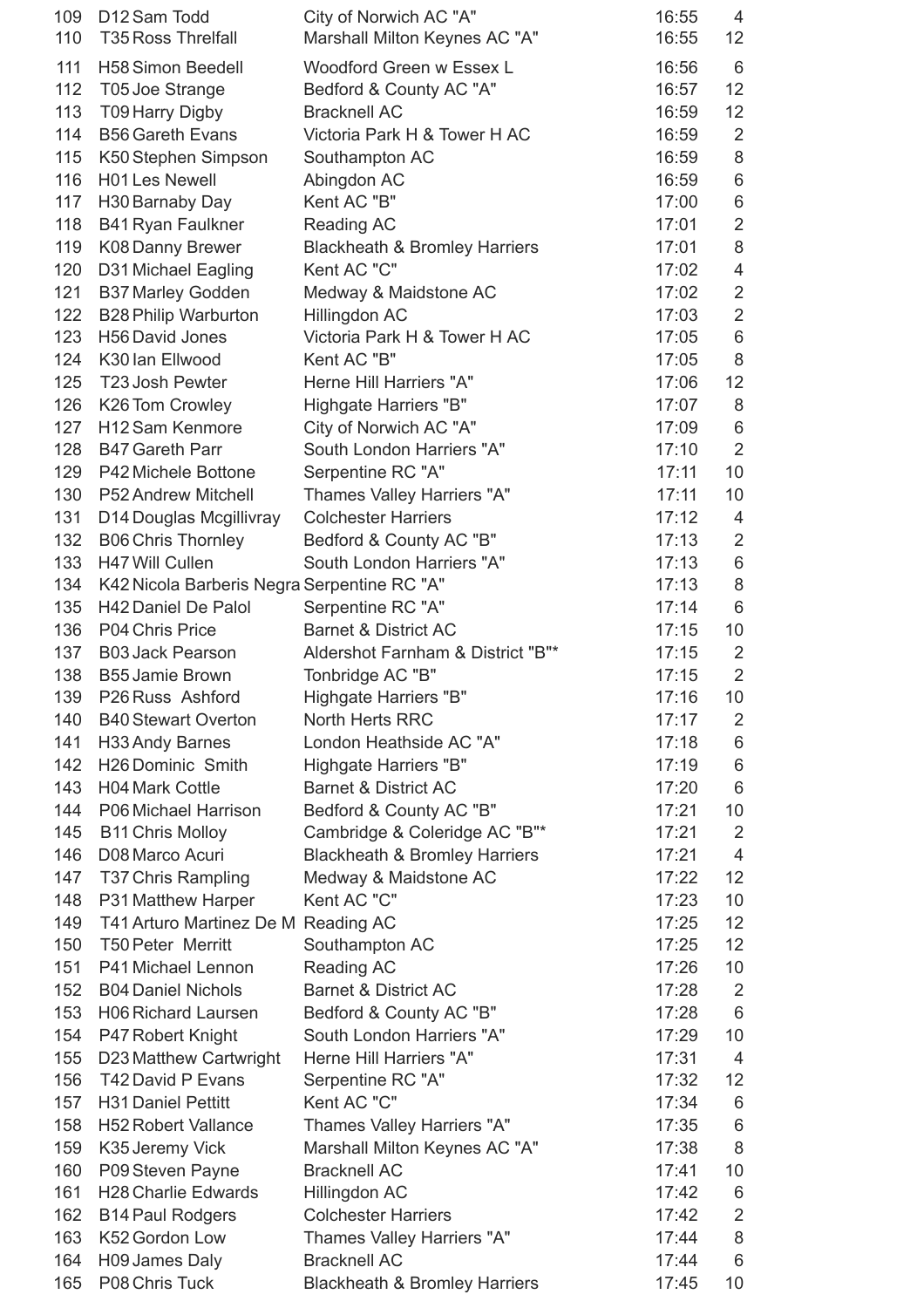| 166 | <b>B01 Aric Klukowski</b>                 | Abingdon AC                            | 17:47 | $\overline{2}$          |
|-----|-------------------------------------------|----------------------------------------|-------|-------------------------|
| 167 | K45 Oliver Greenstein                     | Shaftesbury Barnet Harriers "A"        | 17:49 | 8                       |
|     |                                           |                                        |       |                         |
| 168 | T45 Tony Jackson                          | <b>Shaftesbury Barnet Harriers "A"</b> | 17:50 | 12                      |
| 169 | <b>T17 Nick Steel</b>                     | Ealing Southall & Middlesex AC         | 17:50 | 12                      |
| 170 | K33 Peter Gould                           | London Heathside AC "A"                | 17:50 | $\,8\,$                 |
| 171 | <b>H40 Edward Price</b>                   | <b>North Herts RRC</b>                 | 17:51 | 6                       |
| 172 | D17 Reece Asik                            | Ealing Southall & Middlesex AC         | 17:51 | $\overline{\mathbf{4}}$ |
| 173 | <b>B30 Neil Phillips</b>                  | Kent AC "B"                            | 17:52 | $\overline{2}$          |
| 174 | H51 Joseph Dunn                           | <b>St Albans Striders</b>              | 17:52 | $6\,$                   |
| 175 | T51 Rowan Daly                            | <b>St Albans Striders</b>              | 17:53 | 12                      |
| 176 | T47 Joseph Lyne                           | South London Harriers "A"              | 17:53 | 12                      |
| 177 | <b>T28 Martin Bateman</b>                 | Hillingdon AC                          | 17:54 | 12                      |
| 178 | H17 Akira Anzai-Jackson                   | Ealing Southall & Middlesex AC         | 17:55 | 6                       |
| 179 | K14 Tom Cresswell                         | <b>Colchester Harriers</b>             | 17:55 | $\,8\,$                 |
| 180 | H57 Alex Webb                             | Windsor S E & Hounslow AC              | 17:55 | $6\,$                   |
| 181 | H32 Benjamin Corfield                     | Leighton Buzzard AC                    | 17:58 | 6                       |
| 182 | <b>B36 Stephen Ratcliffe</b>              | Marshall Milton Keynes AC "B"*         | 17:59 | $\overline{2}$          |
| 183 | <b>T04 Adrian Mason</b>                   | <b>Barnet &amp; District AC</b>        | 18:00 | 12                      |
| 184 | <b>B17 Mukhtar Farah</b>                  | Ealing Southall & Middlesex AC         | 18:02 | $\overline{2}$          |
| 185 | P37 Andrejs Safars                        | Medway & Maidstone AC                  | 18:03 | 10                      |
| 186 | <b>T33 Daniel Johns</b>                   | London Heathside AC "A"                | 18:03 | 12                      |
| 187 | K28 Dominic Speight                       | Hillingdon AC                          | 18:03 | $\,8\,$                 |
| 188 | K47 Simon Pontin                          | South London Harriers "A"              | 18:06 | 8                       |
| 189 | P28 Mayank Mishra                         | Hillingdon AC                          | 18:06 | 10                      |
| 190 | K57 Joe Spicer                            | Windsor S E & Hounslow AC              | 18:08 | 8                       |
| 191 | D58 Peter Caton                           | Woodford Green w Essex L               | 18:08 | $\overline{4}$          |
| 192 | <b>B31 Dan Ansell</b>                     | Kent AC "C"                            | 18:10 | $\mathbf 2$             |
| 193 | D24 Chris De Mauny                        | Herne Hill Harriers "B"                | 18:12 | $\overline{\mathbf{4}}$ |
| 194 | B27 Michael Dan                           | Highgate Harriers "C"                  | 18:13 | $\overline{2}$          |
| 195 | D33 Jake Spencer                          | London Heathside AC "A"                | 18:13 | $\overline{4}$          |
| 196 | T01 Peter Akrill                          | Abingdon AC                            | 18:15 | 12                      |
| 197 | <b>H22 Henry Silverstein</b>              | Hercules Wimbledon AC "B"              | 18:16 | 6                       |
| 198 | <b>B33 Laurie Swan</b>                    | London Heathside AC "A"                | 18:16 | $\overline{2}$          |
| 199 | <b>H14 Colin Ridley</b>                   | <b>Colchester Harriers</b>             | 18:17 | $6\,$                   |
| 200 | <b>K17 Mark Kencroft</b>                  | Ealing Southall & Middlesex AC         | 18:19 | 8                       |
| 201 | P33 Thomas Foy                            | London Heathside AC "A"                | 18:19 | 10                      |
| 202 | K15 Neil Potter                           | <b>Datchet Dashers</b>                 | 18:22 | 8                       |
| 203 | D32 Sam Dear                              | Leighton Buzzard AC                    | 18:23 | $\overline{4}$          |
| 204 | K09 Bruce Poll                            | <b>Bracknell AC</b>                    | 18:25 | 8                       |
| 205 | H <sub>18</sub> Ben Friend                | Guildford & Godalming AC "A"           | 18:27 | 6                       |
| 206 | D34 Tom Bedwell                           | London Heathside AC "B"                | 18:28 | $\overline{\mathbf{4}}$ |
| 207 | <b>K37 Gareth Williams</b>                | Medway & Maidstone AC                  | 18:29 | $\,8\,$                 |
| 208 | <b>B15 Sebastian Burley</b>               | <b>Datchet Dashers</b>                 | 18:31 | $\overline{2}$          |
| 209 | D20 Noor Mohamoud                         | Harrow AC                              | 18:32 | $\overline{4}$          |
| 210 | <b>B16 Nils-Kristian Liborg</b>           | <b>Ealing Eagles Running Club</b>      | 18:33 | $\overline{2}$          |
| 211 | <b>B43 Marcin Kacperczyk</b>              | Serpentine RC "B"                      | 18:35 | $\overline{2}$          |
| 212 | <b>H20 Peter Norris</b>                   | Harrow AC                              | 18:35 | $\,6$                   |
| 213 | <b>B24 Keith Newton</b>                   | Herne Hill Harriers "B"                | 18:37 | $\overline{2}$          |
| 214 | D <sub>15</sub> Mark Thorne               | <b>Datchet Dashers</b>                 | 18:37 | $\overline{4}$          |
| 215 | D40 Steve Mckeown                         | North Herts RRC                        | 18:41 | $\overline{4}$          |
| 216 | T14 Cameron Humphries Colchester Harriers |                                        | 18:41 | 12                      |
| 217 | P56 Tony Macdowall                        | Victoria Park H & Tower H AC           | 18:43 | 10                      |
| 218 | P20 Nick Andrews                          | Harrow AC                              | 18:43 | 10                      |
| 219 | K31 Roger Beardsworth                     | Kent AC "C"                            | 18:44 | 8                       |
| 220 | P15 Christopher Fox                       | <b>Datchet Dashers</b>                 | 18:46 | 10                      |
| 221 | H55 Joe Watts                             | Tonbridge AC "B"                       | 18:47 | 6                       |
|     |                                           |                                        |       |                         |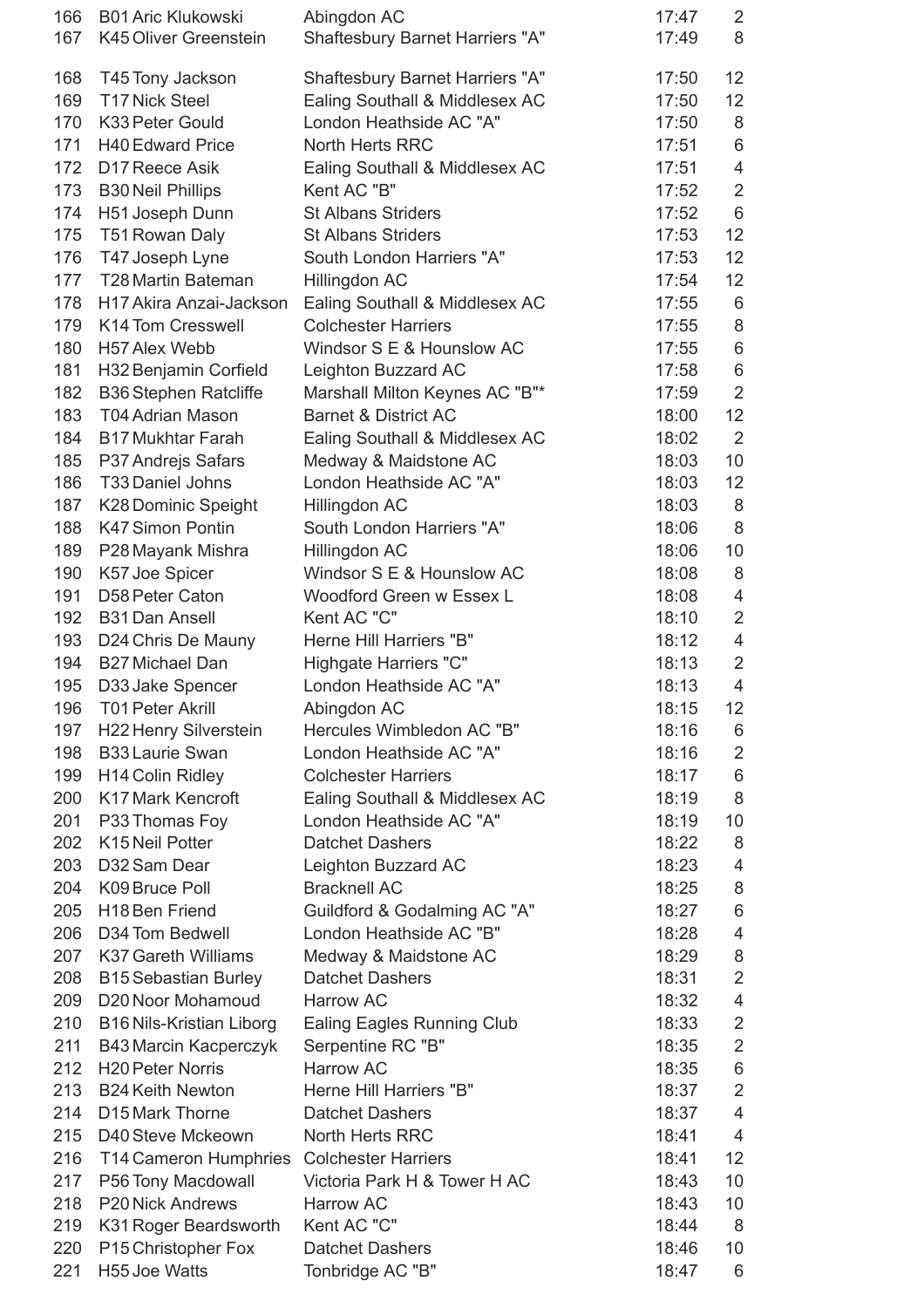| 222 | D01 James Willard                         | Abingdon AC                                              | 18:47 | 4                 |
|-----|-------------------------------------------|----------------------------------------------------------|-------|-------------------|
| 223 | <b>H16 Campbell Easton</b>                | Ealing Eagles Running Club                               | 18:47 | 6                 |
| 224 | K27 Oliver Kean                           | Highgate Harriers "C"                                    | 18:48 | 8                 |
| 225 | D11 Michael Buchallet                     | Cambridge & Coleridge AC "B"*                            | 18:49 | $\overline{4}$    |
| 226 | H24 Gary Ironmonger                       | Herne Hill Harriers "B"                                  | 18:49 | 6                 |
| 227 | K58 Julian Russell                        | Woodford Green w Essex L                                 | 18:50 | 8                 |
| 228 | P50 Peter Costley                         | Southampton AC                                           | 18:51 | 10                |
| 229 | P <sub>18</sub> Ben Gilmore               | Guildford & Godalming AC "A"                             | 18:51 | 10                |
| 230 | P45 James Trapmore                        | Shaftesbury Barnet Harriers "A"                          | 18:52 | 10                |
| 231 | <b>K18 Robert Marcus</b>                  | Guildford & Godalming AC "A"                             | 18:53 | 8                 |
| 232 | T55 Tom Cox                               | Tonbridge AC "B"                                         | 18:58 | 12                |
| 233 | D43 Ben Stanton                           | Serpentine RC "B"                                        | 19:01 | $\overline{4}$    |
| 234 | K11 Curtis Wood                           | Cambridge & Coleridge AC "B"*                            | 19:04 | 8                 |
| 235 | D36 Mark Dowson                           | Marshall Milton Keynes AC "B"*                           | 19:05 | $\overline{4}$    |
|     |                                           |                                                          |       |                   |
| 236 | P17 Robert Brown<br>K40 James Walsh       | Ealing Southall & Middlesex AC<br><b>North Herts RRC</b> | 19:05 | 10                |
| 237 |                                           |                                                          | 19:06 | 8                 |
| 238 | B32 Adam Haylock                          | Leighton Buzzard AC                                      | 19:08 | $\overline{2}$    |
| 239 | H <sub>15</sub> Steven Ilott              | <b>Datchet Dashers</b>                                   | 19:10 | 6                 |
| 240 | H37 Alun Rodgers                          | Medway & Maidstone AC                                    | 19:10 | 6                 |
| 241 | P22 Joseph Clark                          | Hercules Wimbledon AC "B"                                | 19:11 | 10                |
| 242 | D37 Sean Rodwell                          | Medway & Maidstone AC                                    | 19:11 | 4                 |
| 243 | D16 Kieran Santry                         | <b>Ealing Eagles Running Club</b>                        | 19:14 | $\overline{4}$    |
| 244 | D03 Daniel Black                          | Aldershot Farnham & District "B"*                        | 19:18 | $\overline{4}$    |
| 245 | P14 Jonathan Nears                        | <b>Colchester Harriers</b>                               | 19:20 | 10                |
| 246 | T15 Satnam Singh                          | <b>Datchet Dashers</b>                                   | 19:20 | 12                |
| 247 | K16 Christopher Jones                     | <b>Ealing Eagles Running Club</b>                        | 19:22 | 8                 |
| 248 | K51 Ming Wang-Koh                         | <b>St Albans Striders</b>                                | 19:24 | 8                 |
| 249 | P32 Timothy Inchley                       | Leighton Buzzard AC                                      | 19:26 | 10                |
| 250 | <b>B34 Kris Milovsorov</b>                | London Heathside AC "B"                                  | 19:27 | 2                 |
| 251 | P12 Mark Solway                           | City of Norwich AC "A"                                   | 19:29 | 10                |
| 252 | P51 Nigel Aston                           | <b>St Albans Striders</b>                                | 19:31 | 10                |
| 253 | D04 Robert Scott                          | <b>Barnet &amp; District AC</b>                          | 19:32 | 4                 |
| 254 | <b>T58 Tony Pamphilon</b>                 | Woodford Green w Essex L                                 | 19:37 | $12 \overline{ }$ |
| 255 | H27 Damien Bidaud                         | Highgate Harriers "C"                                    | 19:37 | 6                 |
| 256 | <b>T31 Matthew Moroney</b>                | Kent AC "C"                                              | 19:41 | 12                |
| 257 | T32 Warren Rose                           | Leighton Buzzard AC                                      | 19:43 | 12                |
| 258 | P40 John Auld                             | North Herts RRC                                          | 19:43 | 10                |
| 259 | P16 Tim Ward                              | <b>Ealing Eagles Running Club</b>                        | 19:47 | 10                |
| 260 | <b>T18 Marc Woodall</b>                   | Guildford & Godalming AC "A"                             | 19:50 | 12                |
| 261 | K01 Andrew Caruana                        | Abingdon AC                                              | 19:53 | 8                 |
| 262 | P55 Mark Pitcairn-Knowle Tonbridge AC "B" |                                                          | 20:01 | 10                |
| 263 | H43 Alex Malzer                           | Serpentine RC "B"                                        | 20:16 | 6                 |
| 264 | D51 Jed Lumb                              | <b>St Albans Striders</b>                                | 20:16 | $\overline{4}$    |
| 265 | K04 Alejandro Sanchez                     | <b>Barnet &amp; District AC</b>                          | 20:17 | 8                 |
| 266 | <b>K32 Matthew Brooks</b>                 | Leighton Buzzard AC                                      | 20:21 | $\,8\,$           |
| 267 | K06 Massi Dendani                         | Bedford & County AC "B"                                  | 20:24 | 8                 |
| 268 | P58 Robbie Cox                            | Woodford Green w Essex L                                 | 20:29 | 10                |
| 269 | <b>B53 Richard Hooley</b>                 | Thames Valley Harriers "B"*                              | 20:32 | $\overline{2}$    |
| 270 | H36 Steven Martin                         | Marshall Milton Keynes AC "B"*                           | 20:42 | 6                 |
| 271 | T24 Robert Nagorski                       | Herne Hill Harriers "B"                                  | 20:46 | 12                |
| 272 | T40 Ian Datlen                            | <b>North Herts RRC</b>                                   | 20:51 | 12                |
| 273 | K20 Mike Lepps                            | <b>Harrow AC</b>                                         | 20:57 | 8                 |
| 274 | T22 Sean Crummy                           | Hercules Wimbledon AC "B"                                | 20:57 | 12                |
| 275 | T16 Simon Moore                           | <b>Ealing Eagles Running Club</b>                        | 20:59 | 12                |
| 276 | D27 Richard Stewart                       | Highgate Harriers "C"                                    | 21:02 | $\overline{4}$    |
| 277 | <b>B46 David Greenstein</b>               | Shaftesbury Barnet Harriers "B"*                         | 21:12 | 2                 |
| 278 | P27 James Rossiter                        | Highgate Harriers "C"                                    | 21:19 | 10                |
|     |                                           |                                                          |       |                   |